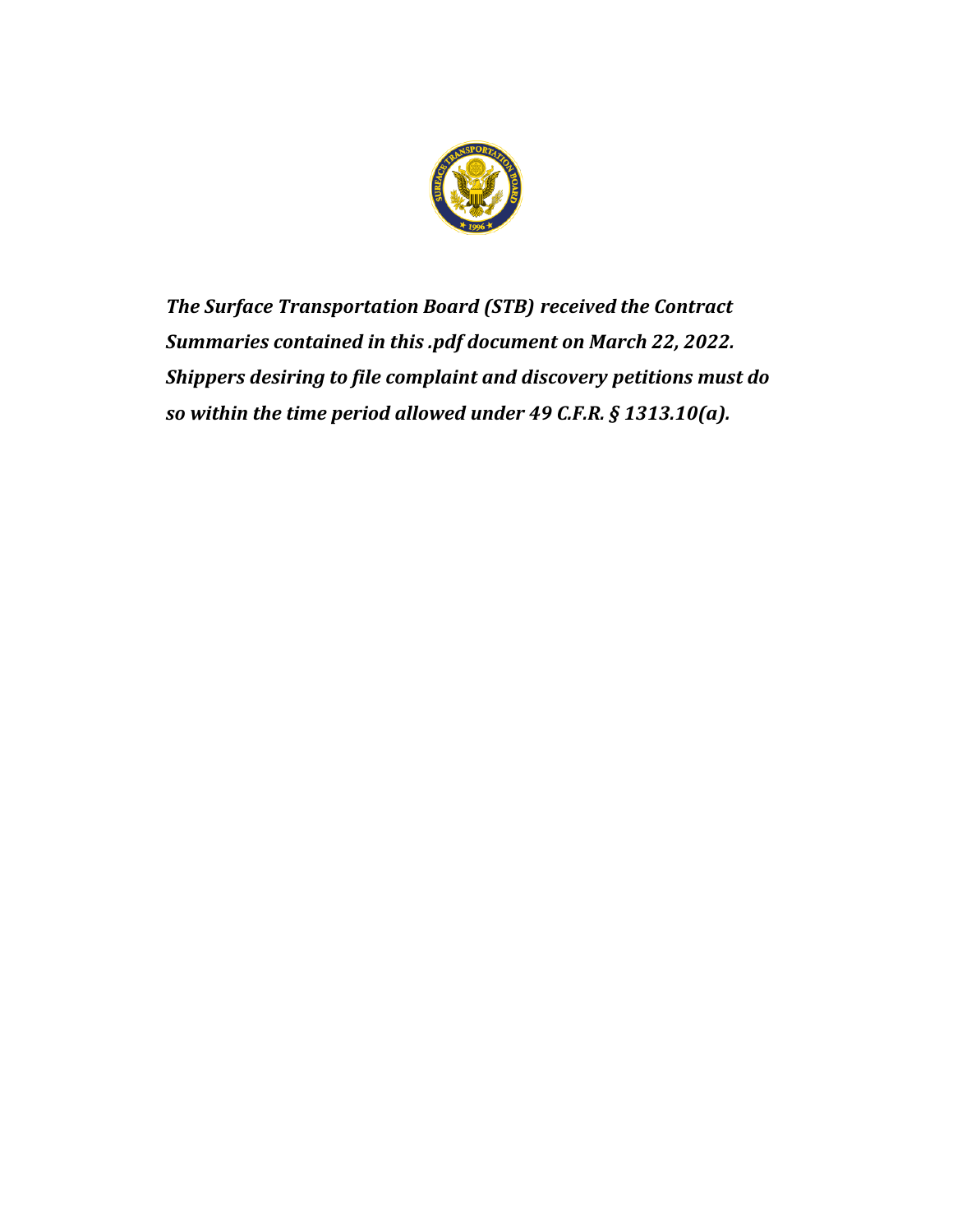

STB-UPOTMQ 167519-H

# **UNION PACIFIC RAILROAD COMPANY**

# **AMENDED CONTRACT SUMMARY**

**Issued:**  March 19, 2022

**Effective:** January 1, 2022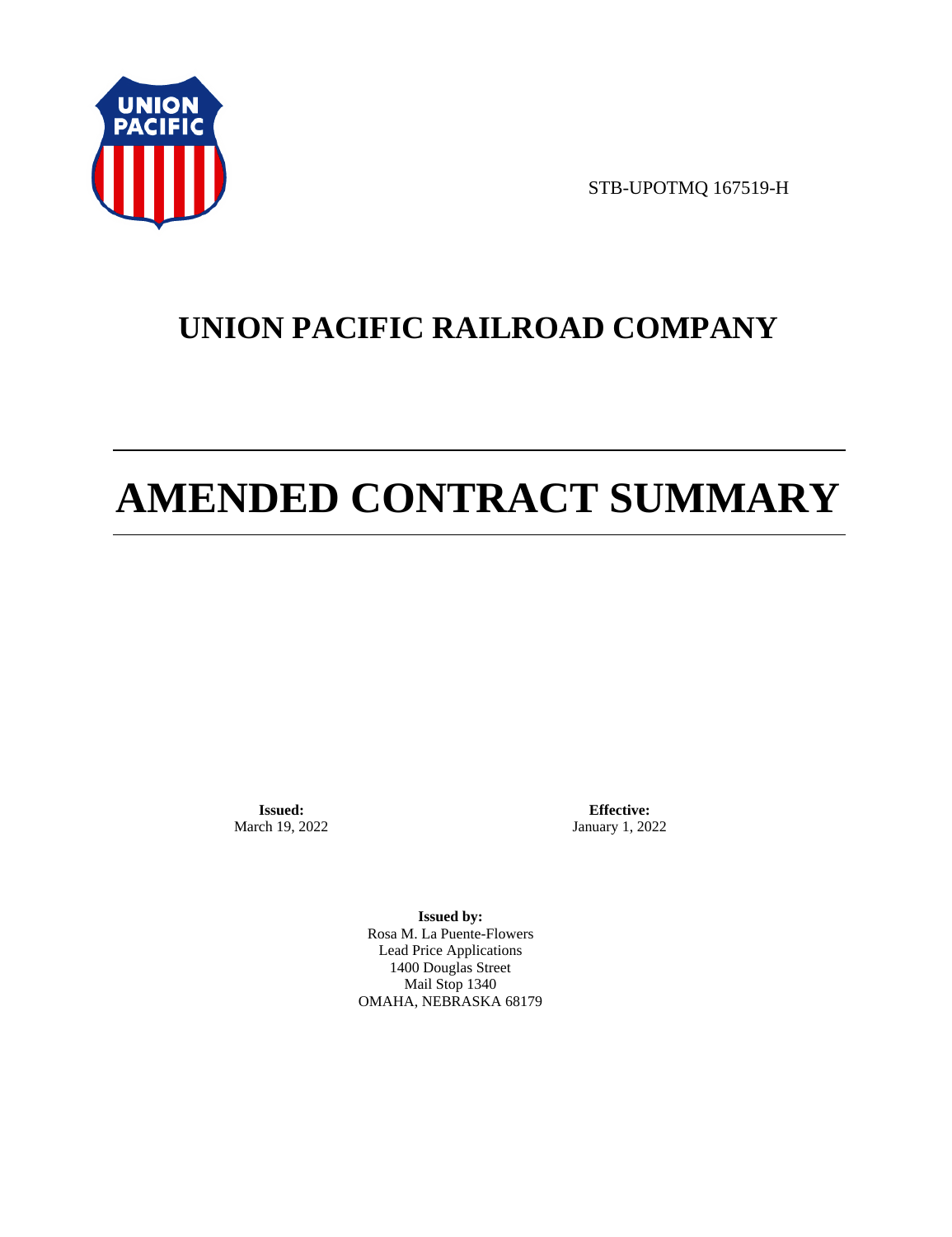UNION PACIFIC RAILROAD COMPANY 1400 Douglas St. Omaha, NE 68179

#### **COMMODITY:**

Wheat Exc.Buckwheat See 01139 **ADDITION** 

# **SHIPPER:**

MURPHY BROWN LLC

#### **ORIGIN(S):**

 PORTAGE, IN **ADDITION**  CHICAGO, IL **ADDITION** 

#### **DESTINATION(S):**

MILFORD, UT **ADDITION** 

# **PORT(S):**

Not Applicable

### **DURATION:**

 Effective Date: January 1, 2021 Amendment Effective Date: January 1, 2022 **ADDITION**  Expiration Date: December 31, 2022 **EXTENSION** 

# **RAIL CAR DATA:**

No cars dedicated to service under this Contract. Cars are provided on a common carrier basis only.

#### **RATES & CHARGES:**

Not applicable

# **VOLUME:**

Single Car Shipments **ADDITION** 

# **SPECIAL FEATURES:**

Special Switching Provision

#### **SPECIAL NOTICE:**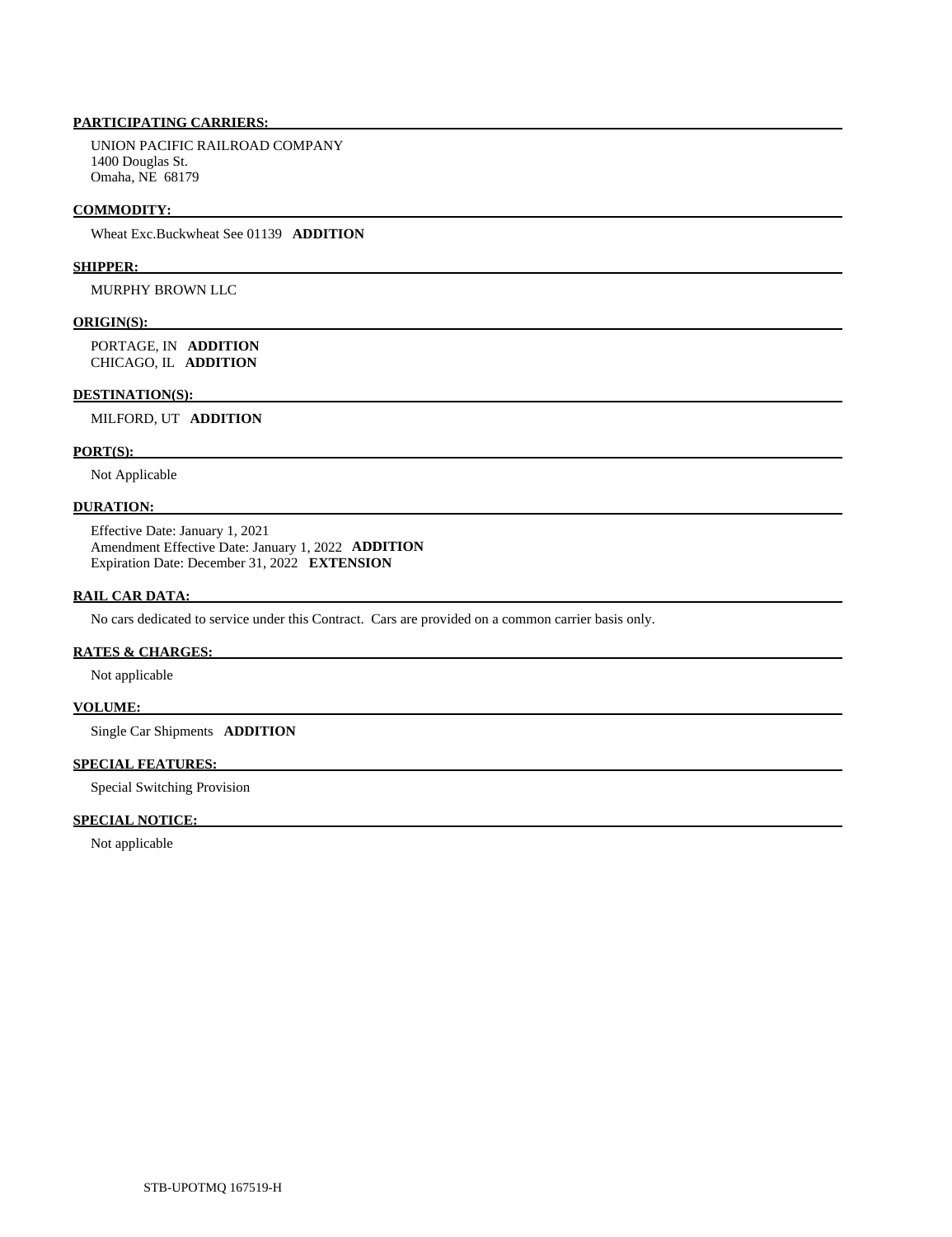

STB-UPOTMQ 168019-G

# **UNION PACIFIC RAILROAD COMPANY**

# **AMENDED CONTRACT SUMMARY**

**Issued:**  March 19, 2022

**Effective:** January 1, 2022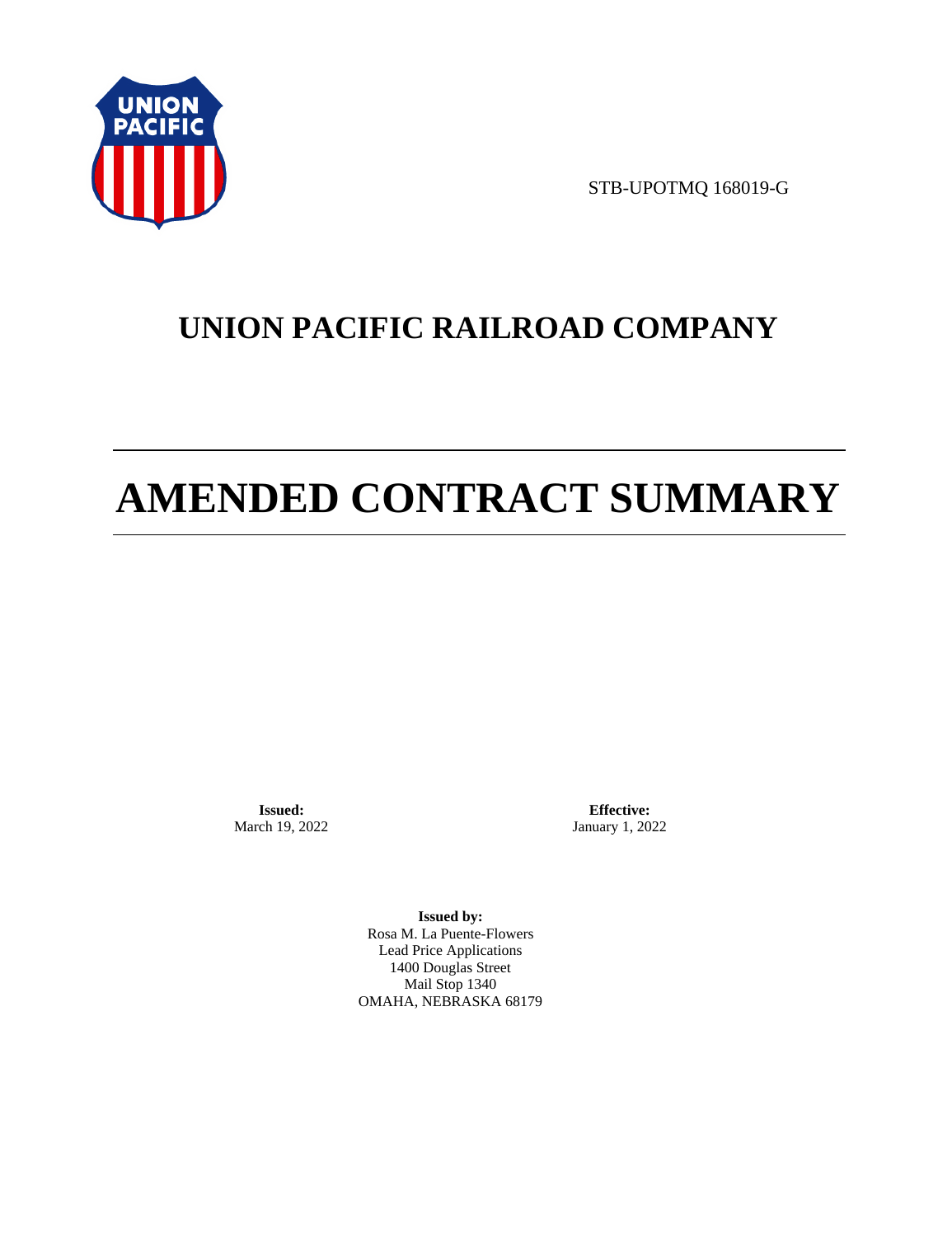AT & L RAILROAD CO INC P.O. Box 29 Watonga, OK 73772

 UNION PACIFIC RAILROAD COMPANY 1400 Douglas St. Omaha, NE 68179

#### **COMMODITY:**

 Corn Exc.Popcorn See 01152 Wheat Exc.Buckwheat See 01139 **ADDITION** 

#### **SHIPPER:**

THE ANDERSONS INC

#### **ORIGIN(S):**

 MILAN, MN WICHITA, KS **ADDITION**  ST ANNE, IL **ADDITION**  GRAND ISLAND, NE WATONGA, OK **ADDITION**  LINCOLN, NE **ADDITION**  SIOUX CITY, IA **ADDITION**  BROWNTON, MN **ADDITION** 

# **DESTINATION(S):**

 LYNNDYL, UT KANSAS CITY, MO **ADDITION**  BRYAN, TX **ADDITION**  SHREVEPORT, LA **ADDITION**  CLINTON, OK EAGLE PASS, TX **ADDITION**  NACOGDOCHES, TX **ADDITION**  WUNOTOO, NV **ADDITION**  LAREDO, TX **ADDITION** 

#### **PORT(S):**

Not Applicable

#### **DURATION:**

 Effective Date: January 1, 2022 Amendment Effective Date: January 1, 2022 **ADDITION**  Expiration Date: December 31, 2022 **EXTENSION** 

#### **RAIL CAR DATA:**

No cars dedicated to service under this Contract. Cars are provided on a common carrier basis only.

# **RATES & CHARGES:**

Not applicable

#### **VOLUME:**

 Minimum shipment of 107 carloads. **ADDITION**  Multiple Car Shipments **ADDITION**  Single Car Shipments **DELETION** 

### **SPECIAL FEATURES:**

Special Switching Provision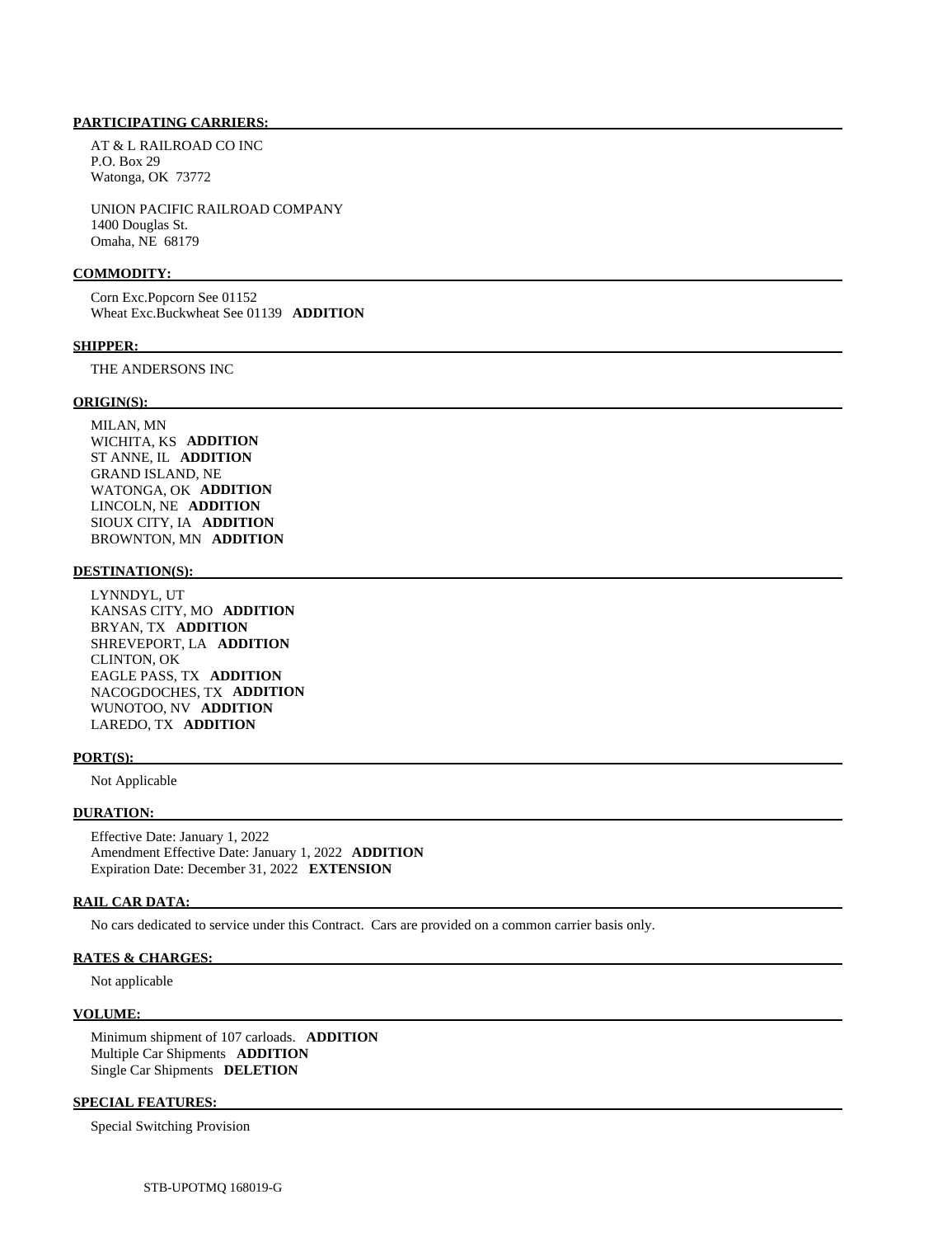# **SPECIAL NOTICE:**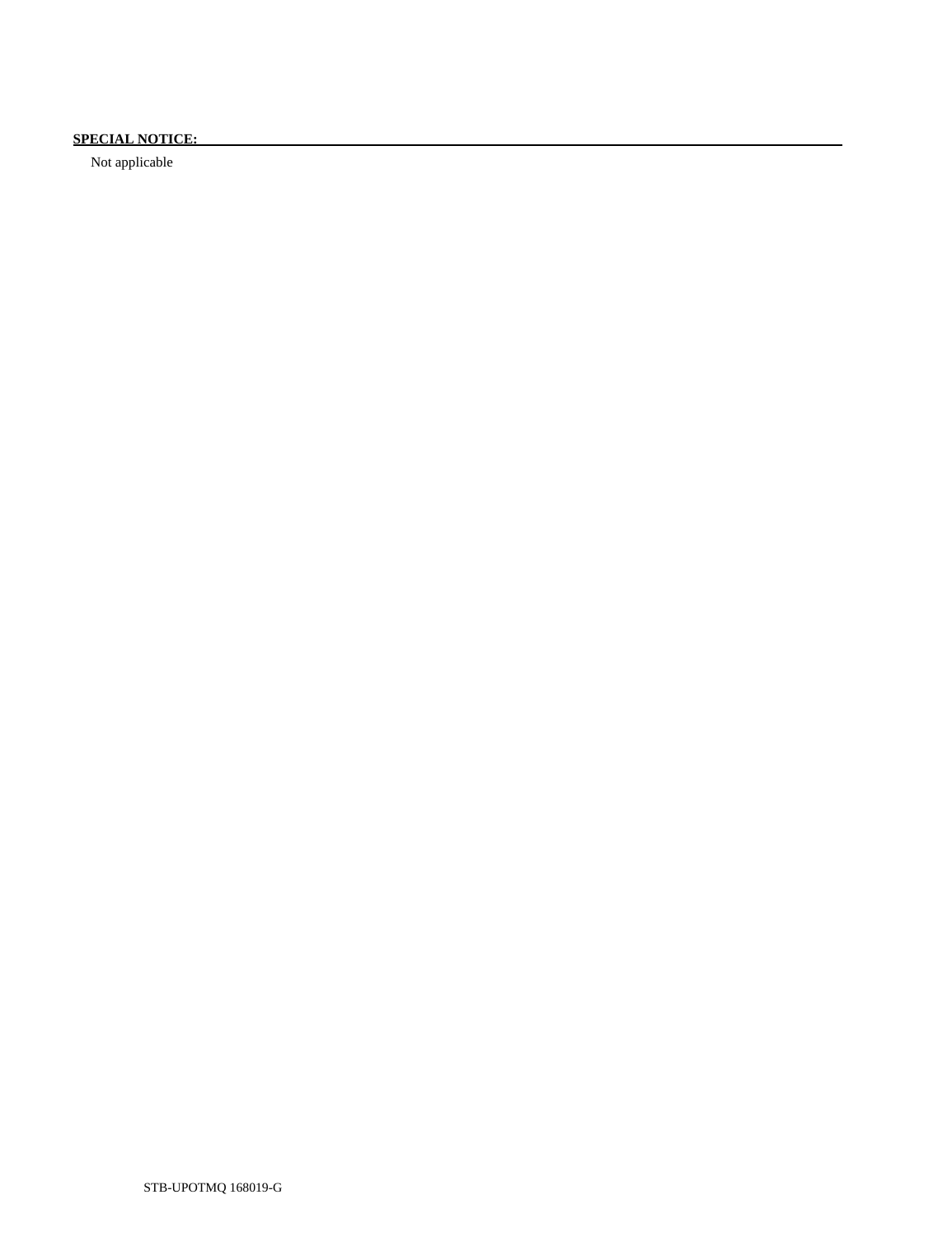

STB-UPOTMQ 168055-C

# **UNION PACIFIC RAILROAD COMPANY**

# **AMENDED CONTRACT SUMMARY**

**Issued:**  March 19, 2022

**Effective:** January 1, 2022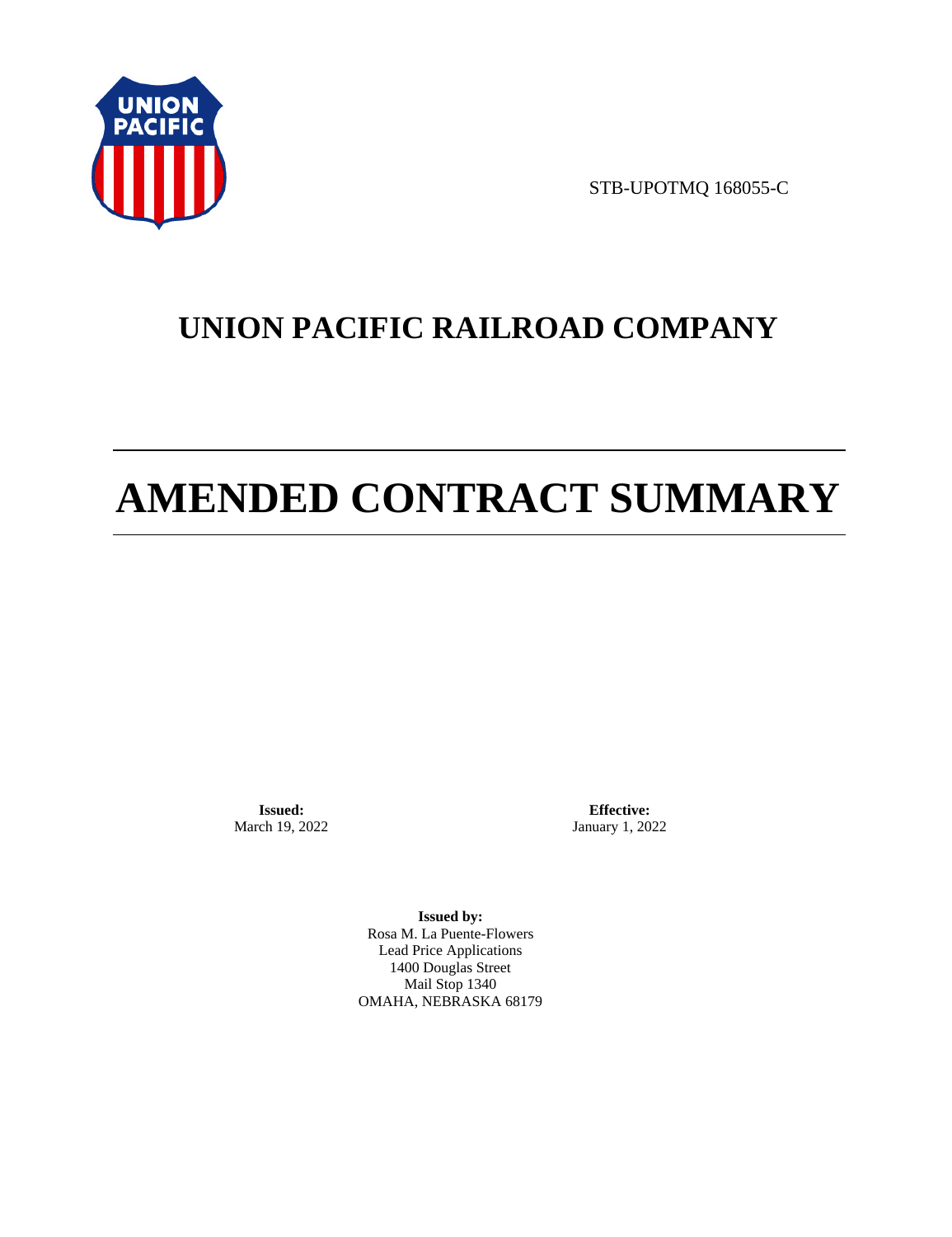UNION PACIFIC RAILROAD COMPANY 1400 Douglas St. Omaha, NE 68179

#### **COMMODITY:**

 Corn Exc.Popcorn See 01152 **ADDITION**  Wheat Exc.Buckwheat See 01139

#### **SHIPPER:**

THE SCOULAR COMPANY

# **ORIGIN(S):**

 SALINA, KS STRATFORD, TX **ADDITION**  SEDAN, NE **ADDITION**  DOWNS, KS **ADDITION** 

# **DESTINATION(S):**

 CHICAGO, IL SHERMAN, TX **ADDITION**  PRATT, KS **ADDITION**  DOWNEY, CA **ADDITION** 

#### **PORT(S):**

Not Applicable

#### **DURATION:**

 Effective Date: January 1, 2022 Amendment Effective Date: January 1, 2022 **ADDITION**  Expiration Date: December 31, 2022 **EXTENSION** 

#### **RAIL CAR DATA:**

No cars dedicated to service under this Contract. Cars are provided on a common carrier basis only.

#### **RATES & CHARGES:**

Not applicable

# **VOLUME:**

 Minimum shipment of 107 carloads. Multiple Car Shipments Single Car Shipments **DELETION** 

# **SPECIAL FEATURES:**

Special Switching Provision

# **SPECIAL NOTICE:**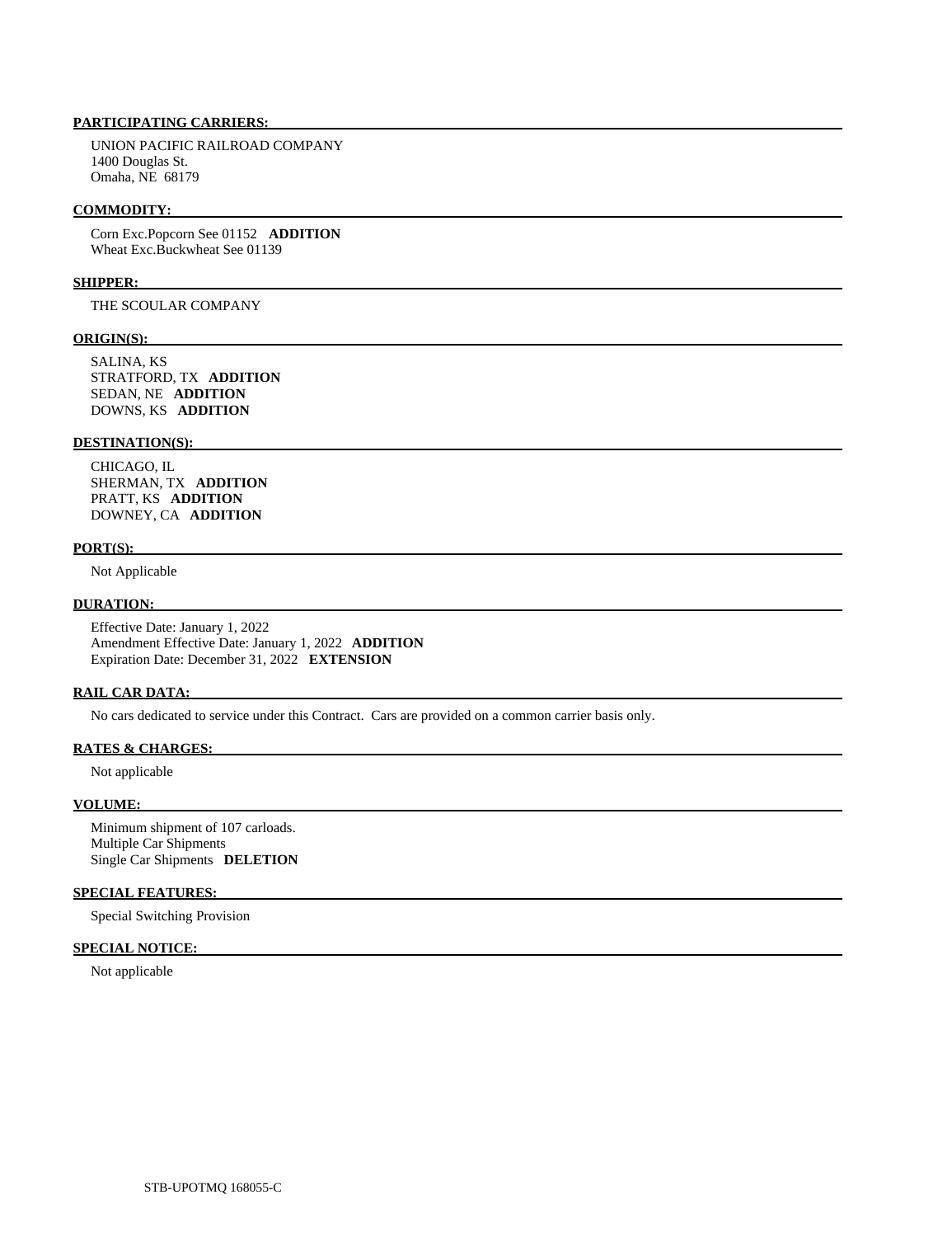

STB-UPOTMQ 168075-E

# **UNION PACIFIC RAILROAD COMPANY**

# **AMENDED CONTRACT SUMMARY**

**Issued:**  March 19, 2022

**Effective:** January 1, 2022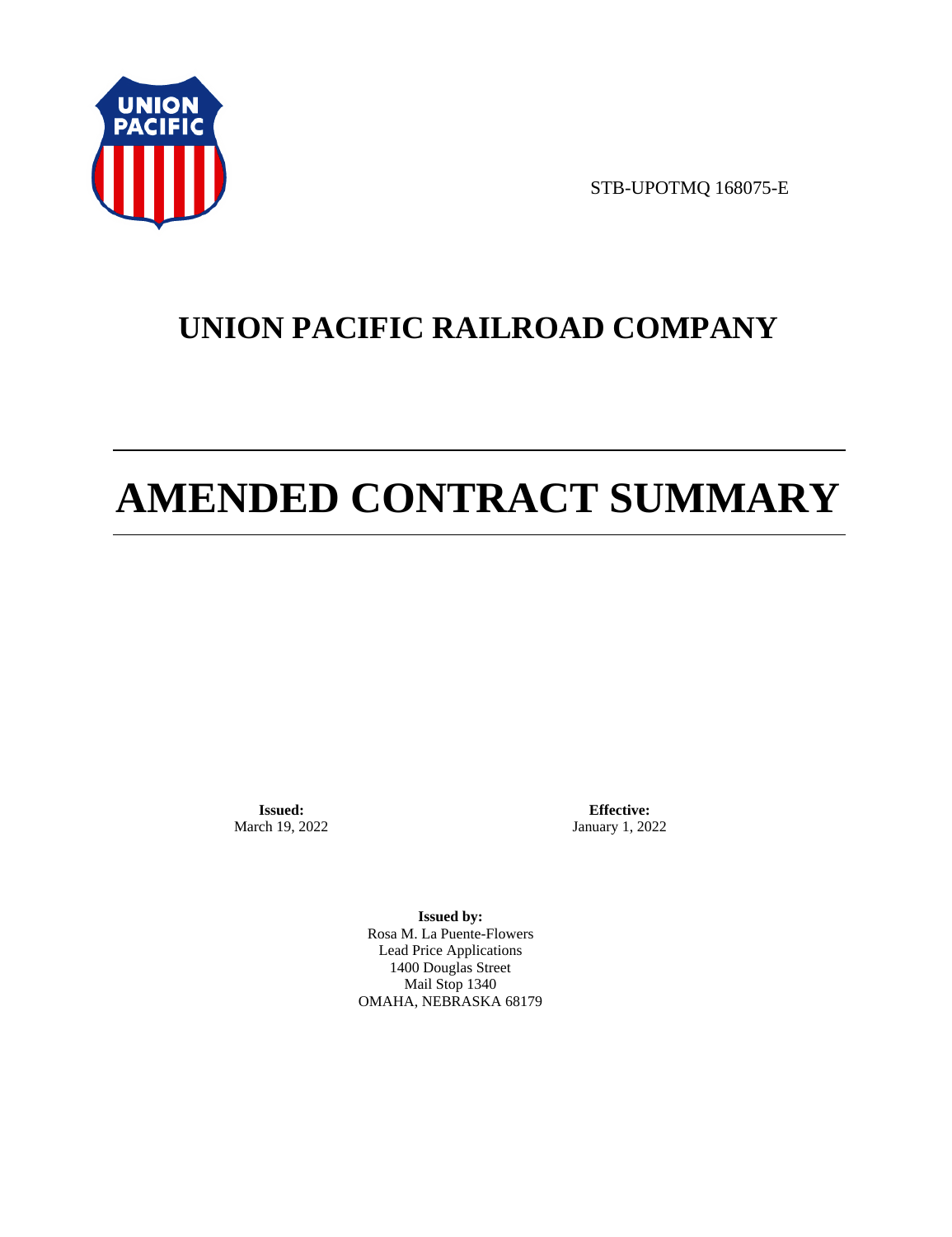UNION PACIFIC RAILROAD COMPANY 1400 Douglas St. Omaha, NE 68179

#### **COMMODITY:**

Wheat Flour Exc.Blended Or Prepared See 20451- 20452 **ADDITION** 

#### **SHIPPER:**

GRAIN CRAFT INC

#### **ORIGIN(S):**

 ELMENDORF, TX **ADDITION**  TACOMA, WA **ADDITION**  KANSAS CITY, KS **ADDITION**  HENDERSON, NV **ADDITION** 

### **DESTINATION(S):**

 OGDEN, UT **ADDITION**  BLACKFOOT, ID **ADDITION**  COLLINS, ID **ADDITION** 

#### **PORT(S):**

Not Applicable

#### **DURATION:**

 Effective Date: January 1, 2022 Amendment Effective Date: January 1, 2022 **ADDITION**  Expiration Date: December 31, 2022 **EXTENSION** 

#### **RAIL CAR DATA:**

No cars dedicated to service under this Contract. Cars are provided on a common carrier basis only.

#### **RATES & CHARGES:**

Subject to increases.

# **VOLUME:**

Single Car Shipments **ADDITION** 

# **SPECIAL FEATURES:**

Special Switching Provision

# **SPECIAL NOTICE:**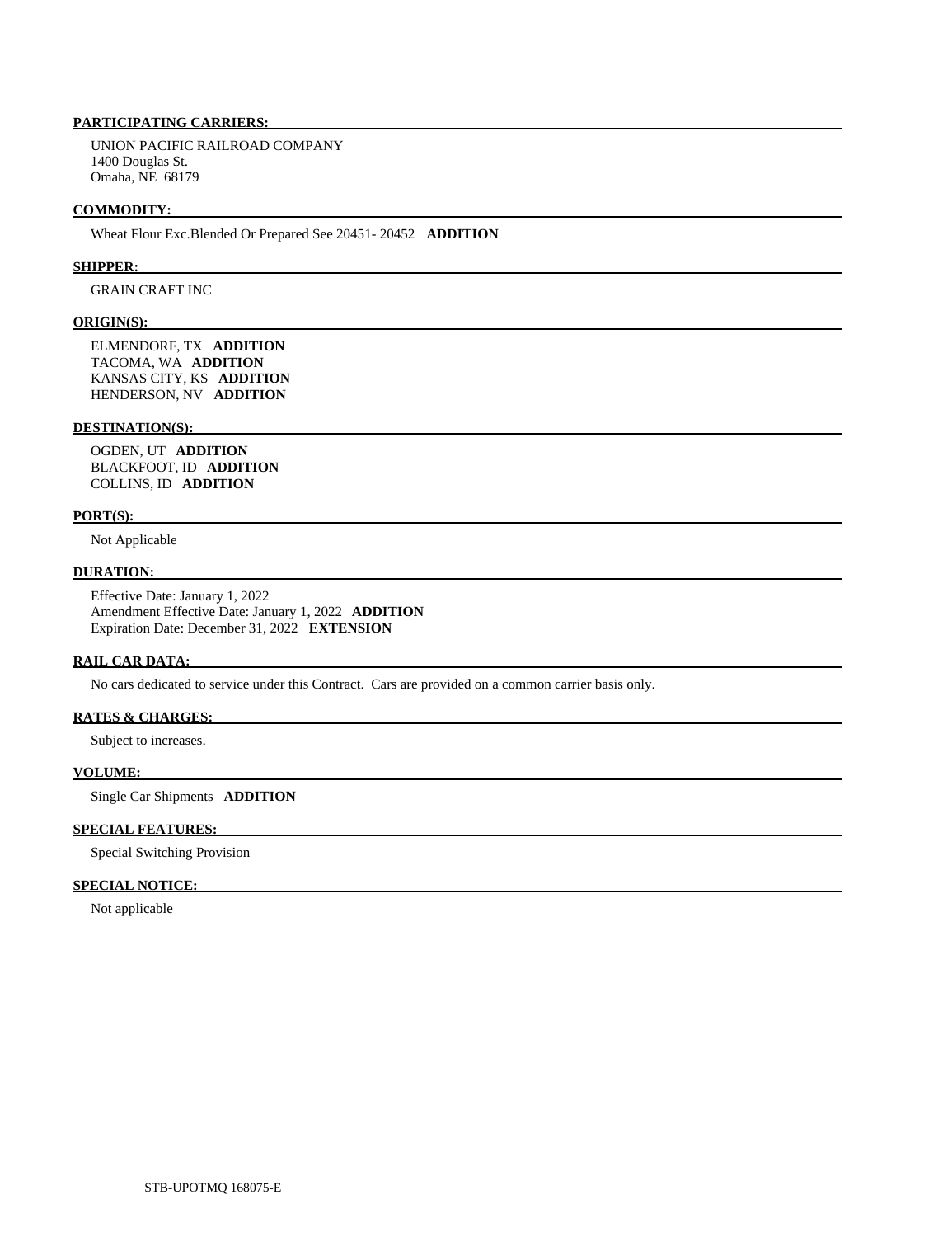

STB-UPOTMQ 168088-C

# **UNION PACIFIC RAILROAD COMPANY**

# **AMENDED CONTRACT SUMMARY**

**Issued:**  March 21, 2022

**Effective:** January 1, 2022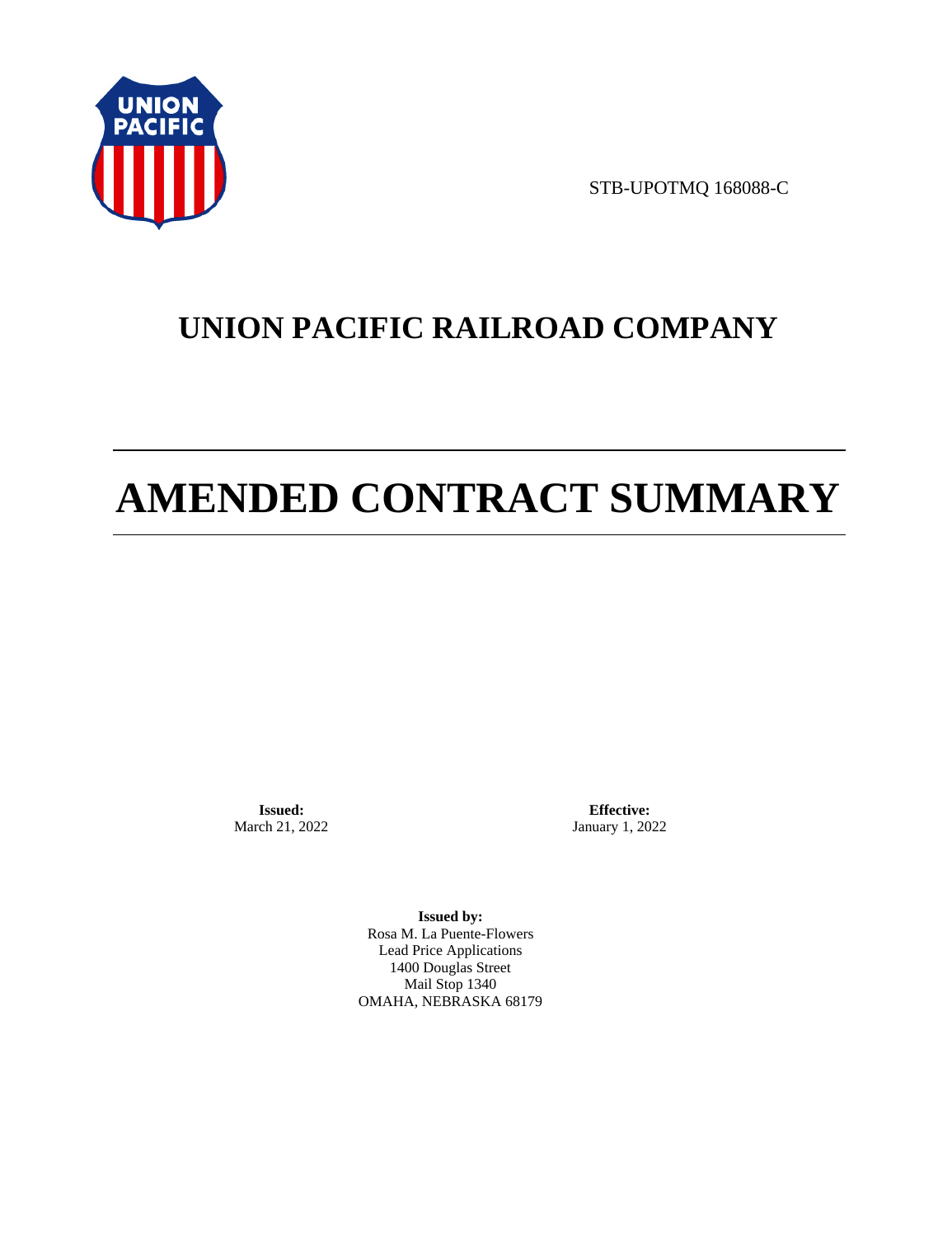UNION PACIFIC RAILROAD COMPANY 1400 Douglas St. Omaha, NE 68179

#### **COMMODITY:**

 Wheat Middlings Or Shorts,Pelletized Corn Exc.Popcorn See 01152

# **SHIPPER:**

 JD HEISKELL HOLDINGS LLC JD HEISKELL HOLDINGS LLC **ADDITION** 

#### **ORIGIN(S):**

 BOONE, IA **ADDITION**  ST LOUIS, MO SHELBY, NE

#### **DESTINATION(S):**

 JORDAN, IA **ADDITION**  WENDELL, ID CALIPATRIA, CA

# **PORT(S):**

Not Applicable

# **DURATION:**

 Effective Date: January 1, 2022 Amendment Effective Date: January 1, 2022 **ADDITION**  Expiration Date: December 31, 2022 **EXTENSION** 

# **RAIL CAR DATA:**

Carrier Equipment not involved.

# **RATES & CHARGES:**

Not applicable

#### **VOLUME:**

 Minimum shipment of 107 carloads. Multiple Car Shipments Single Car Shipments **DELETION** 

#### **SPECIAL FEATURES:**

Special Switching Provision

# **SPECIAL NOTICE:**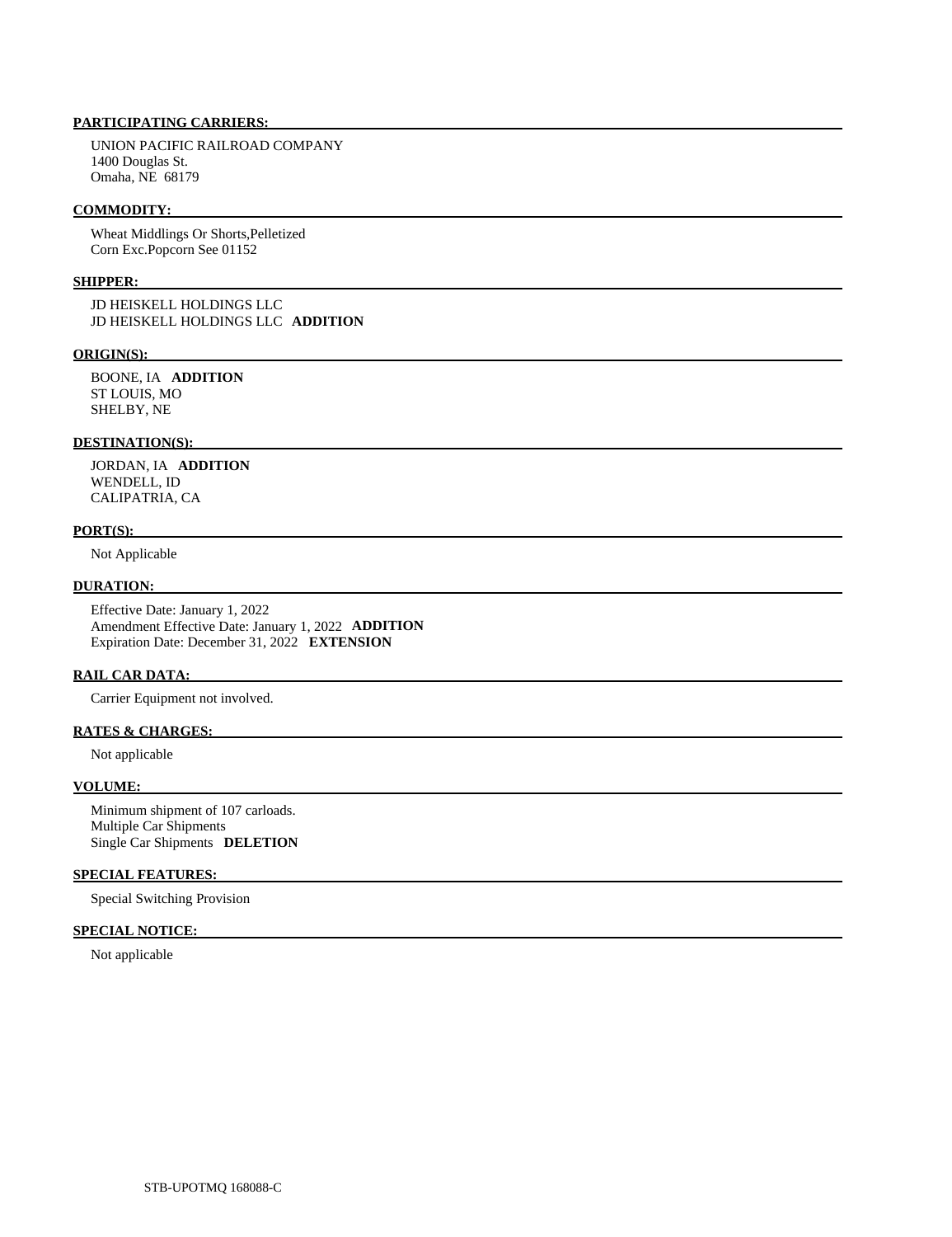

STB-UPOTMQ 168239-A

# **UNION PACIFIC RAILROAD COMPANY**

# **AMENDED CONTRACT SUMMARY**

**Issued:**  March 19, 2022

**Effective:** January 1, 2022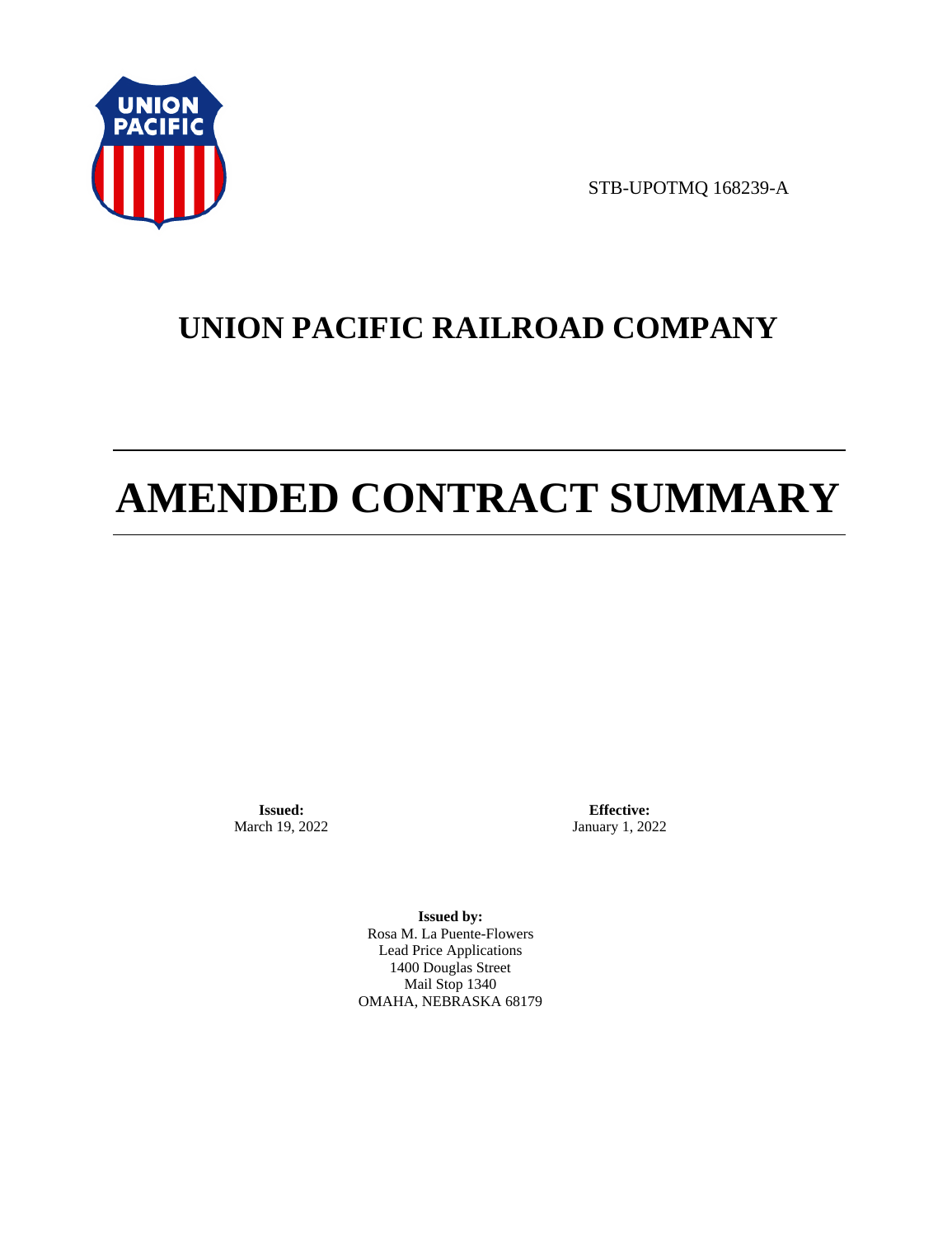CANADIAN NATIONAL RAILWAYS 935 De La Gauchetiere St. West Montreal, PQ H3B 2M9

 FERROCARRIL MEXICANO S A DE C V Col. Bosques De Las Lomas Mexico City, DF 11700

 UNION PACIFIC RAILROAD COMPANY 1400 Douglas St. Omaha, NE 68179

#### **COMMODITY:**

Wheat Flour Exc.Blended Or Prepared See 20451- 20452

#### **SHIPPER:**

MOLINOS DEL SUDESTE SA DE CV

#### **ORIGIN(S):**

PASCUALITOS, BJ

## **DESTINATION(S):**

GUELPH, ON

# **PORT(S):**

Not Applicable

### **DURATION:**

 Effective Date: January 1, 2022 Amendment Effective Date: January 1, 2022 **ADDITION**  Expiration Date: December 31, 2022 **EXTENSION** 

# **RAIL CAR DATA:**

No cars dedicated to service under this Contract. Cars are provided on a common carrier basis only.

#### **RATES & CHARGES:**

Subject to increases.

#### **VOLUME:**

Single Car Shipments

# **SPECIAL FEATURES:**

Special Switching Provision

# **SPECIAL NOTICE:**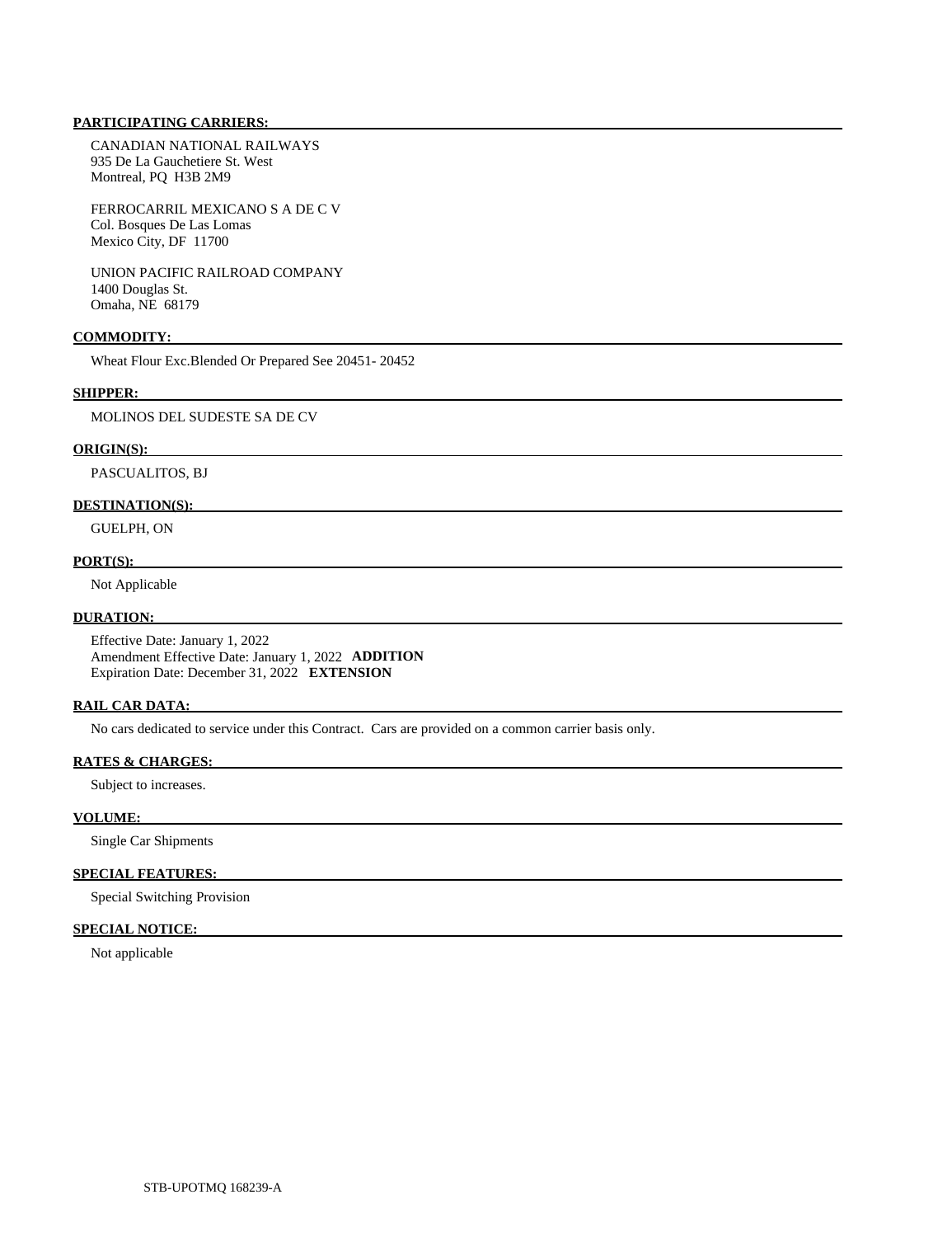

STB-UPOTMQ 168244

# **UNION PACIFIC RAILROAD COMPANY**

# **CONTRACT SUMMARY**

**Issued:**  March 19, 2022

**Effective:** January 1, 2022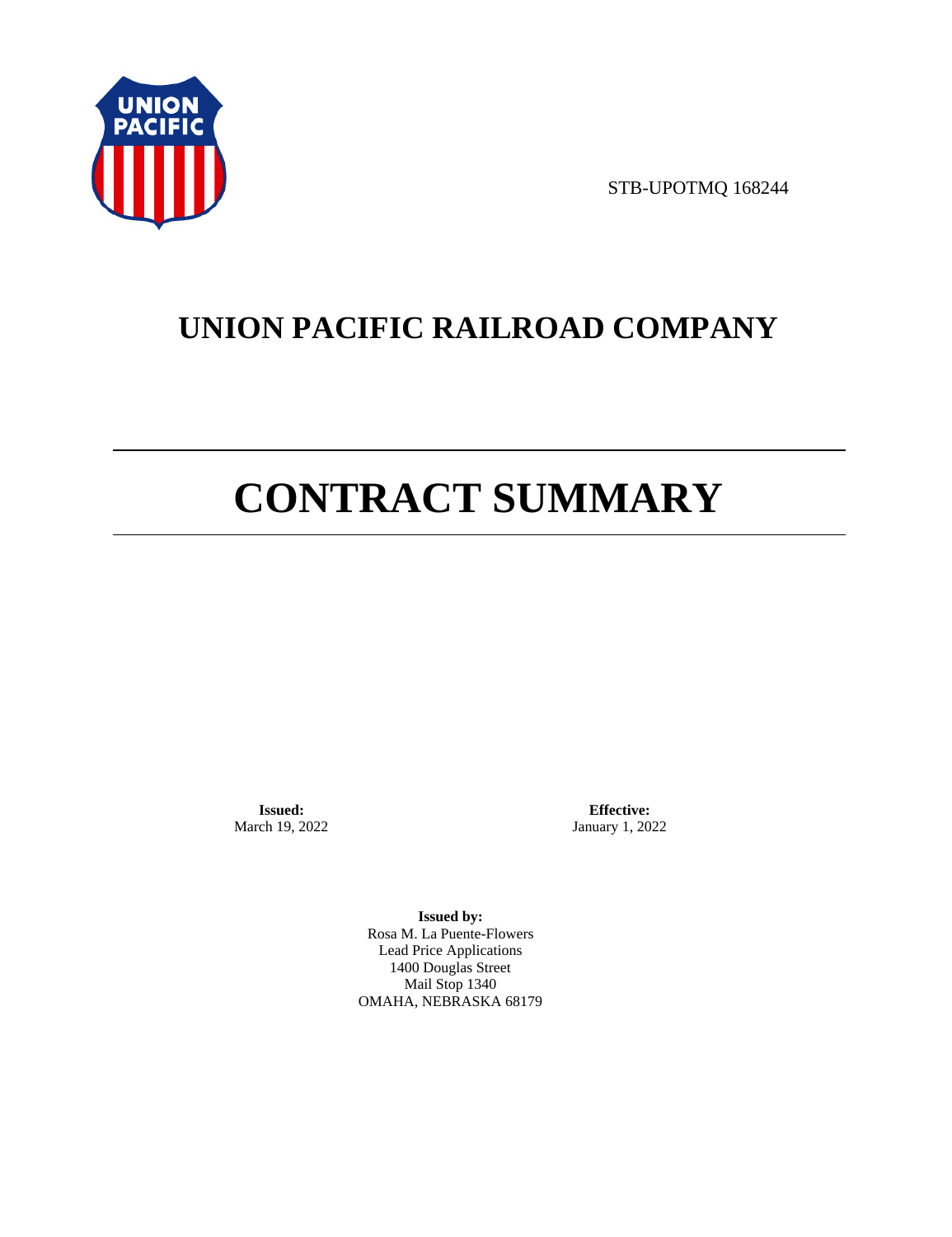UNION PACIFIC RAILROAD COMPANY 1400 Douglas St. Omaha, NE 68179

#### **COMMODITY:**

Wheat Exc.Buckwheat See 01139

# **SHIPPER:**

FRONTIER AG INC

# **ORIGIN(S):**

KANORADO, KS

# **DESTINATION(S):**

MEMPHIS, TN

# **PORT(S):**

Not Applicable

#### **DURATION:**

 Effective Date: January 1, 2022 Expiration Date: December 31, 2022

# **RAIL CAR DATA:**

No cars dedicated to service under this Contract. Cars are provided on a common carrier basis only.

### **RATES & CHARGES:**

Subject to increases.

# **VOLUME:**

Single Car Shipments

# **SPECIAL FEATURES:**

Special Switching Provision

# **SPECIAL NOTICE:**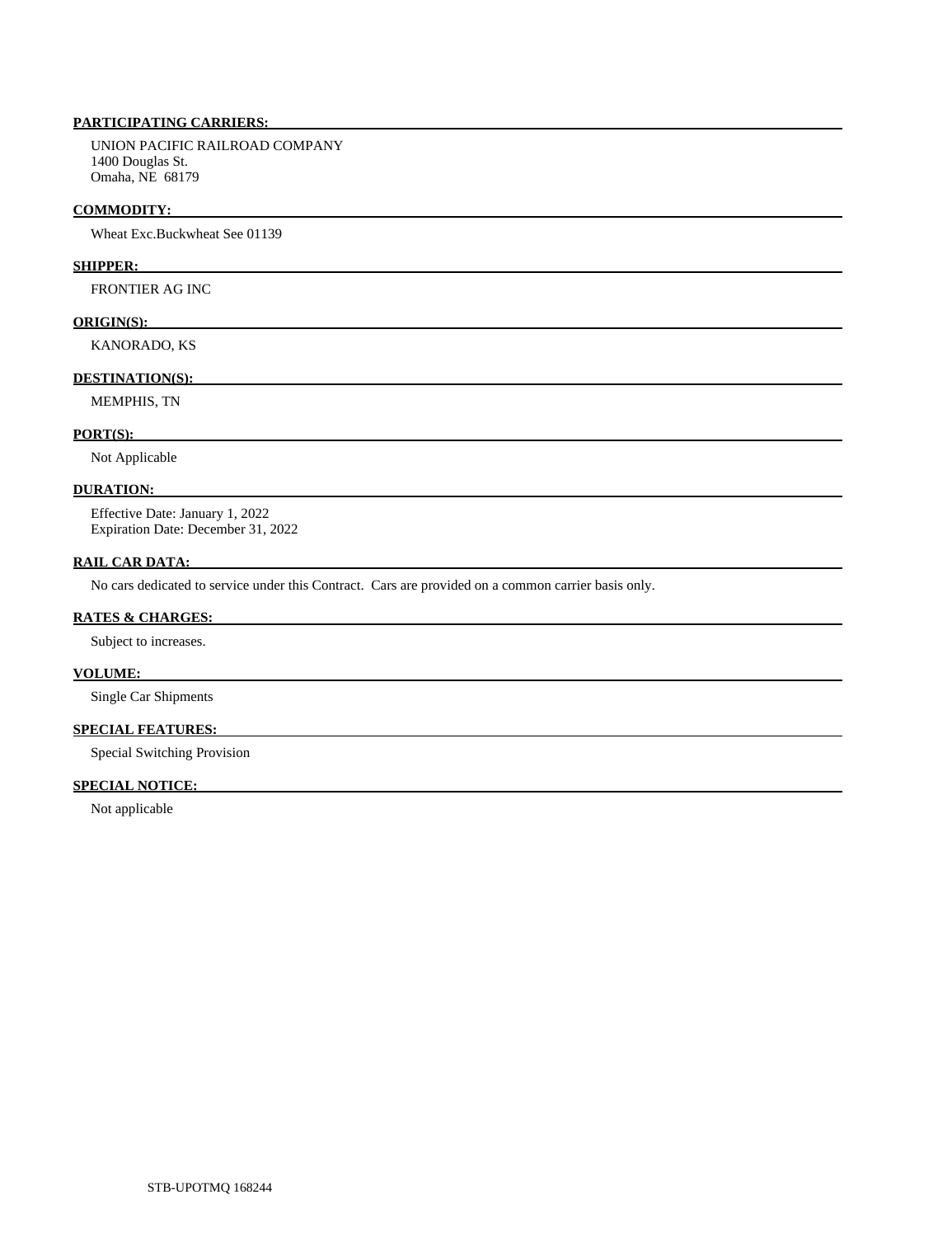

STB-UP-C-57599-04

# **UNION PACIFIC RAILROAD COMPANY**

# **AMENDED CONTRACT SUMMARY**

**Issued:**  March 21, 2022

**Effective:** October 1, 2021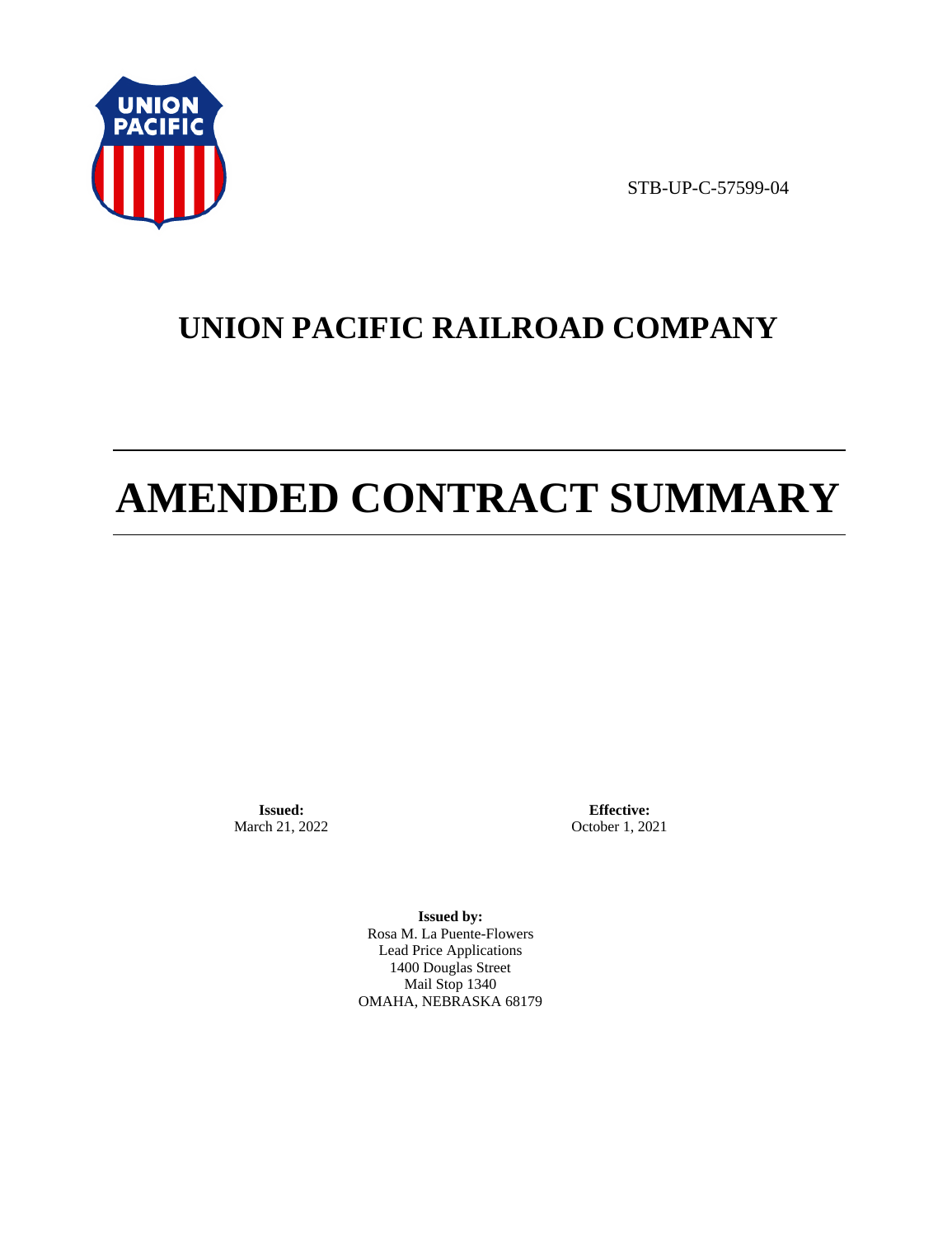UNION PACIFIC RAILROAD COMPANY 1400 Douglas St. Omaha, NE 68179

#### **COMMODITY:**

Corn Exc.Popcorn See 01152

#### **SHIPPER:**

COFCO INTERNATIONAL GRAINS US LLC

#### **ORIGIN(S):**

 APPROVED SHUTTLE ORIGINS (See Exhibit Definition) NON IL ORIGINS (See Exhibit Definition) State of Illinois. (see Exhibit Definition) **ADDITION**  IL / EVANSVILLE (See Exhibit Definition) STERLING, IL

#### **DESTINATION(S):**

 CHIC/SJDLL/ENCARNACION (See Exhibit Definition) CUAUTITLAN (See Exhibit Definition) CELAYA, GJ GUADALAJARA (See Exhibit Definition) KCSM DESTINATIONS (See Exhibit Definition) SAN LUIS POTOSI, SL TORREON MARKET (See Exhibit Definition) VIBORILLAS, QA WESTERN MEX (See Exhibit Definition) CIUDAD OBREGON, SO **ADDITION**  HERMOSILLO (See Exhibit Definition) MEXICALI (See Exhibit Definition) MATAMOROS, TM **ADDITION**  MORALES/SALINAS VICTORIA (See Exhibit Definition)

#### **PORT(S):**

Not Applicable

#### **DURATION:**

 Effective Date: October 1, 2020 Amendment Effective Date: October 1, 2021 **ADDITION**  Expiration Date: September 30, 2022 **EXTENSION** 

# **RAIL CAR DATA:**

No cars dedicated to service under this Contract. Cars are provided on a common carrier basis only.

#### **RATES & CHARGES:**

Not applicable

#### **VOLUME:**

 Minimum shipment of 92 carloads. Multiple Car Shipments Single Car Shipments **DELETION** 

#### **SPECIAL FEATURES:**

Not applicable

## **SPECIAL NOTICE:**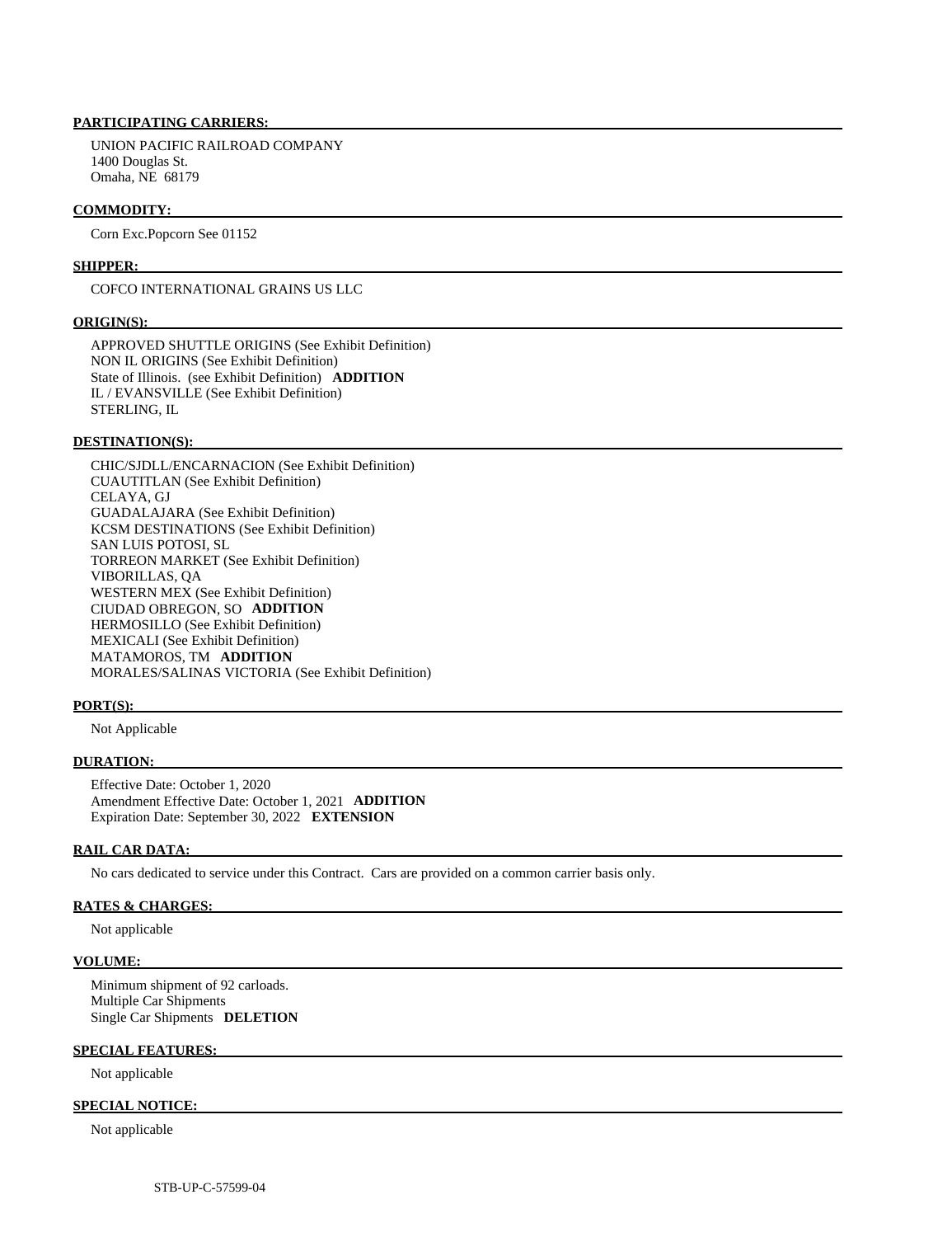# **EXHIBIT DEFINITIONS:**

 APPROVED SHUTTLE ORIGINS consist of: BYERS, CO CHEYENNE WELLS, CO ALBERT CITY, IA ALTON, IA ASHTON, IA AVON, IA BELMOND, IA BRADFORD, IA BURT, IA CHAPIN, IA CLARE, IA CLARION, IA COUNCIL BLUFFS, IA DOWS, IA EMMETSBURG, IA FARNHAMVILLE, IA GARDEN CITY, IA GOWRIE, IA GRUVER, IA HANCOCK, IA HARTLEY, IA HAVELOCK, IA HINTON, IA JEFFERSON, IA JOICE, IA JORDAN, IA MALLARD, IA MARATHON, IA NEVADA, IA NORTHWOOD, IA PICKERING, IA RAKE, IA RALSTON, IA ROELYN, IA ROLFE, IA SLOAN, IA SUPERIOR, IA VINCENT, IA WEST BEND, IA BLISS, ID ALLEN, IL BLOOMINGTON, IL ELKHART, IL HARVARD, IL PONTIAC, IL ROYAL, IL SOUTH BELOIT, IL STERLING, IL TUSCOLA, IL ABILENE, KS ATCHISON, KS CANTON, KS COLBY, KS DOWNS, KS FRANKFORT, KS GLEN ELDER, KS GREAT BEND, KS HANOVER, KS HAVILAND, KS HUTCHINSON, KS KANSAS CITY, KS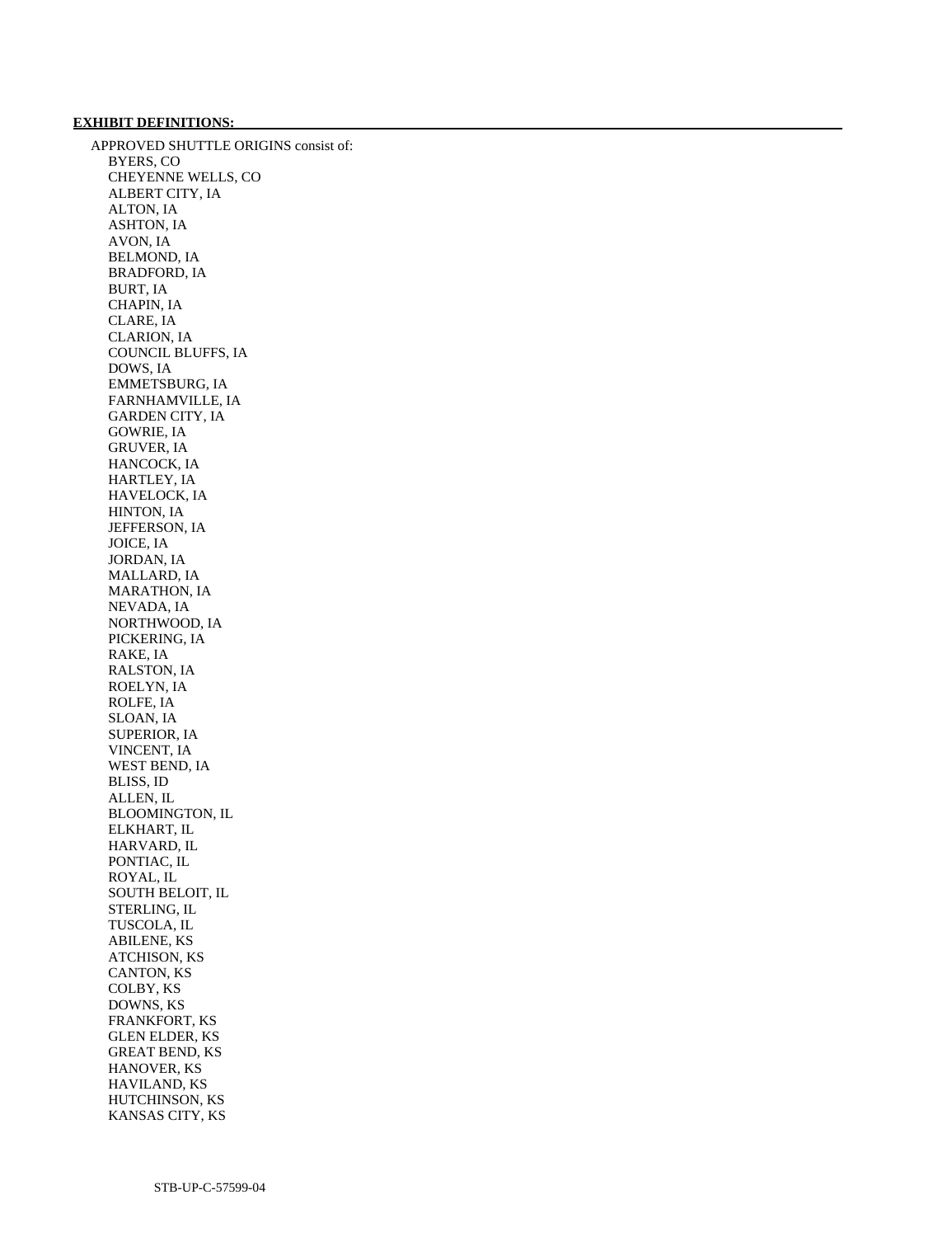LIBERAL, KS NEW CAMBRIA, KS OGALLAH, KS PLAINS, KS PRATT, KS SALINA, KS SHARON SPRINGS, KS TOPEKA, KS WAKEENEY, KS WICHITA, KS APPLETON, MN BREWSTER, MN BROWNTON, MN BUFFALO LAKE, MN DANUBE, MN DELAVAN, MN DULUTH, MN FAIRMONT, MN HERON LAKE, MN HOPE, MN LAMBERTON, MN MADELIA, MN MARNA, MN MILOMA, MN MONTEVIDEO, MN MOUNTAIN LAKE, MN NEW ULM, MN RANDOLPH, MN SAVAGE, MN SPRINGFIELD, MN ST JAMES, MN WALNUT GROVE, MN WELCOME, MN ADRIAN, MO ESSEX, MO SANDSTONE, MO ST JOSEPH, MO ALBION, NE BRAINARD, NE BROWNSON, NE CARLETON, NE CHAPPELL, NE COZAD, NE ELM CREEK, NE ENOLA, NE FREMONT, NE GIBBON, NE GOTHENBURG, NE GRAND ISLAND, NE HASTINGS, NE HAYLAND, NE JANSEN, NE KEARNEY, NE KIMBALL, NE LEXINGTON, NE LINCOLN, NE MEAD, NE MONROE, NE NEBRASKA CITY, NE NORTH BEND, NE NORTH PLATTE, NE ORD, NE OVERTON, NE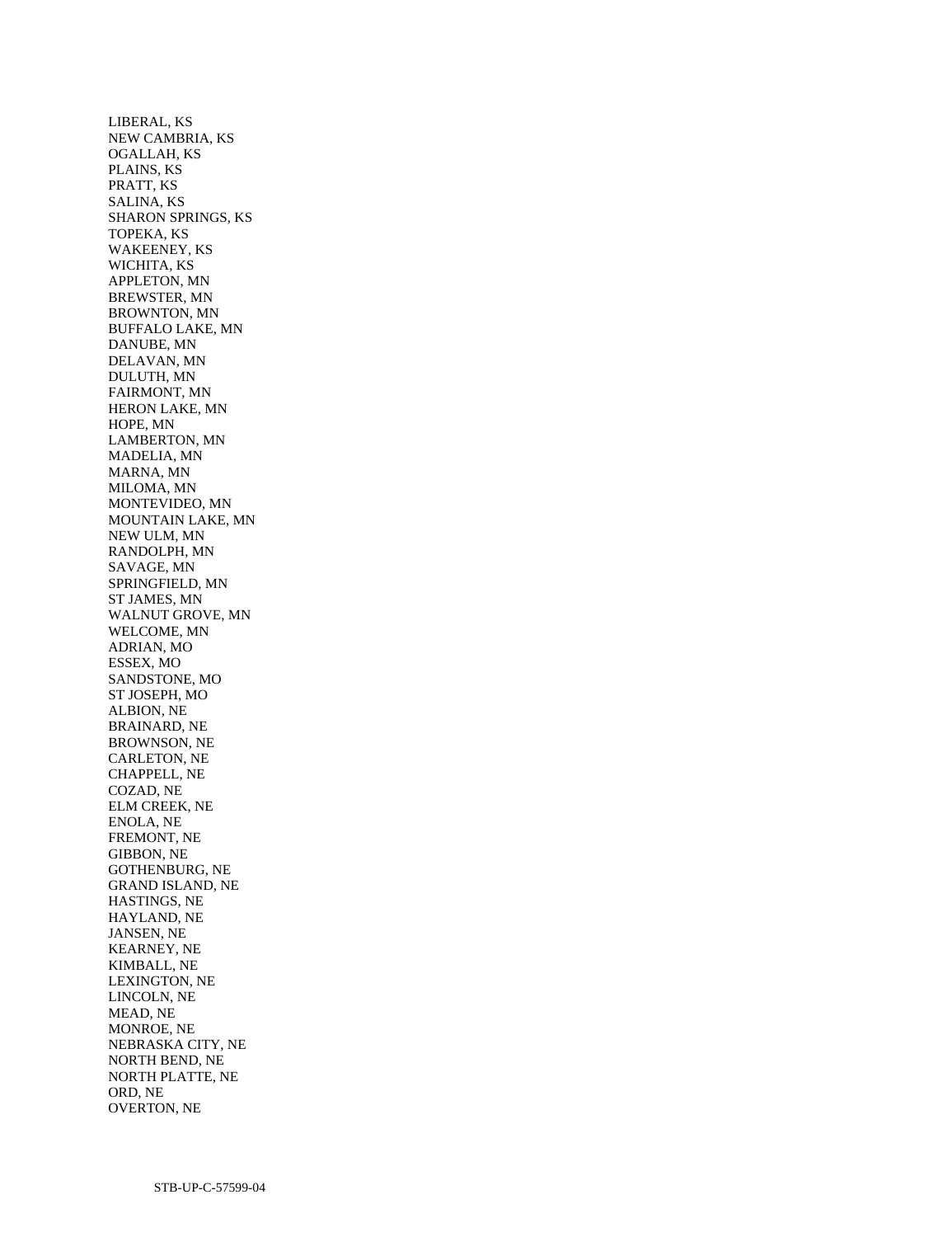PLYMOUTH, NE POLK, NE SCHAFER, NE SEDAN, NE SHELBY, NE SHELTON, NE ST EDWARD, NE STROMSBURG, NE SUPERIOR, NE SYRACUSE, NE THUMEL, NE WOOD RIVER, NE YANKA, NE KINGFISHER, OK MEDFORD, OK OPTIMA, OK AMARILLO, TX AVALON, WI EVANSVILLE, WI SUPERIOR, WI NON IL ORIGINS consist of: All railpoints in the state of Iowa as published in OPSL 6000-Series. All railpoints in the state of Kansas as published in OPSL 6000-Series. All railpoints in the state of Minnesota as published in OPSL 6000-Series. All railpoints in the state of Missouri as published in OPSL 6000-Series. All railpoints in the state of Nebraska as published in OPSL 6000-Series. All railpoints in the state of Illinois as published in OPSL 6000-Series. IL / EVANSVILLE consist of: All railpoints in the state of Illinois as published in OPSL 6000-Series. **ADDITION**  EVANSVILLE, WI CHIC/SJDLL/ENCARNACION consist of: CHICALOTE, AG ENCARNACION, JA SAN JUAN DE LOS LAG, JA CUAUTITLAN consist of: CUAUTITLAN, EM TLALNEPANTLA, EM GUADALAJARA consist of: PENJAMO, GJ GUADALAJARA, JA LA BARCA, JA LA JUNTA, JA PATTI, MH KCSM DESTINATIONS consist of: EL TULE, AG QUERETARO, QA SAN JUAN DEL RIO, QA TORREON MARKET consist of: TORREON, CU GOMEZ PALACIO, DG VINEDO, DG WESTERN MEX consist of: CIUDAD INDUSTRIAL, SO **ADDITION**  CIUDAD OBREGON, SO **ADDITION**  HERMOSILLO, SO **ADDITION**  HERMOSILLO consist of: CIUDAD INDUSTRIAL, SO **ADDITION**  HERMOSILLO, SO **ADDITION**  MEXICALI consist of: MEXICALI, BJ **ADDITION**  PASCUALITOS, BJ **ADDITION**  MORALES/SALINAS VICTORIA consist of: MORALES, NL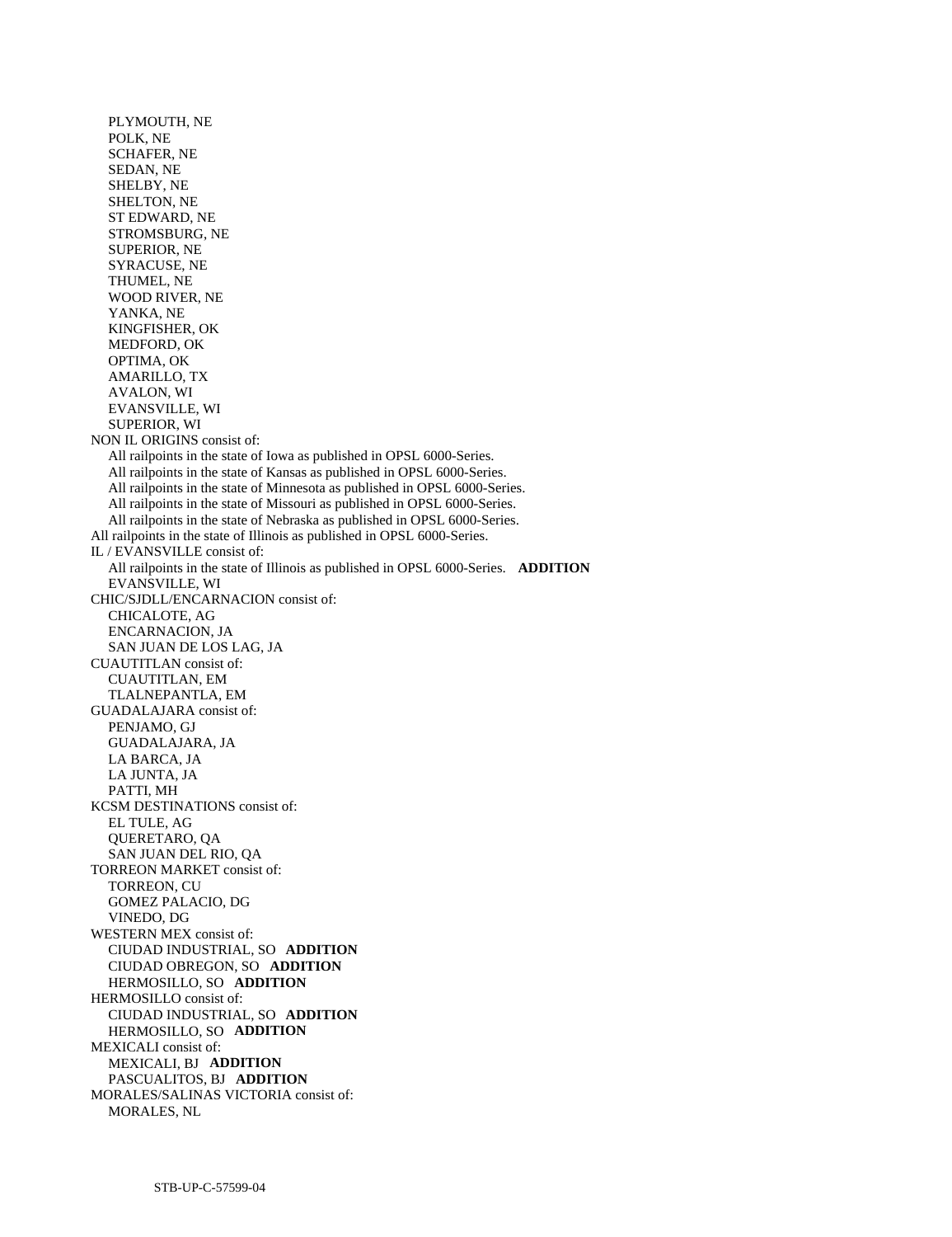SALINAS VICTORIA, NL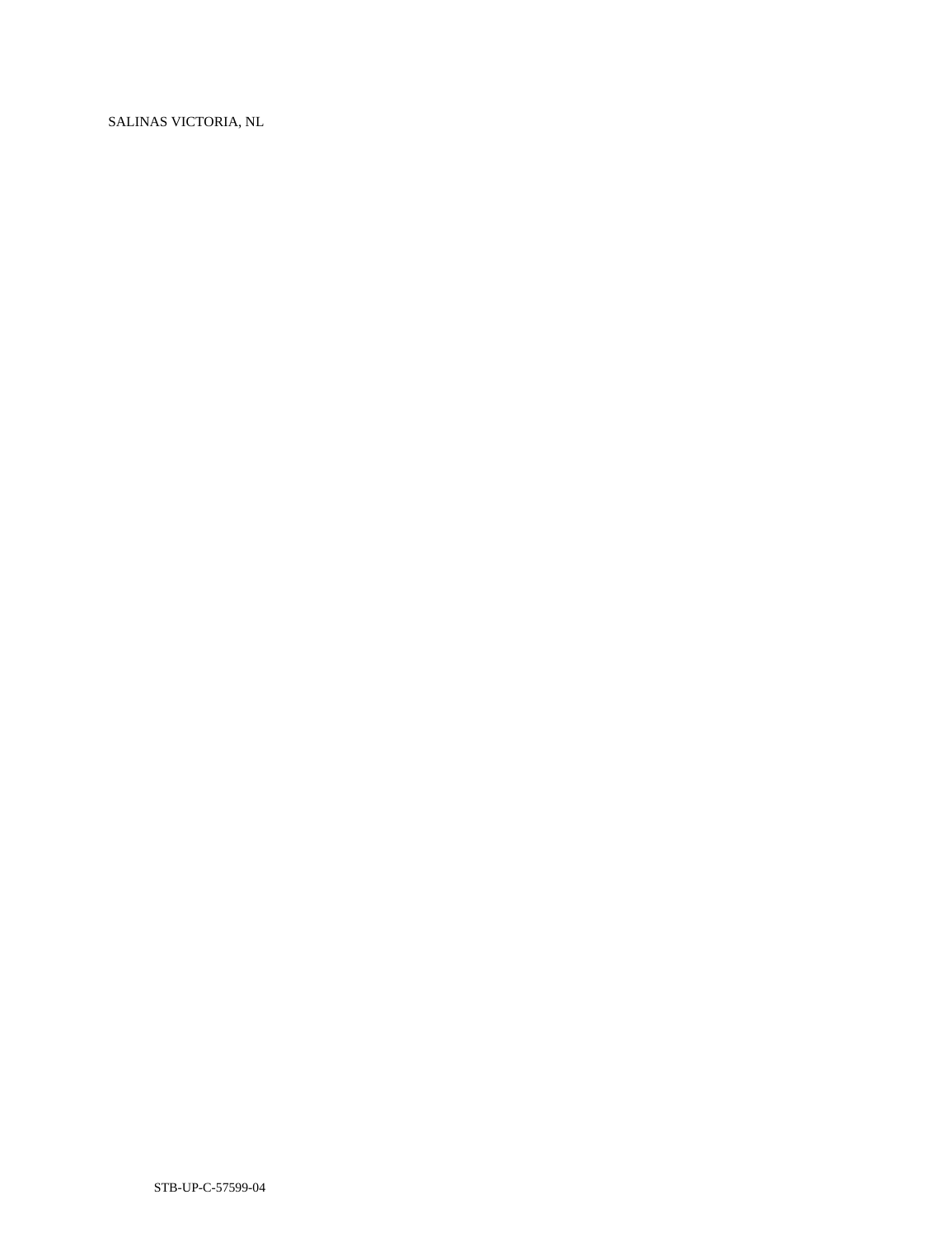

STB-UPUPCQ 101062-AC

# **UNION PACIFIC RAILROAD COMPANY**

# **AMENDED CONTRACT SUMMARY**

**Issued:**  March 22, 2022

**Effective:** October 1, 2021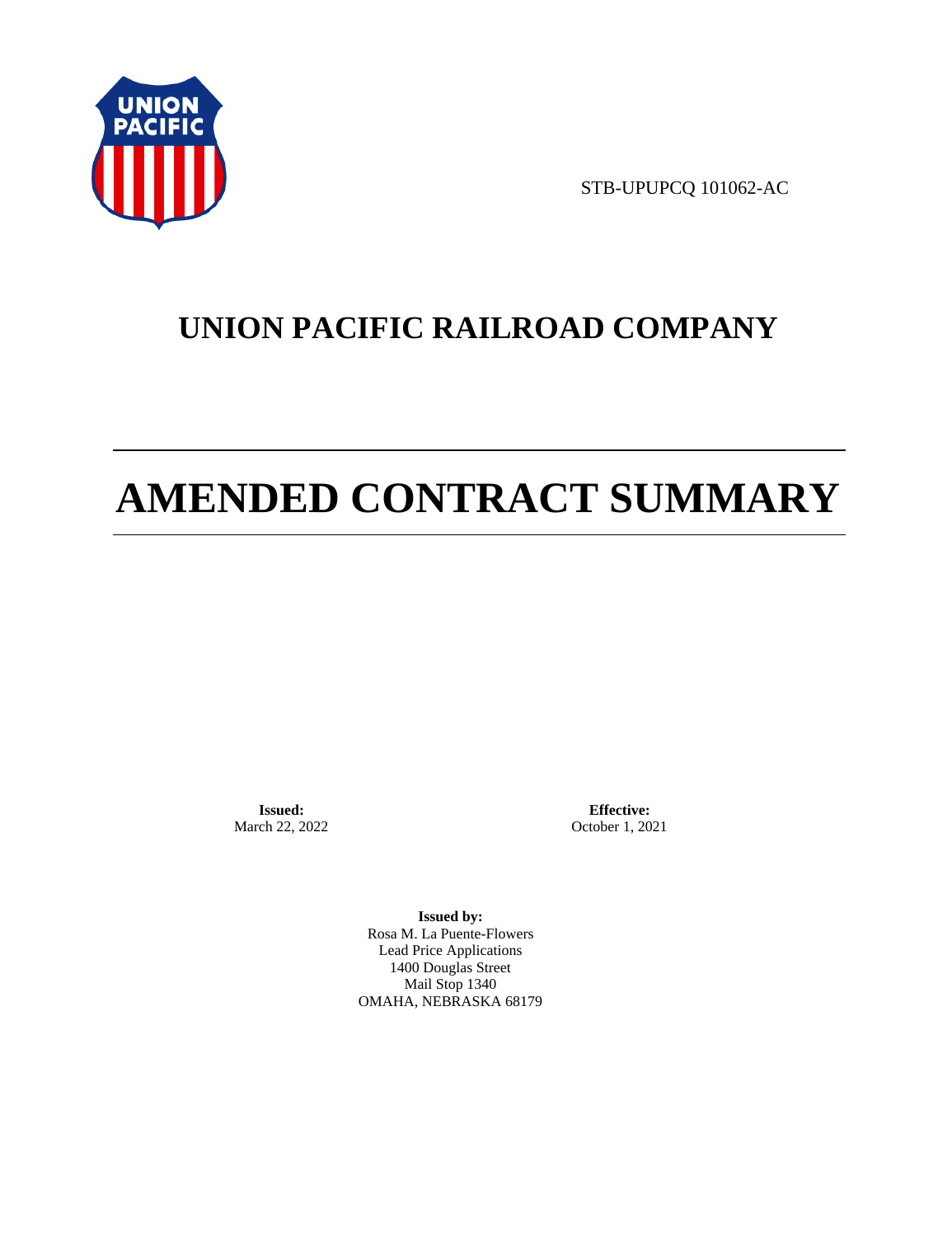UNION PACIFIC RAILROAD COMPANY 1400 Douglas St. Omaha, NE 68179

#### **COMMODITY:**

Soybean Cake,Flour,Grits,Meal Or Other By-Products Exc.Fatty Acids See 28994

#### **SHIPPER:**

ARCHER DANIELS MIDLAND COMPANY

#### **ORIGIN(S):**

 FREMONT, NE DES MOINES, IA LINCOLN, NE MANKATO, MN EVE, MO

# **DESTINATION(S):**

 CALEXICO, CA AMA, LA EAGLE PASS, TX EL PASO, TX LAREDO, TX NOGALES, AZ OPTIMA, OK EASTERLY, TX IL - ST LOUIS AGS (See Exhibit Definition) OAKWOOD, TX MINEOLA, TX

#### **PORT(S):**

Not Applicable

#### **DURATION:**

 Effective Date: October 1, 2016 Amendment Effective Date: October 1, 2021 **ADDITION**  Expiration Date: September 30, 2022 **EXTENSION** 

# **RAIL CAR DATA:**

No cars dedicated to service under this Contract. Cars are provided on a common carrier basis only.

#### **RATES & CHARGES:**

Not applicable

#### **VOLUME:**

Single Car Shipments

# **SPECIAL FEATURES:**

Special Switching Provision

# **SPECIAL NOTICE:**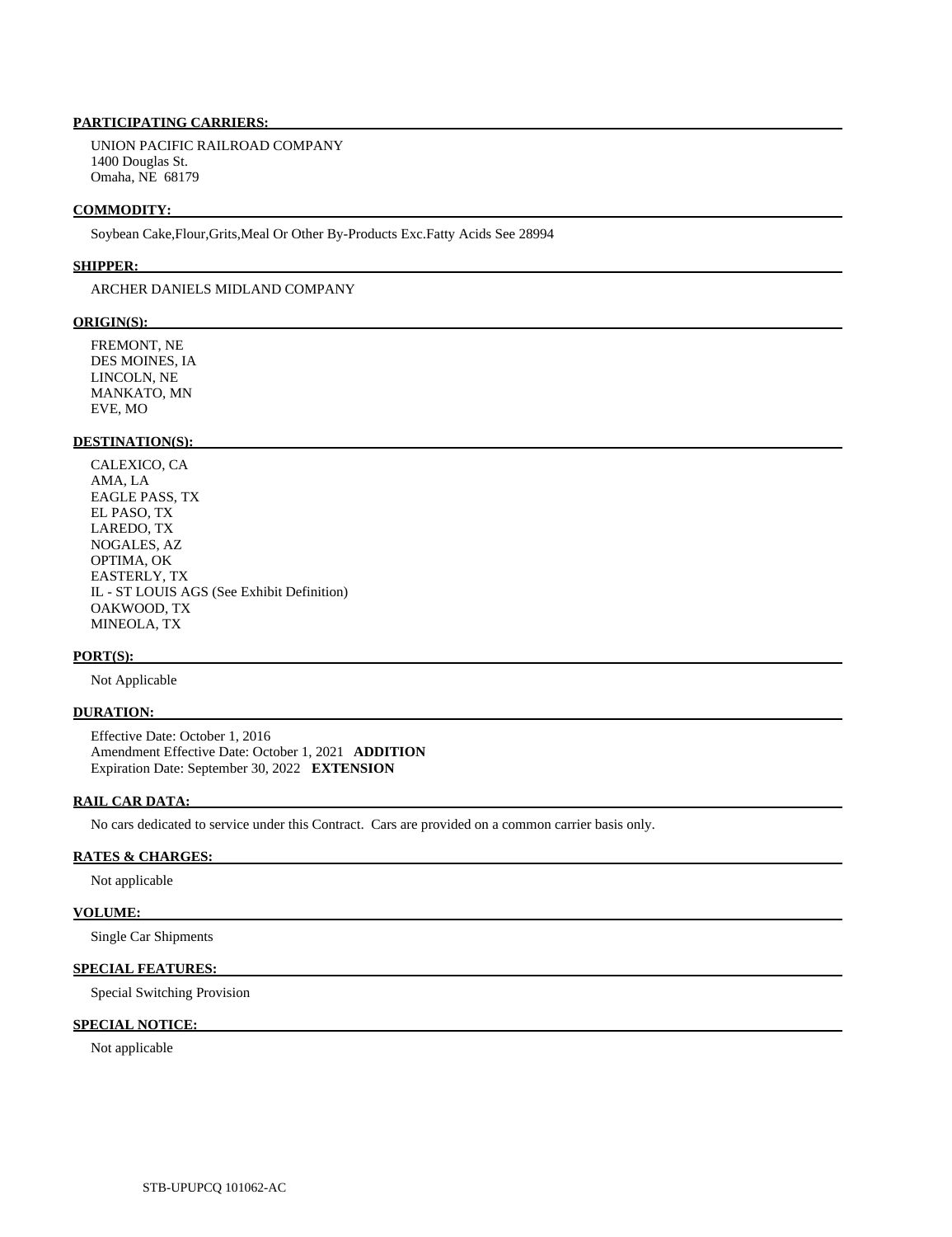IL - ST LOUIS AGS consist of: ALTON, IL BALDWIN, IL BEAUCOUP, IL BRIDGE JUNCTION, IL BRIGHTON, IL BROOKLYN, IL BURNING STAR 2, IL BURNING STAR 3, IL CAHOKIA, IL CAPTAIN MINE, IL CARLINVILLE, IL CENTREVILLE, IL CHESTER, IL COULTERVILLE, IL CUTLER, IL DUPO, IL EAST ALTON, IL EAST ALTON, IL EAST GREENVILLE, IL EAST ST LOUIS, IL FEDERAL, IL FLINTON, IL FORD, IL FOUNTAIN, IL FULTS, IL GATEWAY MINE, IL GATEWAY YARD, IL GIRARD, IL GODFREY, IL GRANITE CITY, IL HARTFORD, IL HILLSBORO, IL IRVING, IL KELLOGG, IL LENOX, IL LENZBURG, IL LIVINGSTON, IL MADISON, IL MAPLEWOOD, IL MENARD, IL MITCHELL, IL MITCHELL YARD, IL MONTEREY MINE 1, IL NAMEOKI, IL NATIONAL STOCK YARD, IL NEW WILSON, IL NILWOOD, IL NOKOMIS, IL OHLMAN, IL PERCY, IL PINCKNEYVILLE, IL PLAINVIEW, IL PRAIRIE DU ROCHER, IL REILY LAKE, IL ROSAMOND, IL ROXANA, IL SAUGET, IL SHIPMAN, IL SPARTA, IL SPARTAN MINE, IL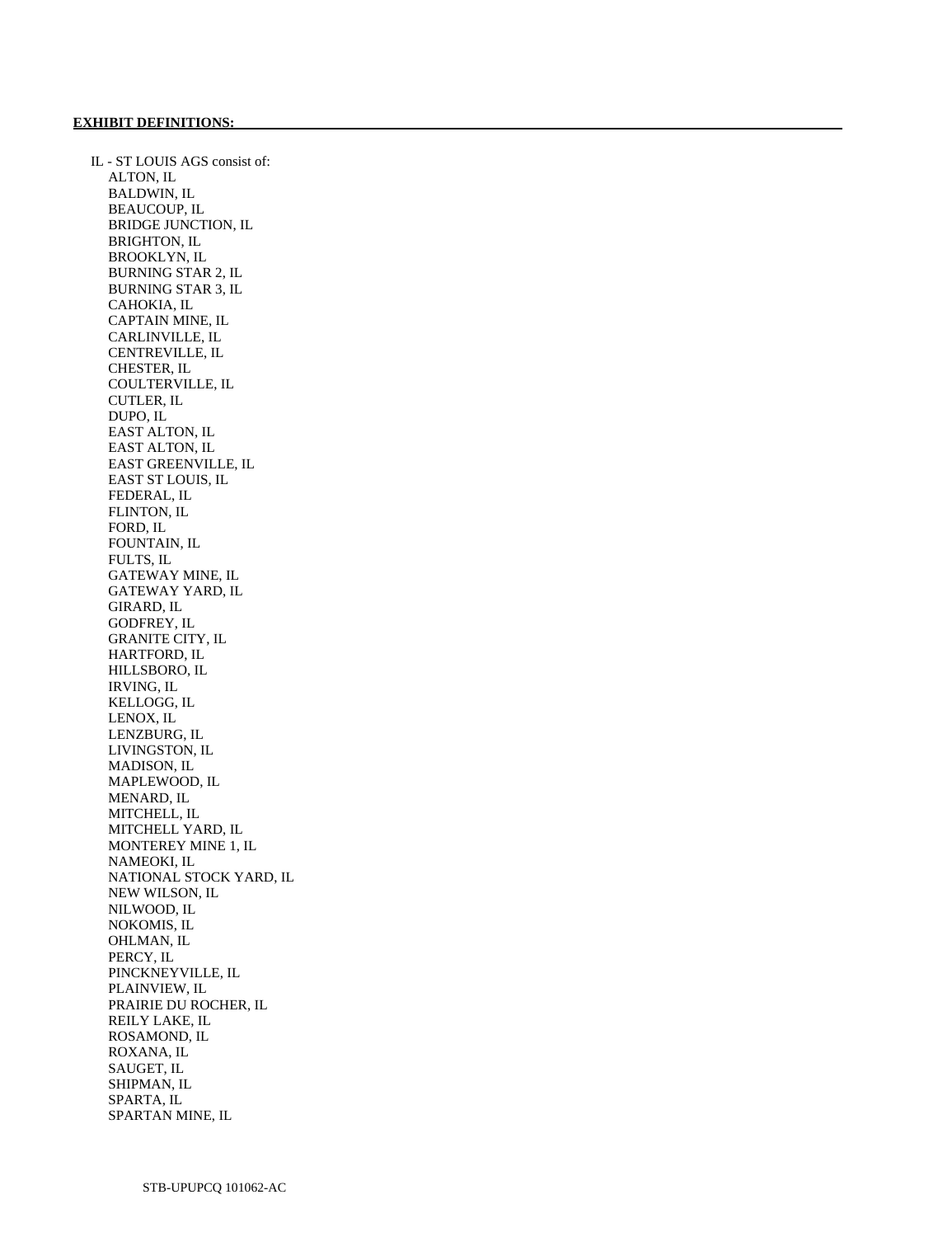STEELEVILLE, IL TAMAROA, IL TAYLOR SPRINGS, IL TOLSON, IL VALLEY JCT, IL VALMEYER, IL VENICE, IL VENICE JCT, IL VINER, IL VIRDEN, IL WANN, IL WARNOCK, IL WASHINGTON PARK, IL WELGE, IL WEST SMITHBORO, IL WITT, IL WOMAC, IL WOOD RIVER, IL AIR PARK, MO BADEN, MO BARRETTS, MO BEAUFORT, MO BON HOMME, MO BONHOMME, MO BRENTWOOD, MO BUSSEN SPUR, MO CENTAUR, MO CHESTERFIELD, MO CRYSTAL CITY, MO DESOTO, MO EUREKA, MO FESTUS, MO GLENDALE, MO GRAY SUMMIT, MO HERCULANEUM, MO HILL CREST, MO HILLSDALE, MO HINE, MO HORINE, MO IVORY, MO JEDBURG, MO JEFFERSON BARRACKS, MO JEFFRIESBURG, MO KIRKWOOD, MO LABADIE, MO LACKLAND, MO LADUE, MO LAKE JCT, MO LARKIN, MO MAPLEWOOD, MO MARYLAND HEIGHTS, MO OLIVETTE, MO OVERLAND, MO PACIFIC, MO PAGEDALE, MO PAGEDALE, MO PEVELY, MO SOUTH POINT, MO ST ALBANS, MO ST LOU MP, MO ST LOUIS, MO ST LOUIS (MP), MO UNION, MO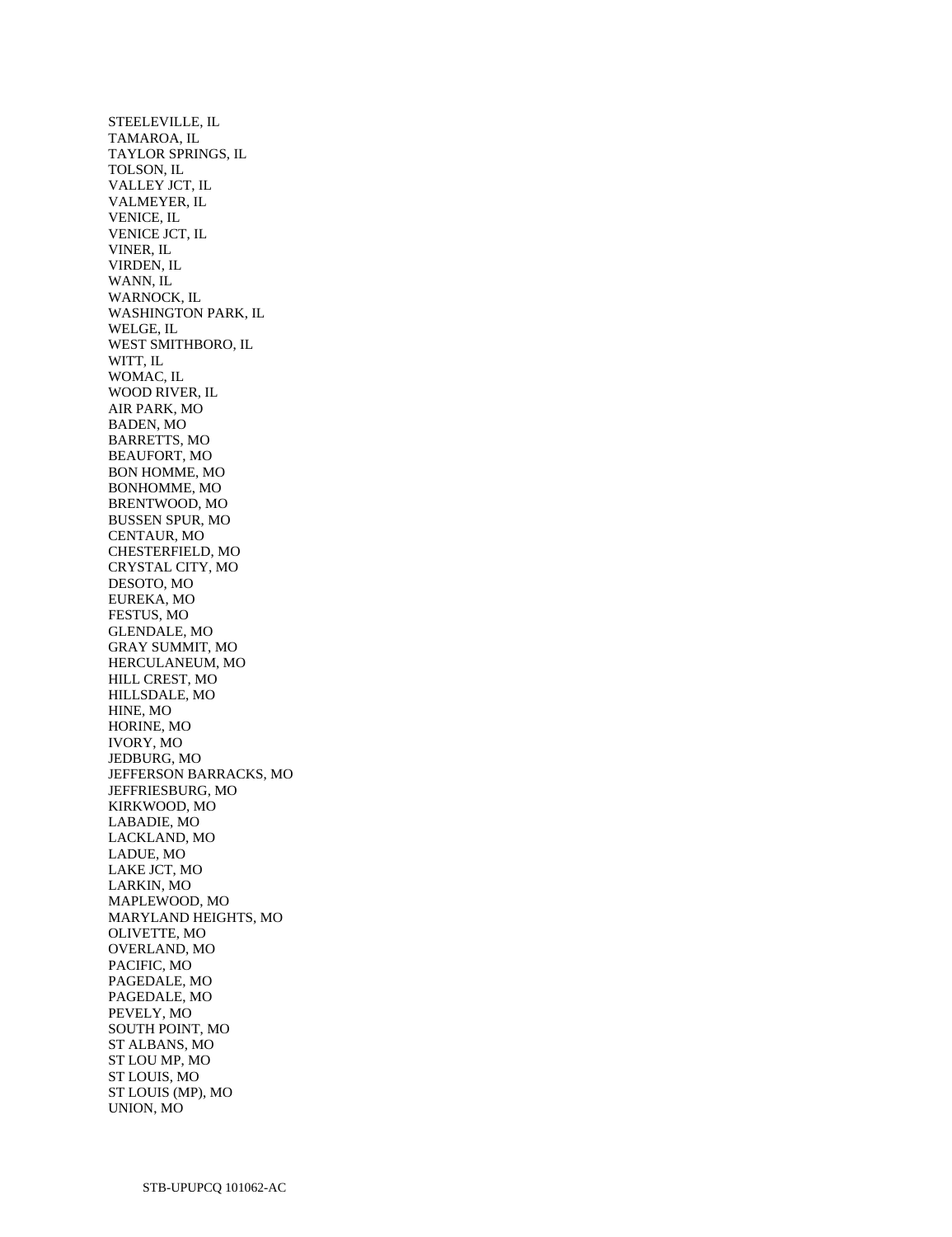UNIVERSITY CITY, MO VALLEY PARK, MO VIGUS, MO VILLA RIDGE, MO VILLAGE OF CHARLACK, MO VINITA PARK, MO WASHINGTON, MO WEBSTER GROVES, MO WELLSTON, MO WEST LABADIE, MO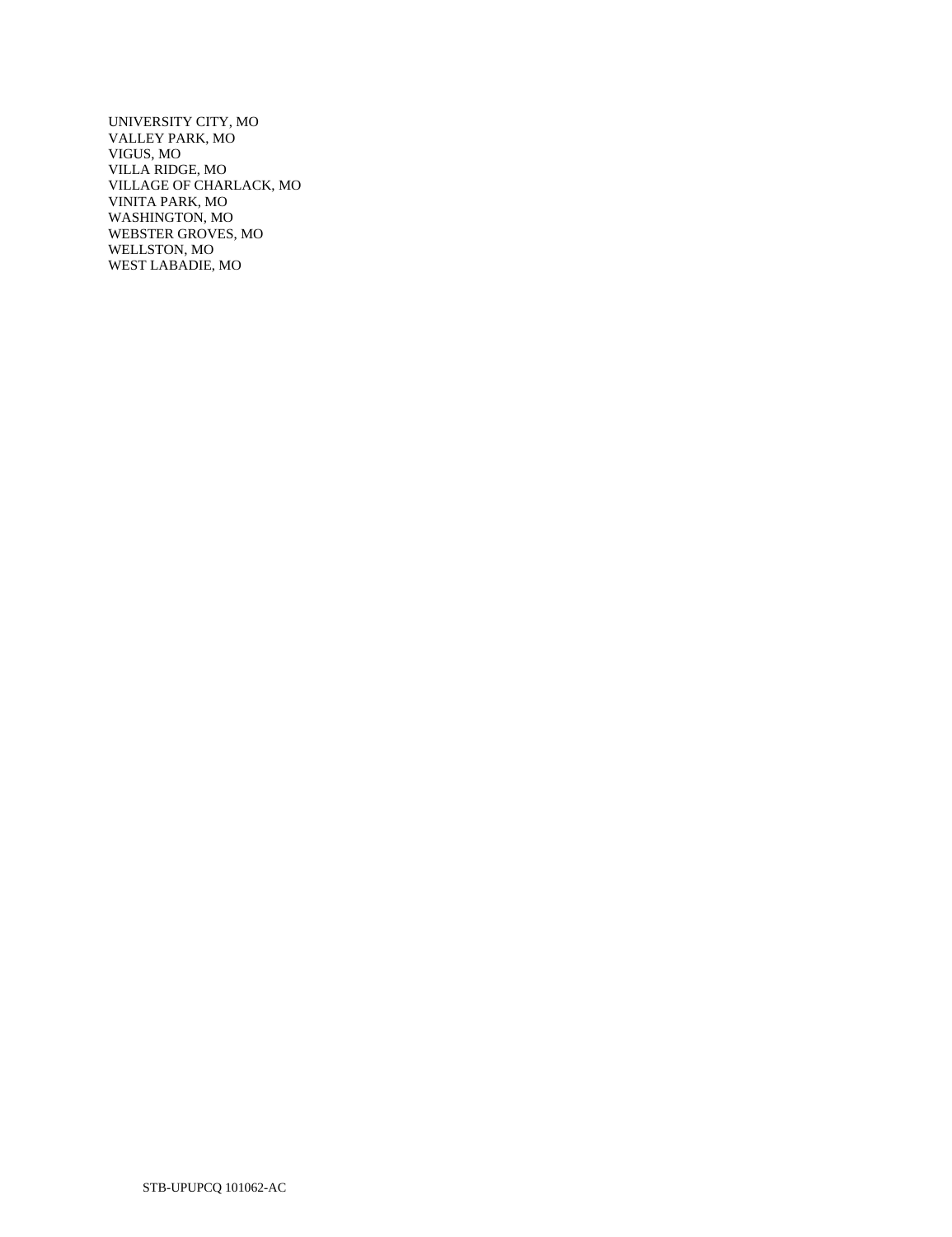

STB-UPUPCQ 101813-DI

# **UNION PACIFIC RAILROAD COMPANY**

# **AMENDED CONTRACT SUMMARY**

**Issued:**  March 19, 2022

**Effective:** June 1, 2021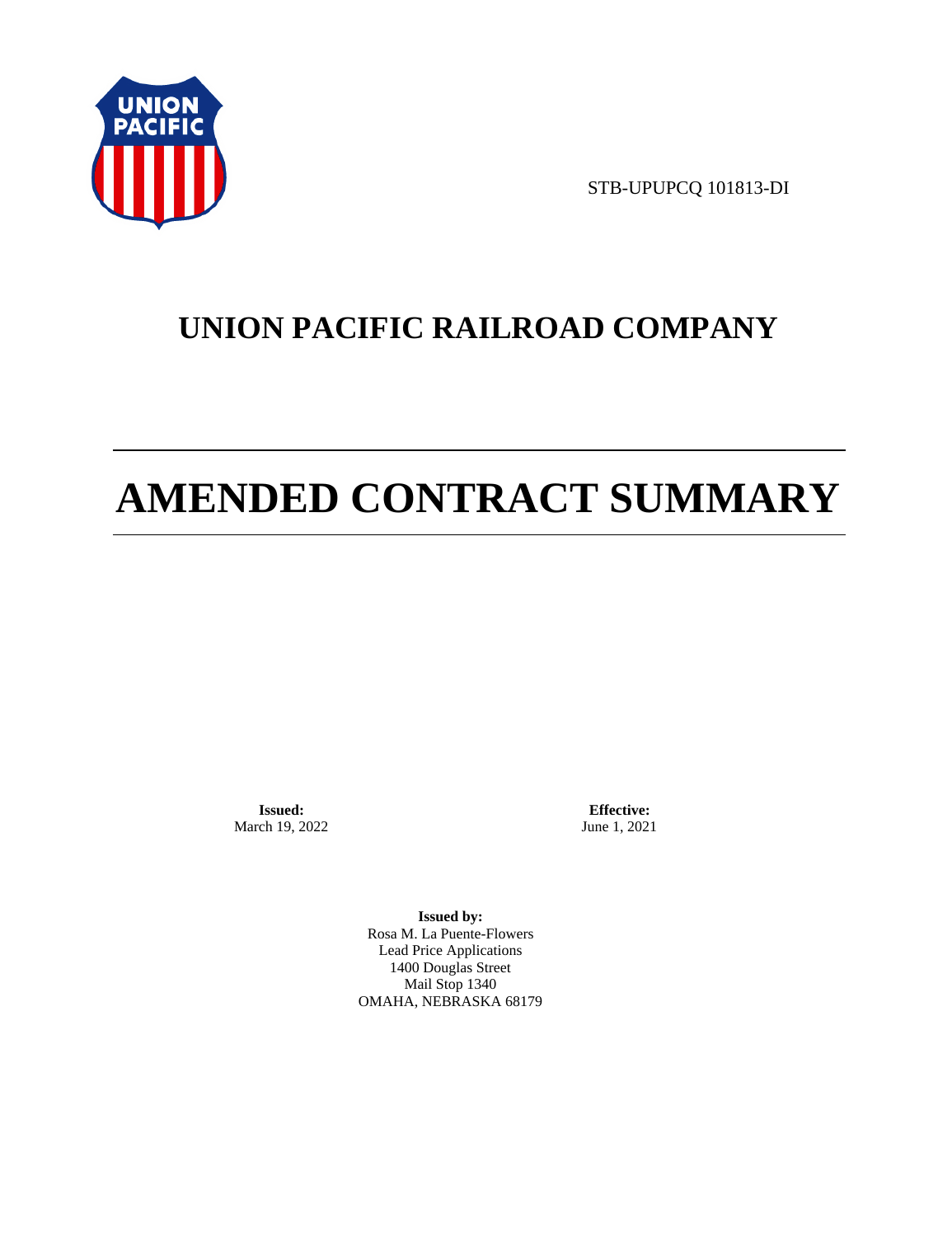UNION PACIFIC RAILROAD COMPANY 1400 Douglas St. Omaha, NE 68179

#### **COMMODITY:**

 Wheat Exc.Buckwheat See 01139 Barley

#### **SHIPPER:**

THE SCOULAR COMPANY

#### **ORIGIN(S):**

 DOWNS, KS GOODLAND, KS SIDNEY, NE GRAINFIELD, KS BUFFALO PARK, KS GORHAM, KS HAYS, KS HOISINGTON, KS TOULON, KS VICTORIA, KS WALKER, KS YOCEMENTO, KS DENMARK, KS LINCOLN, KS WINONA, KS BUCKLIN, KS PRATT, KS FREMONT, NE BROWNSON, NE SALINA, KS LEVANT, KS PITTSBURG, KS ADRIAN, MO SEIBERT, CO BAZINE, KS BISON, KS ALBERT, KS AMY, KS DIGHTON, KS BEELER, KS HANSTON, KS MARIENTHAL, KS TEXHOMA, OK JEROME, ID HERSHEY, NE PINE BLUFFS, WY LINDBERGH, WY HOOKER, OK TYHEE, ID BANCROFT, ID MICHAUD, ID RIRIE, ID REXBURG, ID OGDEN, UT LINCOLN, ID KANSAS CITY, MO STRATTON, CO FREDERICK, OK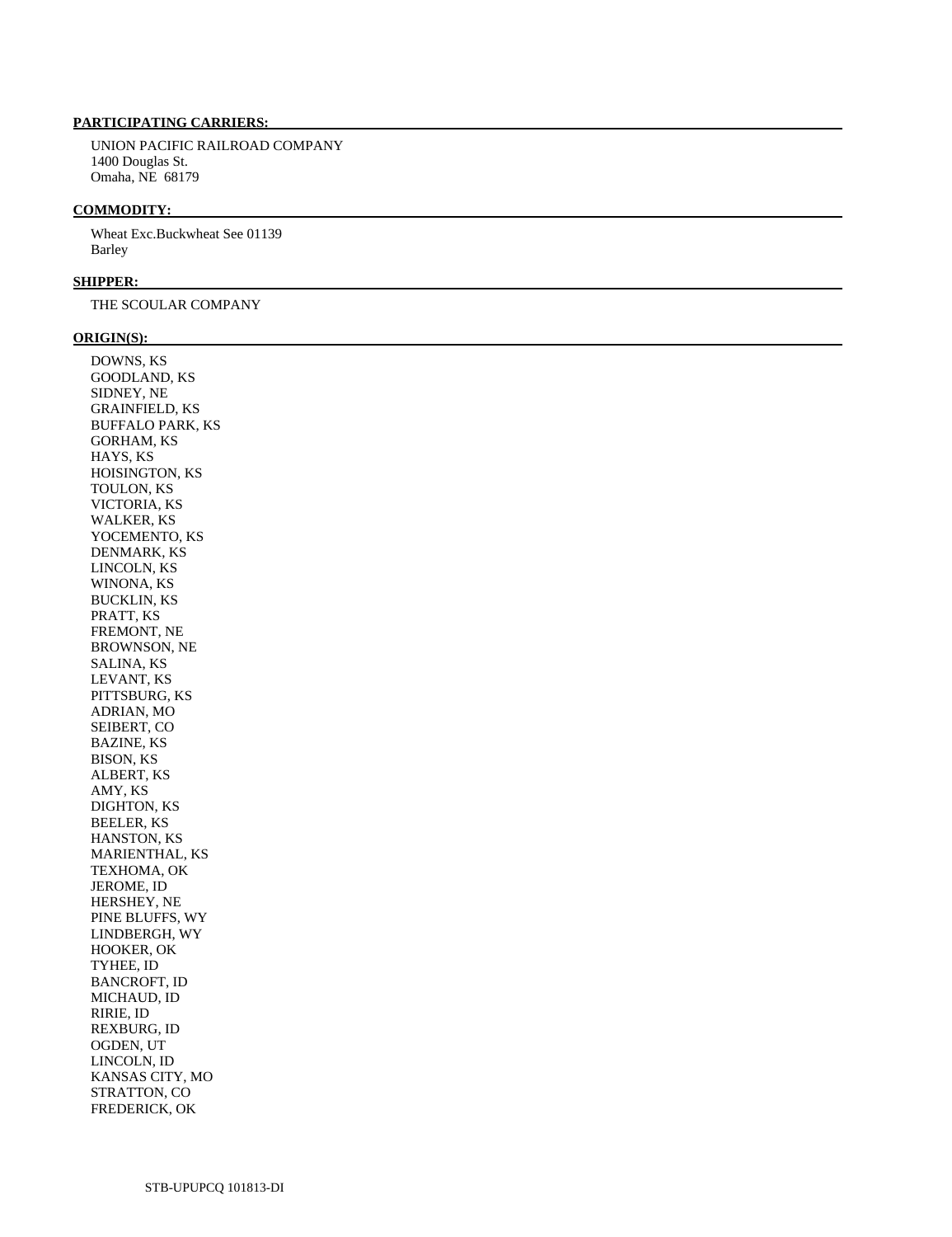HOLLISTER, OK GRANDFIELD, OK AVON, IA DRESDEN, KS SELDEN, KS TALMAGE, ID

#### **DESTINATION(S):**

 CHICAGO, IL DENVER, CO STOCKTON, CA AVON, IA KANSAS CITY, MO ALTON, IL EAST ST LOUIS, IL MT VERNON, IL ST LOUIS, MO MEMPHIS, TN KENOSHA, WI PENDLETON, OR PORT ALLEN, LA TRAVER, CA MODESTO, CA PETALUMA, CA TOLLESON, AZ COLTON, CA LOS ANGELES, CA SAN BERNARDINO, CA FAMOSO, CA FRESNO, CA GOSHEN JCT, CA OAKLAND, CA TAGUS, CA CITY OF COMMERCE, CA PHOENIX, AZ PNW GROUP (See Exhibit Definition) EAGLE PASS, TX EL PASO, TX LAREDO, TX NOGALES, AZ CARLISLE, IA KEARNEY, CA WINONA, MN MILFORD, UT MANKATO, MN MINNEAPOLIS, MN BAIN, WI WA - SEATTLE AGS (See Exhibit Definition) OR - PORTLAND AGS (See Exhibit Definition) HATCH, CA PORTLAND, OR SEATTLE, WA WILLIAMS, CA BUCKEYE, AZ VERDEMONT, CA ADRIAN, MO NEW BRAUNFELS, TX SAN ANTONIO, TX

#### **PORT(S):**

Not Applicable

TURLOCK, CA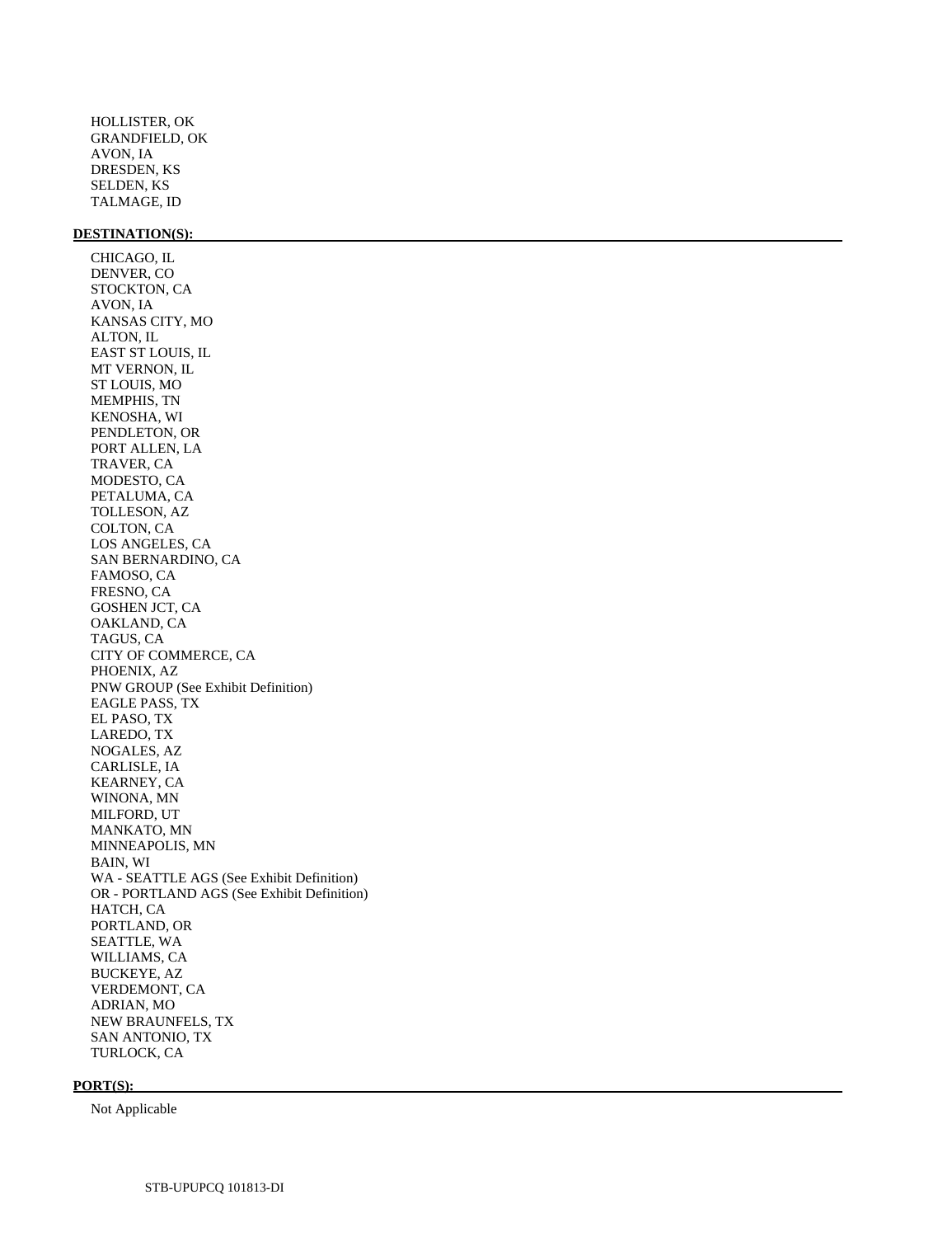# **DURATION:**

 Effective Date: January 1, 2018 Amendment Effective Date: June 1, 2021 **ADDITION**  Expiration Date: May 31, 2022 **EXTENSION** 

# **RAIL CAR DATA:**

Carrier Equipment not involved.

# **RATES & CHARGES:**

Not applicable

# **VOLUME:**

 Minimum shipment of 107 carloads. Multiple Car Shipments Single Car Shipments **DELETION** 

# **SPECIAL FEATURES:**

Special Switching Provision

# **SPECIAL NOTICE:**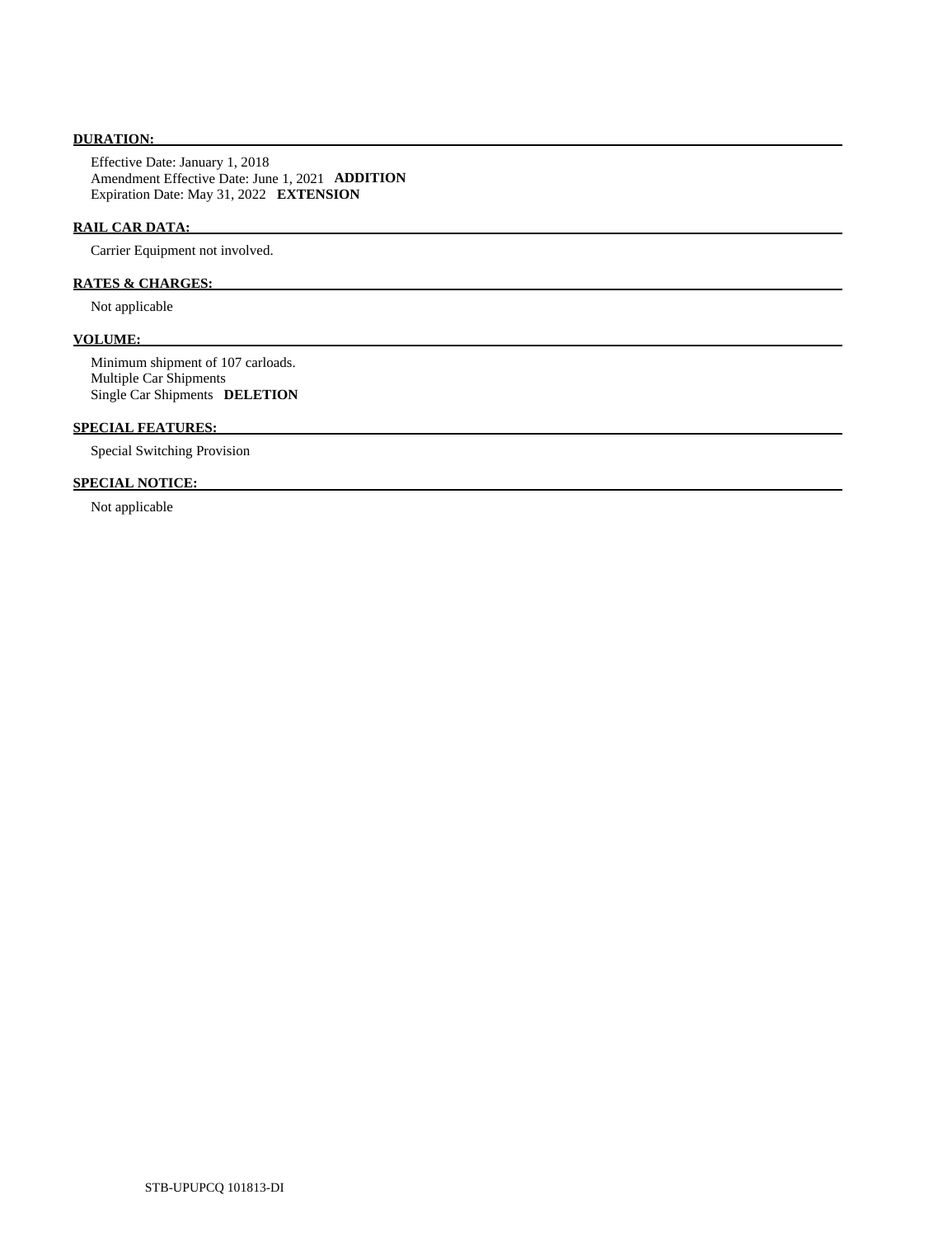PNW GROUP consist of: PORTLAND, OR RIVER GATE, OR KALAMA, WA LONGVIEW, WA WA - SEATTLE AGS consist of: ABERDEEN, WA ABERDEEN JCT, WA ALDERTON, WA ALLISON, WA ANDOVER, WA ARGO, WA AUBURN, WA BALLARD, WA BALLARD JCT, WA BANGOR, WA BAY SHORE, WA BELFAIR, WA BELLINGHAM, WA BELMORE, WA BLACK RIVER, WA BLAJCT, WA BLAKESLEE JCT, WA BREMERTON, WA BRIARWOOD, WA BUCODA, WA BURLINGTON, WA CAMP MURRAY, WA CAPITOL, WA CENPARK, WA CENTRALIA, WA CHEHALIS, WA CLAY CITY, WA CONCORA, WA DIVIDE, WA DUPONT, WA EAST OLYMPIA, WA EAST PUYALLUP, WA EATONVILLE JCT, WA EDMOND, WA EDMONDS, WA ELBE, WA ELMA, WA ESSEX, WA EVERETT, WA EVERETT, WA FERNDALE, WA FIFE, WA FREDERICKSON, WA FT LEWIS, WA GATE, WA GLOBAL GATEWAY NO, WA GRAHAM, WA GRAND MOUND, WA GREENDALE, WA HARBOR ISLAND, WA HILLSDALE, WA HOQUIAM, WA INTERBAY, WA JUNCTION CITY, WA KAPOWSIN, WA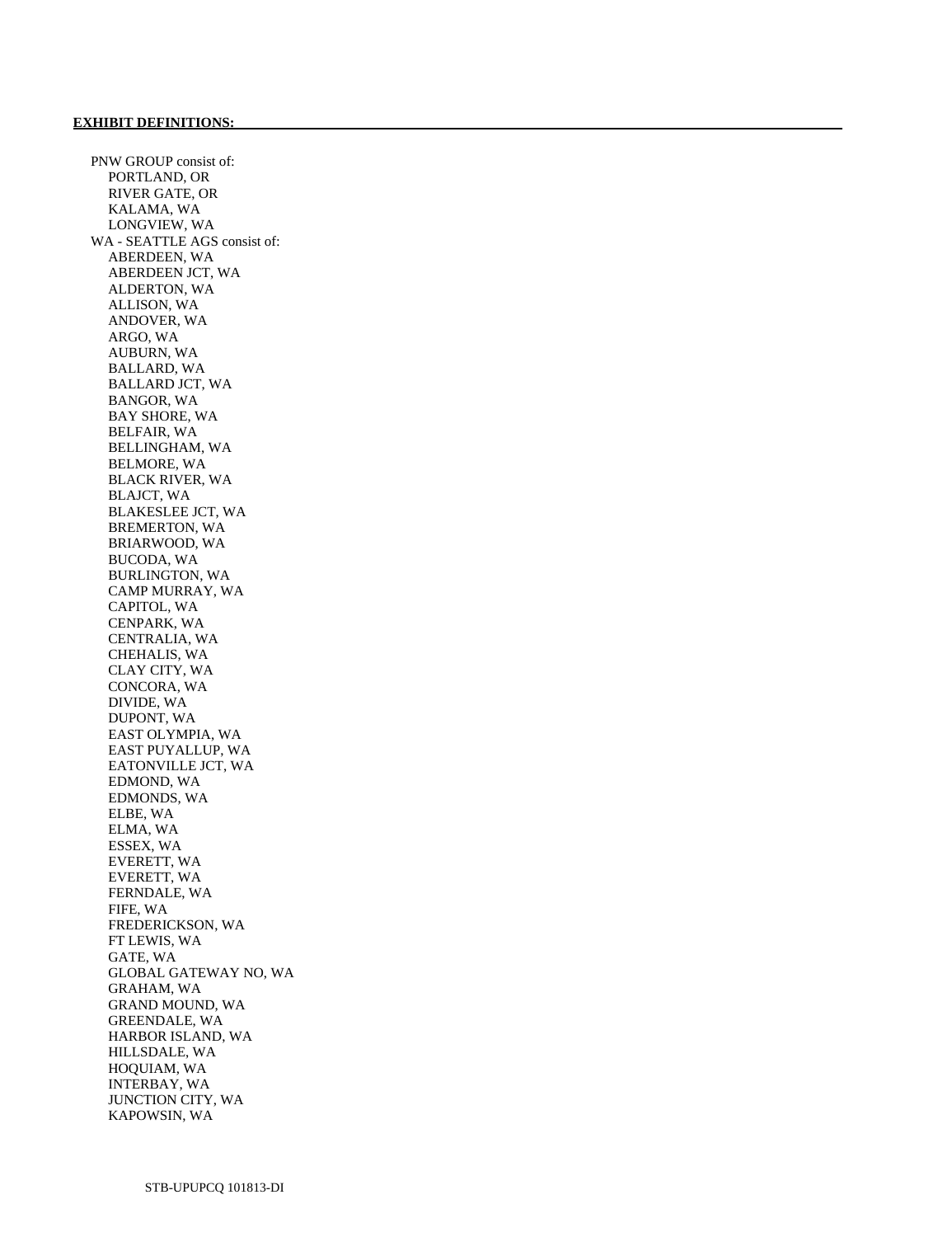KENT, WA KETRON, WA KYRO, WA LAKESIDE, WA LAKEVIEW, WA LOVELAND, WA LYNCH CREEK, WA LYNDEN, WA MALTBY, WA MARMAC, WA MAYTOWN, WA MCCLEARY, WA MCKENNA, WA MCMILLIN, WA MEEKER, WA MIDLAND, WA MINERAL, WA MONROE, WA MONTESANO, WA MORTON, WA MOUNT VERNON, WA MT VERNON, WA NAD JCT, WA NAPAVINE, WA NEW RELIANCE, WA NISQUALLY, WA NORTH PUYALLUP, WA OAKVILLE, WA OFFLAKE, WA OFFUTT LAKE, WA OHOP, WA OLYMPIA, WA PARK JCT, WA PIONEER, WA PORT TOWNSEND, WA PUYALLUP, WA RAINIER, WA RAISH, WA RESERVATION, WA ROCHESTER, WA ROY, WA SEATTLE, WA SEATTLE PIER, WA SHELTON, WA SILVERDALE, WA SKOOKUMCH, WA SKOOKUMCHUCK, WA SOUTH BELFAIR, WA SOUTH TACOMA, WA ST CLAIR, WA STEILACOOM, WA STIMSON, WA SUMNER, WA TACOMA, WA TACOMA EXP, WA TACOMA EXPORT, WA TACOMA JCT, WA TACOMA PCT, WA TAYLOR WAY, WA TENINO, WA THRIFT, WA TITLOW, WA TUKWILA, WA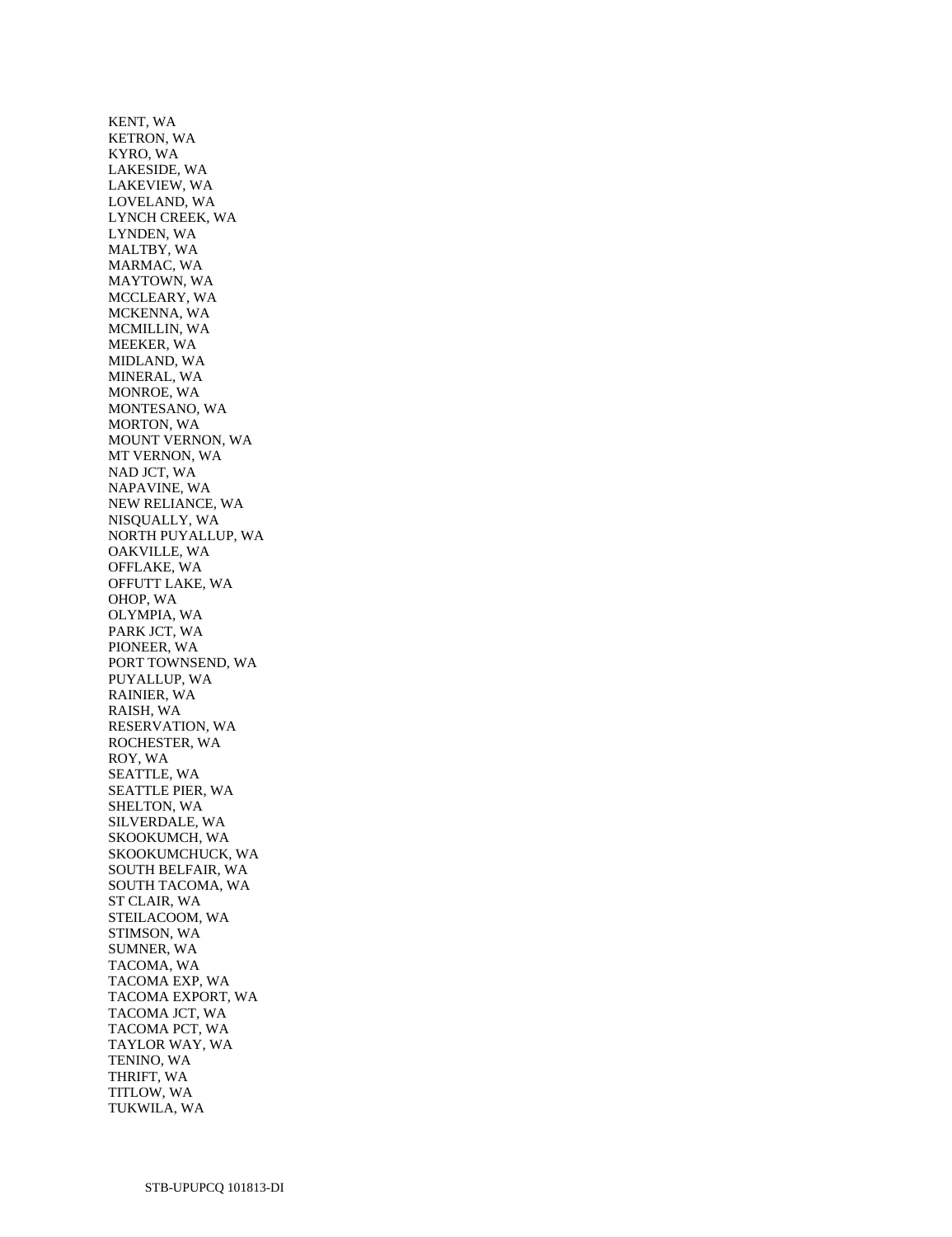TUMWATER, WA VADER, WA WABASH, WA WESCO, WA WEST BLAIR, WA WEST HILLSDALE, WA WEST TACOMA, WA WESTERN JCT, WA WHITES, WA WINLOCK, WA WJCT, WA WOODINVILLE, WA YELM, WA OR - PORTLAND AGS consist of: ALBINA, OR ASTORIA, OR AUMSVILLE, OR AURORA, OR BARNES YARD, OR BATTERSON, OR BONNEVILLE, OR BRIDAL VEIL, OR BROOKS, OR BUXTON, OR CANBY, OR CLACKAMAS, OR COALCA, OR COCHRAN, OR DODSON, OR EAST MILWAUKIE, OR EAST PORTLAND, OR FIR, OR GARBALDI, OR GARIBALDI, OR GEER, OR GERVAIS, OR HEMLOCK, OR HITO, OR HUBBARD, OR KENTON, OR LAKE YARD, OR LIBERAL, OR MILWAUKIE, OR MOHLER, OR MT ANGEL, OR NORTH PORTLAND, OR OREGON CITY, OR OSWEGO, OR PORTLAND, OR PRATUM, OR PULP, OR RENARD, OR RIVER GATE, OR ROCKWOOD, OR SHAW, OR SILVERTON, OR ST JOHNS, OR STAYTON, OR TILLAMOOK, OR TROUTDALE, OR WARRENTON, OR WEST LINN, OR WHEELER, OR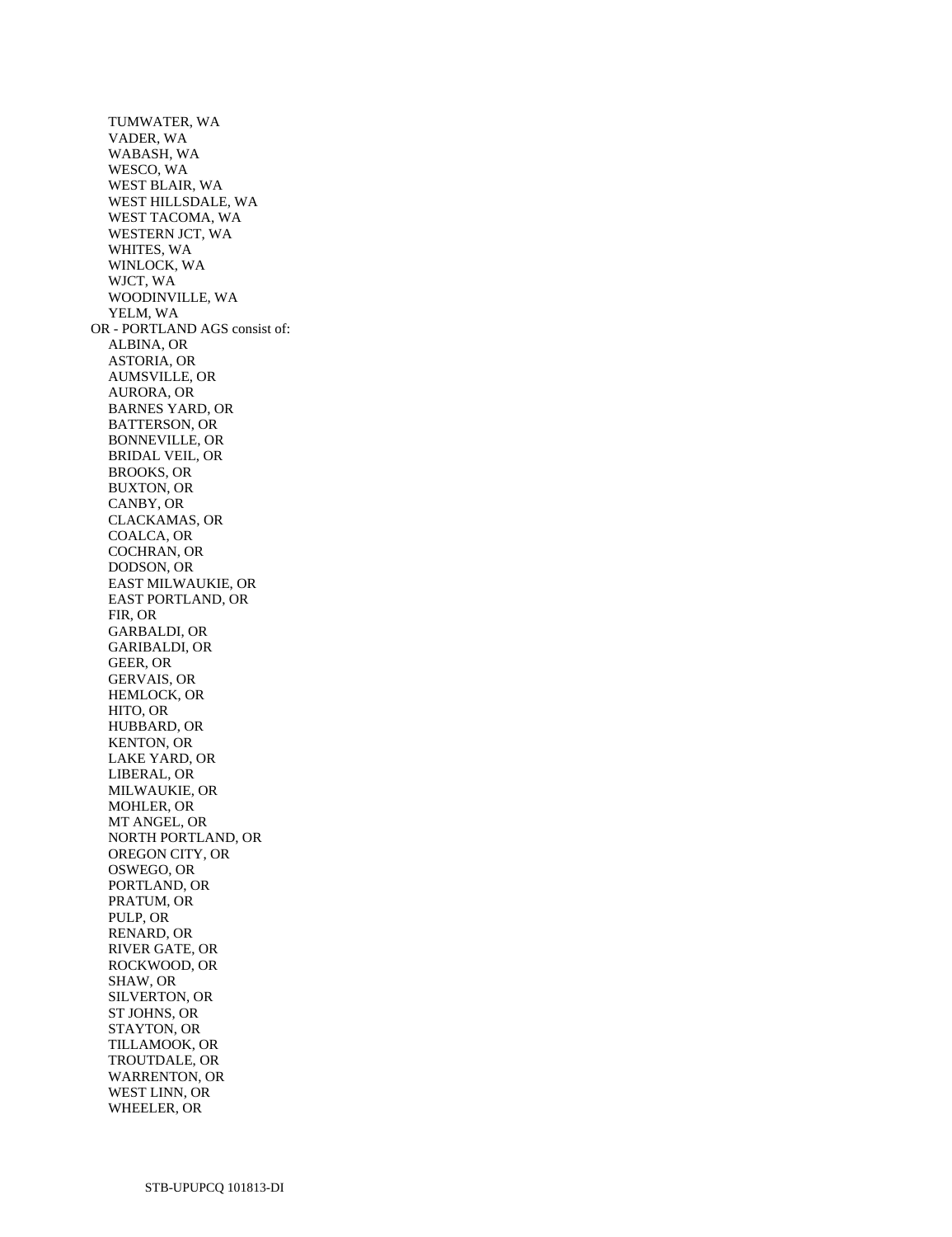WOODBURN, OR AMPERE, WA BARBERTON, WA BATTLE GROUND, WA BRUSH PRAIRIE, WA CAMAS, WA CASTLE ROCK, WA CATHLAMET, WA CHELATCHIE, WA COLUMBIA JCT, WA HEISON, WA HOMAN, WA KALAMA, WA KELSO, WA LONGVIEW, WA OSTRANDER, WA RIDGEFIELD, WA ROCKY POINT, WA RYE JCT, WA VANCOUVER, WA VANCOUVER JCT, WA WASHOUGAL, WA WOODLAND, WA YACOLT, WA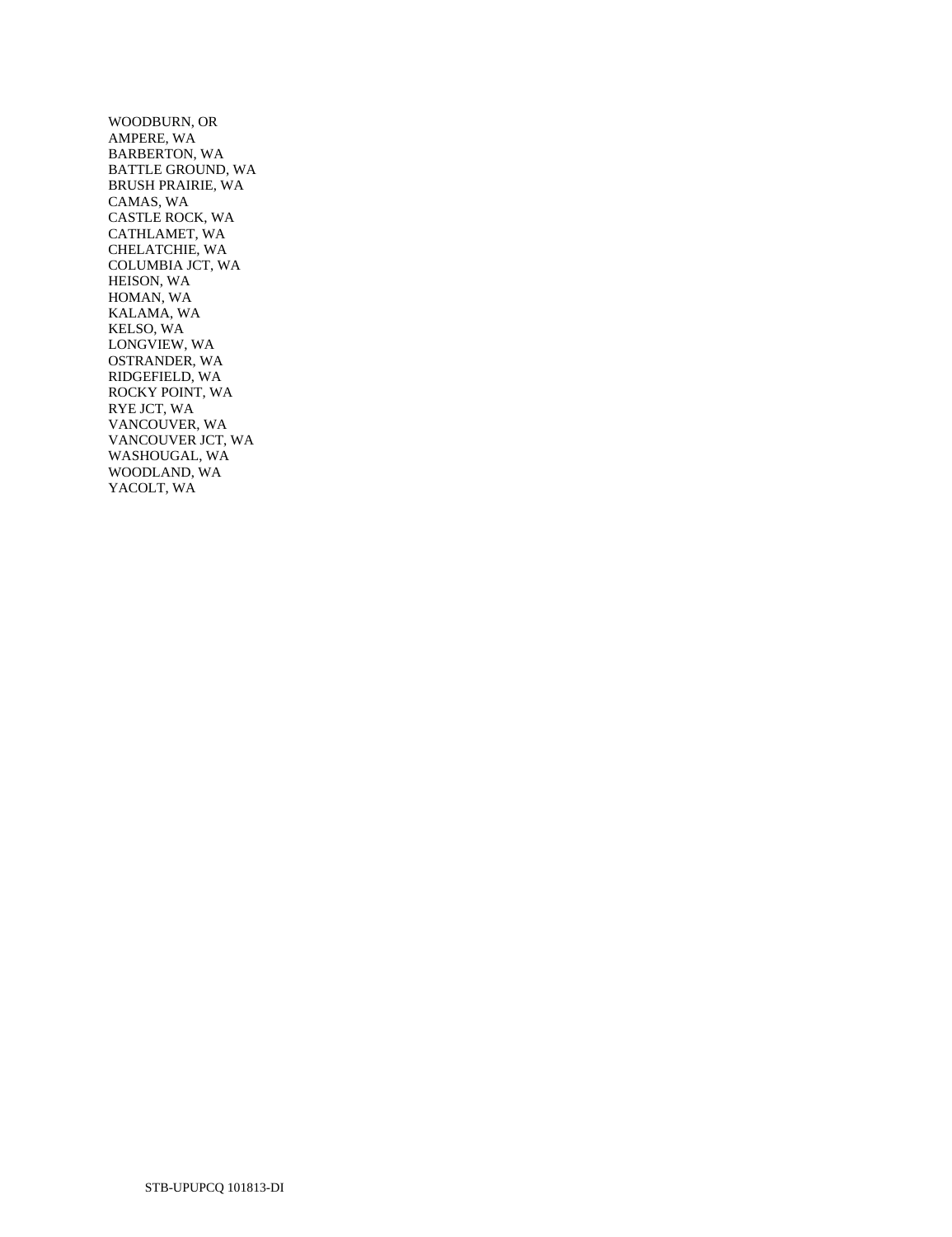

STB-UPUPCQ 102129-AB

# **UNION PACIFIC RAILROAD COMPANY**

# **AMENDED CONTRACT SUMMARY**

**Issued:**  March 22, 2022

**Effective:** November 1, 2021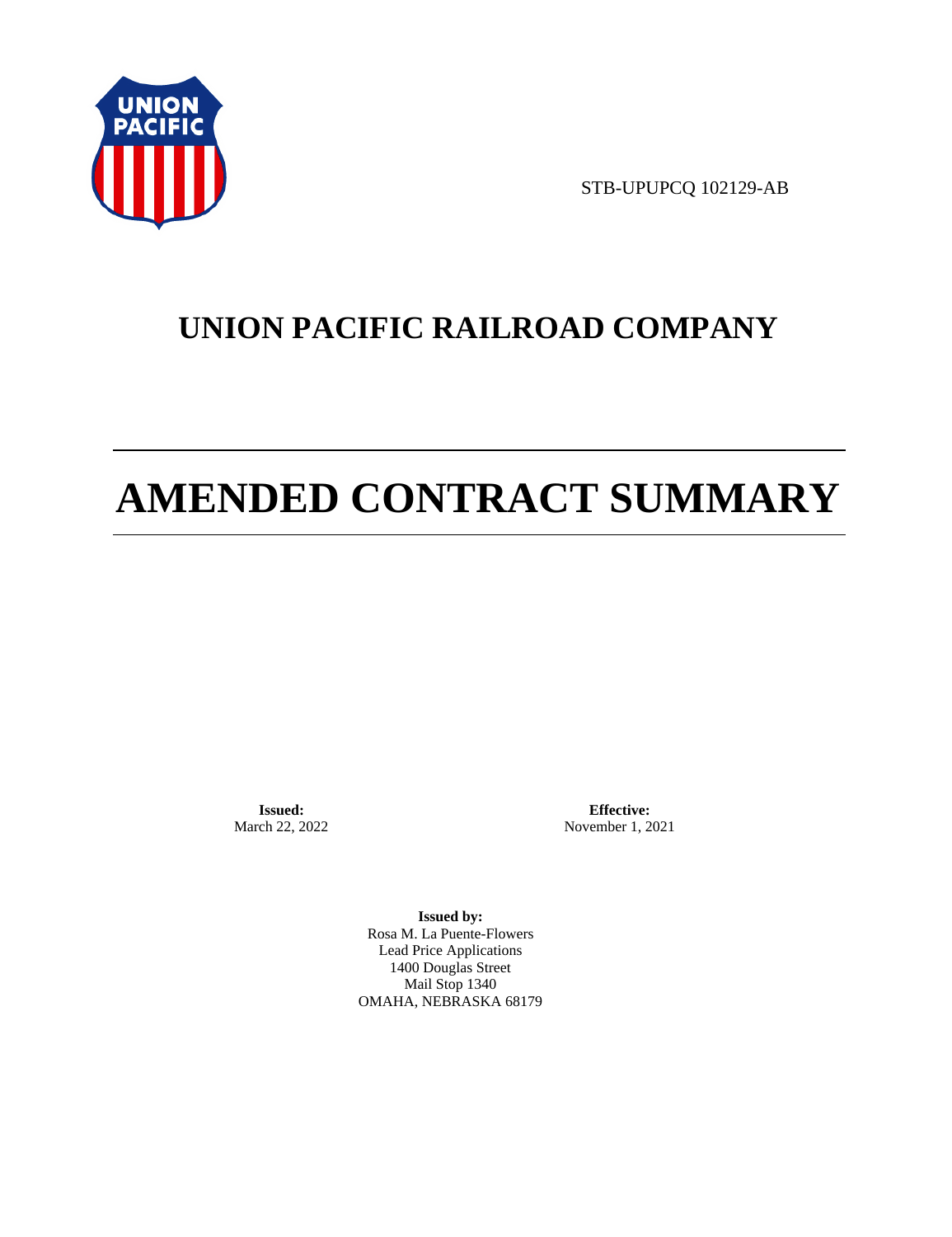FERROCARRIL MEXICANO S A DE C V Col. Bosques De Las Lomas Mexico City, DF 11700

 UNION PACIFIC RAILROAD COMPANY 1400 Douglas St. Omaha, NE 68179

#### **COMMODITY:**

 Distillers Mash, Spent, F Eed, Protein Content >=40% Spent Grain Mash, Feed Distillers Mash, Spent, Not Wholly From Grain Or Grain Products, Feed Feed, Gluten Gluten Meal Corn Germ Or Corn Oil Cake Or Meal, Crushed Or Ground Cake, Or Cake Screenings Corn Steep Water Sediment, Wet Gluten Liquor Residuum (Manufactured From Mono- Sodium Glutamate), Liquid Corn Germ Cake,Meal Or Screenings, Soybean,Not Fit For Human Consumption Soyflakes Soybean Hulls, Pelletized Soybean (Soy) Grits, Suitable For Human Consumption Soybean (Soy) Flour, Suitable For Human Consumption Soybean Products Or By- Products, Mixed Loads, Viz. Hulls, Cake, Chips, Flakes, Meal, Oil Cake Or Oil Cake Meal Soybean Hulls, Not Pelletized Cottonseed Cake Or Meal Or By-Products Exc.Cotton Linters Or Regins See 20915 Or Fatty Acids See 28994 **ADDITION** 

#### **SHIPPER:**

# ARCHER DANIELS MIDLAND COMPANY

#### **ORIGIN(S):**

 IL - ST LOUIS AGS (See Exhibit Definition) IA - CEDAR RAPIDS AGS (See Exhibit Definition) COLUMBUS, NE LUBBOCK, TX **ADDITION**  DOULOM, NE **ADDITION**  CEDAR RAPIDS, IA CLINTON, IA PEORIA, IL MO - KANSAS CITY AGS (See Exhibit Definition)

#### **DESTINATION(S):**

 OPTIMA, OK EAGLE PASS, TX EL PASO, TX LAREDO, TX CA - SJVR AGS (See Exhibit Definition) PIXLEY, CA CA - MET AGS (See Exhibit Definition) FRESNO, CA GOSHEN JCT, CA IL - ST LOUIS AGS (See Exhibit Definition) PLEASANTON, TX **ADDITION**  LA BARCA, JA **ADDITION**  PATTI, MH **ADDITION**  VIBORILLAS, QA **ADDITION**  SAN JUAN/ENCARNACION/CHICALOTE (See Exhibit Definition) VINEDO/TORREON GOMEZ (See Exhibit Definition) BROWNSVILLE, TX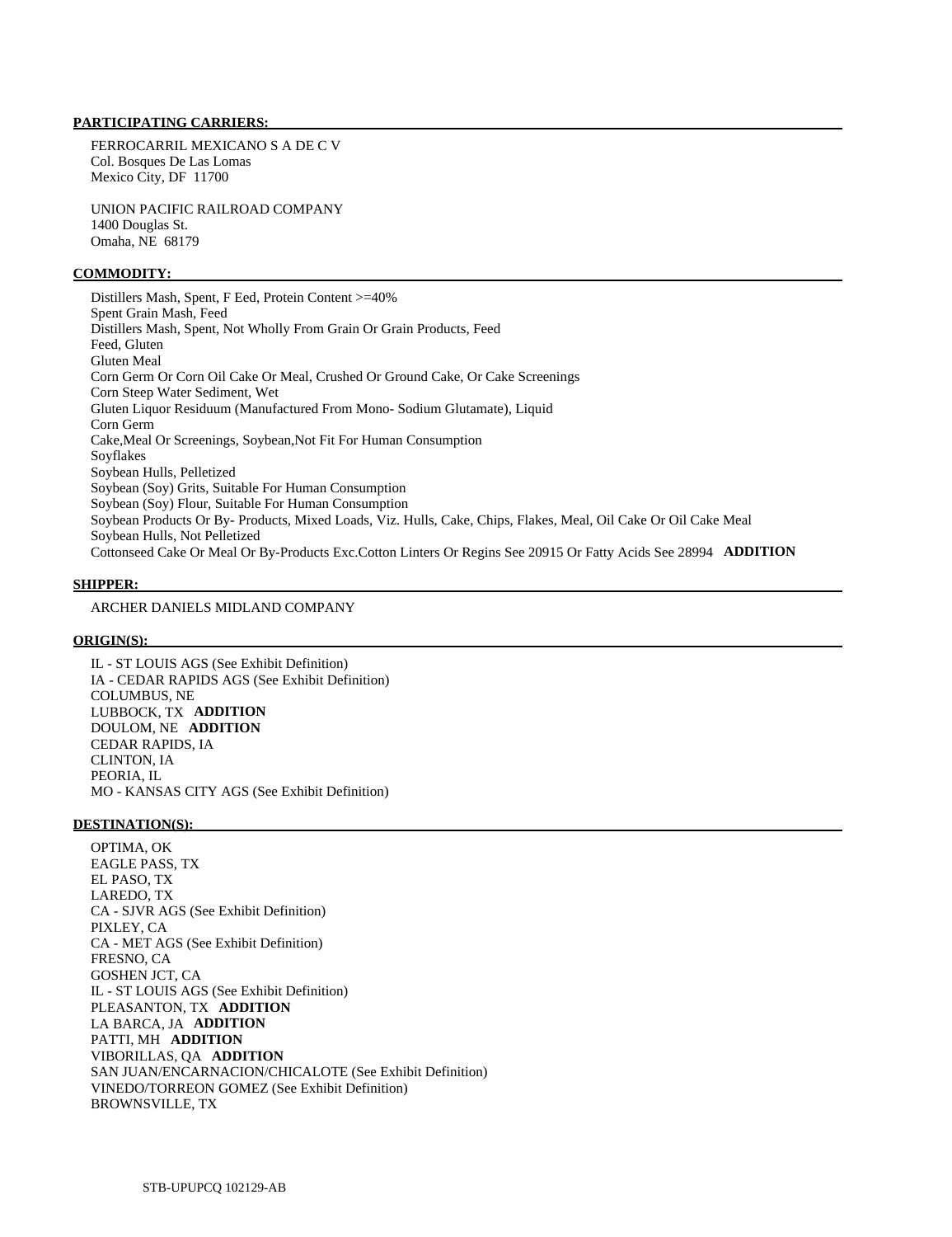CLINTON, IA CEDAR RAPIDS, IA TAGUS, CA FAMOSO, CA RICHLAND, WA

#### **PORT(S):**

Not Applicable

# **DURATION:**

 Effective Date: October 1, 2018 Amendment Effective Date: November 1, 2021 **ADDITION**  Expiration Date: September 30, 2022 **EXTENSION** 

# **RAIL CAR DATA:**

No cars dedicated to service under this Contract. Cars are provided on a common carrier basis only.

# **RATES & CHARGES:**

Not applicable

# **VOLUME:**

 Minimum shipment of 100 carloads. Multiple Car Shipments Single Car Shipments **DELETION** 

# **SPECIAL FEATURES:**

Special Switching Provision

# **SPECIAL NOTICE:**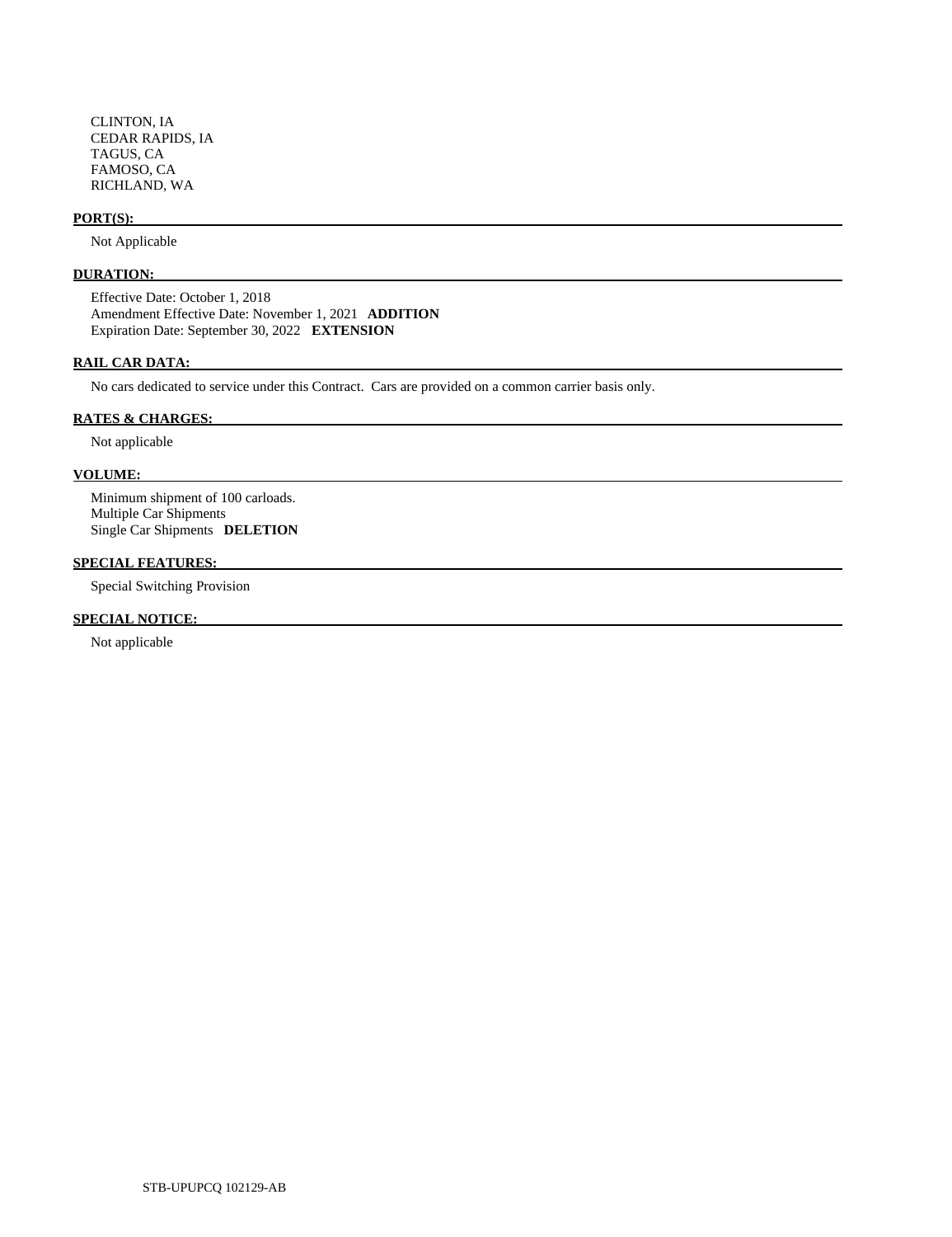#### **EXHIBIT DEFINITIONS:**

 IL - ST LOUIS AGS consist of: ALTON, IL BALDWIN, IL BEAUCOUP, IL BRIDGE JUNCTION, IL BRIGHTON, IL BROOKLYN, IL BURNING STAR 2, IL BURNING STAR 3, IL CAHOKIA, IL CAPTAIN MINE, IL CARLINVILLE, IL CENTREVILLE, IL CHESTER, IL COULTERVILLE, IL CUTLER, IL DUPO, IL EAST ALTON, IL EAST ALTON, IL EAST GREENVILLE, IL EAST ST LOUIS, IL FEDERAL, IL FLINTON, IL FORD, IL FOUNTAIN, IL FULTS, IL GATEWAY MINE, IL GATEWAY YARD, IL GIRARD, IL GODFREY, IL GRANITE CITY, IL HARTFORD, IL HILLSBORO, IL IRVING, IL KELLOGG, IL LENOX, IL LENZBURG, IL LIVINGSTON, IL MADISON, IL MAPLEWOOD, IL MENARD, IL MITCHELL, IL MITCHELL YARD, IL MONTEREY MINE 1, IL NAMEOKI, IL NATIONAL STOCK YARD, IL NEW WILSON, IL NILWOOD, IL NOKOMIS, IL OHLMAN, IL PERCY, IL PINCKNEYVILLE, IL PLAINVIEW, IL PRAIRIE DU ROCHER, IL REILY LAKE, IL ROSAMOND, IL ROXANA, IL SAUGET, IL SHIPMAN, IL SPARTA, IL SPARTAN MINE, IL STEELEVILLE, IL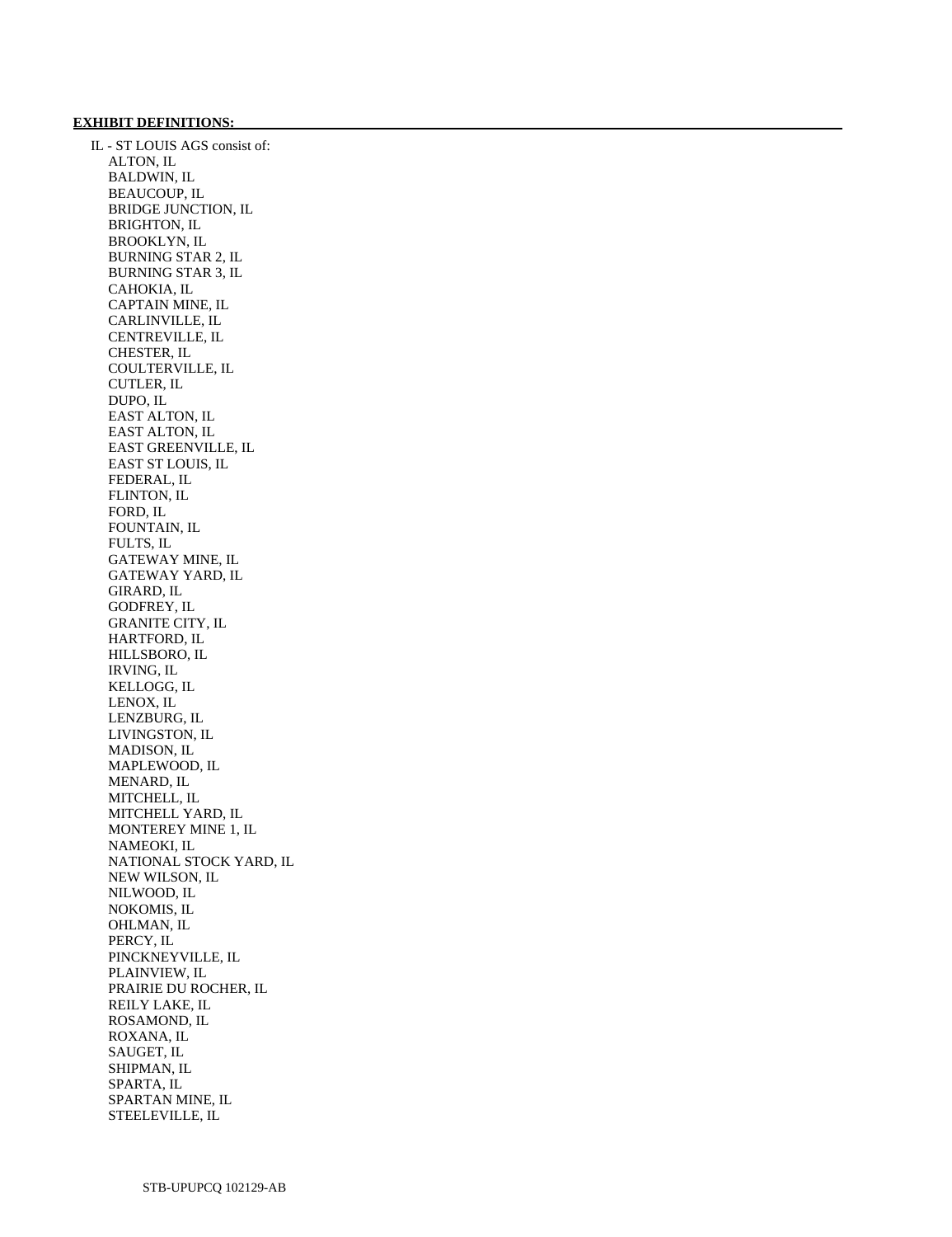TAMAROA, IL TAYLOR SPRINGS, IL TOLSON, IL VALLEY JCT, IL VALMEYER, IL VENICE, IL VENICE JCT, IL VINER, IL VIRDEN, IL WANN, IL WARNOCK, IL WASHINGTON PARK, IL WELGE, IL WEST SMITHBORO, IL WITT, IL WOMAC, IL WOOD RIVER, IL AIR PARK, MO BADEN, MO BARRETTS, MO BEAUFORT, MO BON HOMME, MO BONHOMME, MO BRENTWOOD, MO BUSSEN SPUR, MO CENTAUR, MO CHESTERFIELD, MO CRYSTAL CITY, MO DESOTO, MO EUREKA, MO FESTUS, MO GLENDALE, MO GRAY SUMMIT, MO HERCULANEUM, MO HILL CREST, MO HILLSDALE, MO HINE, MO HORINE, MO IVORY, MO JEDBURG, MO JEFFERSON BARRACKS, MO JEFFRIESBURG, MO KIRKWOOD, MO LABADIE, MO LACKLAND, MO LADUE, MO LAKE JCT, MO LARKIN, MO MAPLEWOOD, MO MARYLAND HEIGHTS, MO OLIVETTE, MO OVERLAND, MO PACIFIC, MO PAGEDALE, MO PAGEDALE, MO PEVELY, MO SOUTH POINT, MO ST ALBANS, MO ST LOU MP, MO ST LOUIS, MO ST LOUIS (MP), MO UNION, MO UNIVERSITY CITY, MO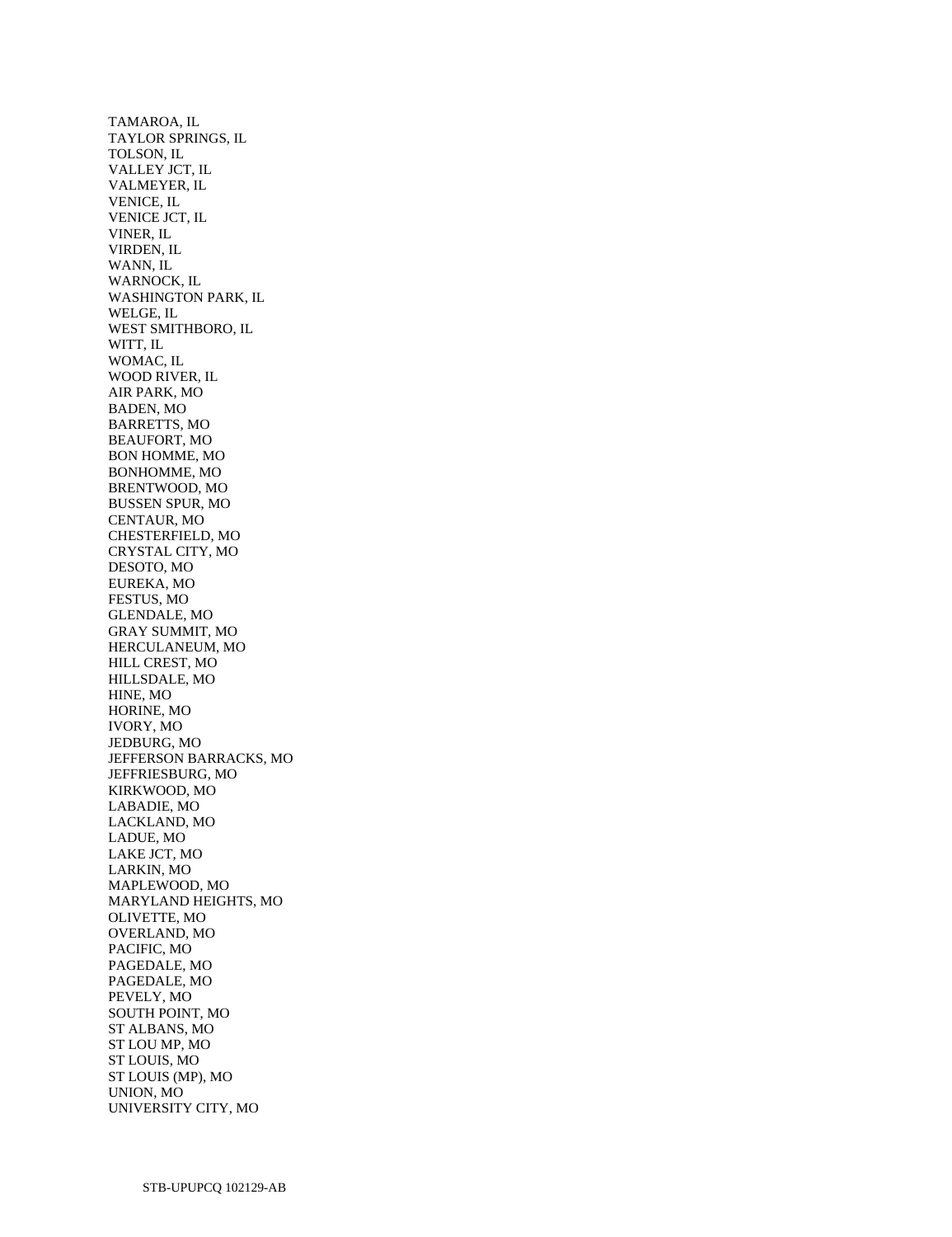VALLEY PARK, MO VIGUS, MO VILLA RIDGE, MO VILLAGE OF CHARLACK, MO VINITA PARK, MO WASHINGTON, MO WEBSTER GROVES, MO WELLSTON, MO WEST LABADIE, MO IA - CEDAR RAPIDS AGS consist of: ALLERTON, IA ARMOUR, IA BEVERLY, IA BRIDGEPORT, IA CALAMUS, IA CAMANCHE, IA CEDAR RAPIDS, IA CHARITON, IA CLARENCE, IA CLINTON, IA CLIO, IA CORYDON, IA CRANDIC, IA DE WITT, IA DILLON, IA DOWNEY, IA EDDYVILLE, IA FAIRFAX, IA GILMAN, IA GRAND MOUND, IA GRINNELL, IA KELLOGG, IA LE GRAND, IA LINEVILLE, IA LISBON, IA LOW MOOR, IA LOWDEN, IA MARSHALLTOWN, IA MECHANICSVILLE, IA MID RIVER, IA MIDDLE AMANA, IA MILLERTON, IA NEW SHARON, IA NEWBURG, IA NEWTON, IA OSKALOOSA, IA OTTUMWA, IA PINNEY, IA POWERVILLE, IA SEARSBORO, IA STANWOOD, IA TAMA, IA VERNON, IA WACONIA, IA WATERLOO, IA WHEATLAND, IA WILLIAMSON, IA MO - KANSAS CITY AGS consist of: ARMOURDALE, KS ARMSTRONG YARD, KS ATCHISON, KS BONITA, KS BONNER SPRINGS, KS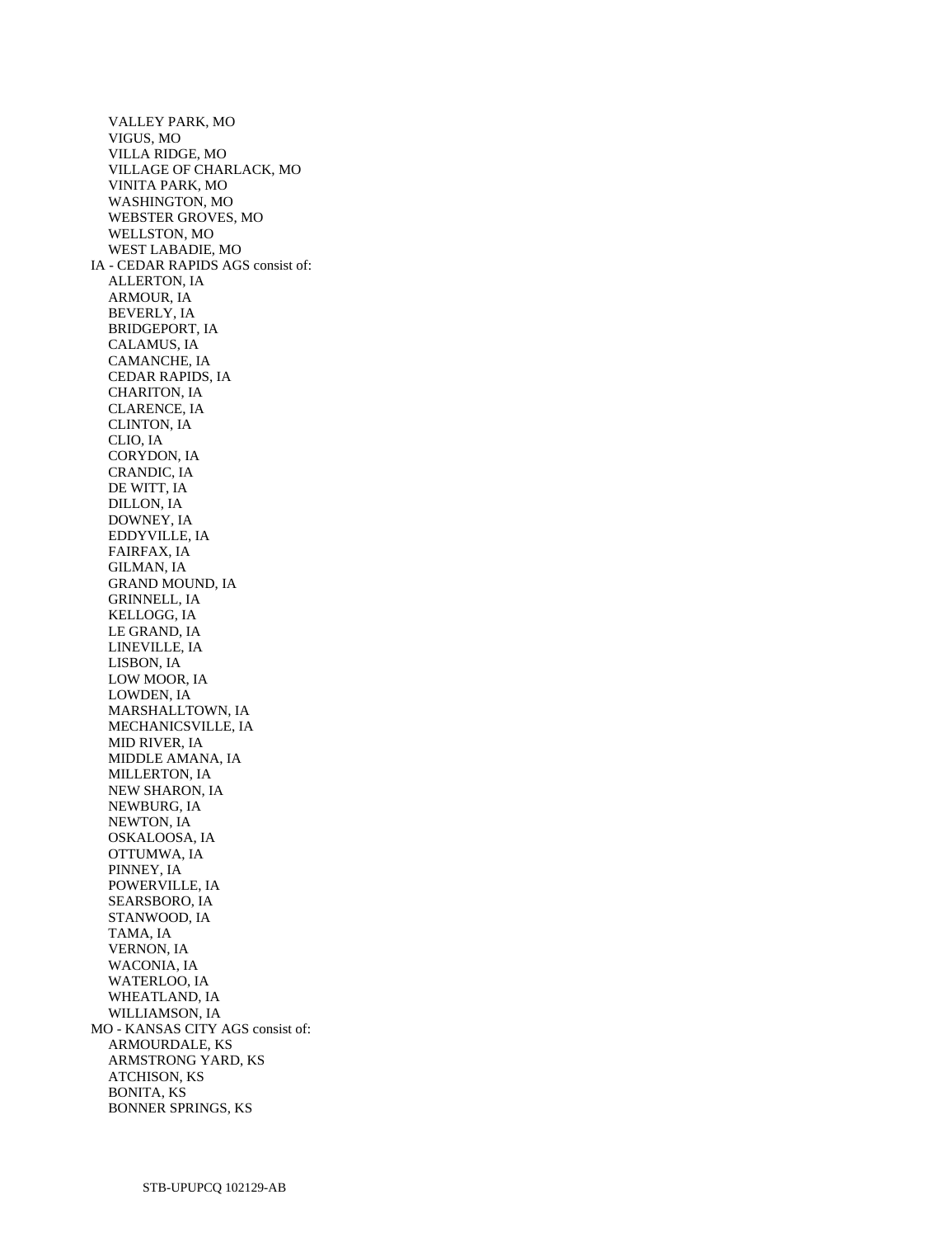BUCK CREEK, KS BUCYRUS, KS CENTERVILLE, KS COLDSPUR, KS DE SOTO, KS DUNLAY, KS DURAND, KS EDWARDSVILLE, KS EIGHTENST, KS ELSMORE, KS ELWOOD, KS ERIE, KS EVEREST, KS FAIRFAX, KS FOREST LAKE, KS FT LEAVENWORTH, KS GARNETT, KS GLEN PARK, KS GRANTVILLE, KS GREELEY, KS HILLSDALE, KS HOLLIDAY, KS HURON, KS KANSAS CITY, KS KINCAID, KS LANCASTER, KS LAWRENCE, KS LE ROY, KS LEAVENWORTH, KS LENEXA, KS LINWOOD, KS LORING, KS MIDLAND, KS MORAN, KS MORRIS, KS MUNCIE, KS NEARMAN, KS NEW STRAWN SPUR, KS NEWMAN, KS OLATHE, KS OSAWATOMIE, KS PAOLA, KS PARKER, KS PERRY, KS REDEL, KS RINGER, KS SAVONBURG, KS SPRING HILL, KS STARK, KS SUNFLOWER, KS TECUMSEH, KS TOPEKA, KS WAGSTAFF, KS WESTPHALIA, KS WILLIS, KS WOLCOTT, KS AIRLINE JCT, MO ALMA, MO AVON, MO BARRY GANN LUMBER, MO BATES CITY, MO BIRMINGHAM, MO BLUE SPRINGS, MO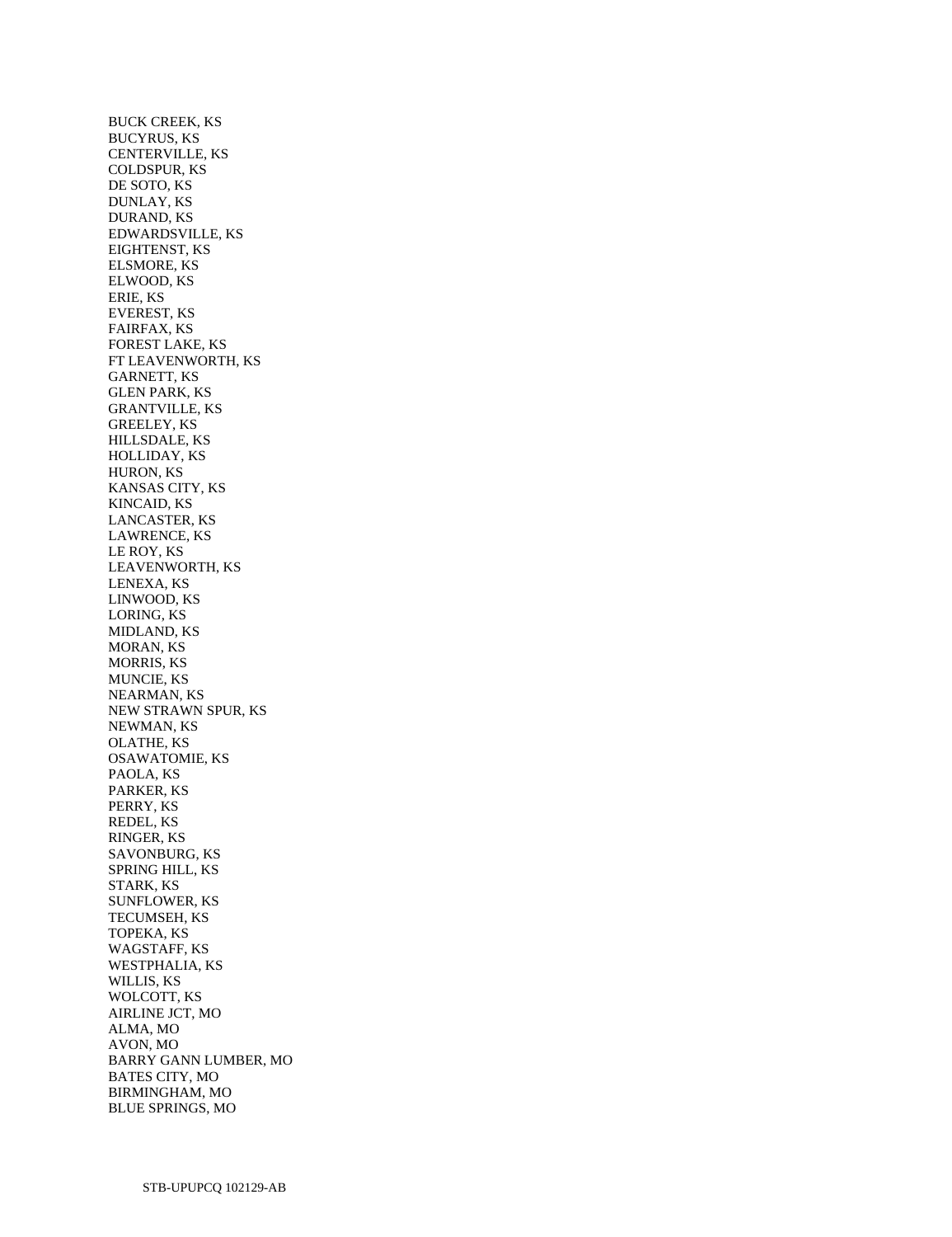BLUE VALLEY, MO BUCKNER, MO CENTERVIEW, MO CHAM PAGNE, MO CLEVELAND, MO CORDER, MO COURTNEY, MO DODSON, MO DREXEL, MO ELMIRA, MO ETON, MO EXCELSIOR SPRINGS, MO GRAIN VALLEY, MO GRANDVIEW, MO HENRIETTA, MO HIGGINSVILLE, MO HOLDEN, MO INDEPENDENCE, MO JAUDON, MO KANSAS CITY, MO KEARNEY, MO KENNETH, MO KINGSVILLE, MO KNOBNOSTER, MO LAKE CITY, MO LAWSON, MO LEEDS, MO LEES SUMMIT, MO LEVANCE SPUR, MO LIBERTY, MO LOCK SPRINGS, MO MARTIN CITY, MO MAYVIEW, MO MISSY SPUR, MO MONTSERRAT, MO MOSBY, MO MULBERRY, MO MYRICK, MO NORTH KANSAS CITY, MO OAK GROVE, MO ODESSA, MO POLO, MO PROSPECT, MO RIVERSIDE, MO RUSHVILLE, MO SANDSTONE, MO SHEFFIELD, MO ST JOSEPH, MO STRASBURG, MO SUGAR CREEK, MO WARRENSBURG, MO WARRENSBURG, MO WAVERLY, MO CA - SJVR AGS consist of: ALGOSO, CA ARMONA, CA ARVIN, CA BAKERSFIELD, CA BAKERSFIELD CORRALS, CA BARTONETTE, CA BENITO, CA BOWERBANK, CA BURR, CA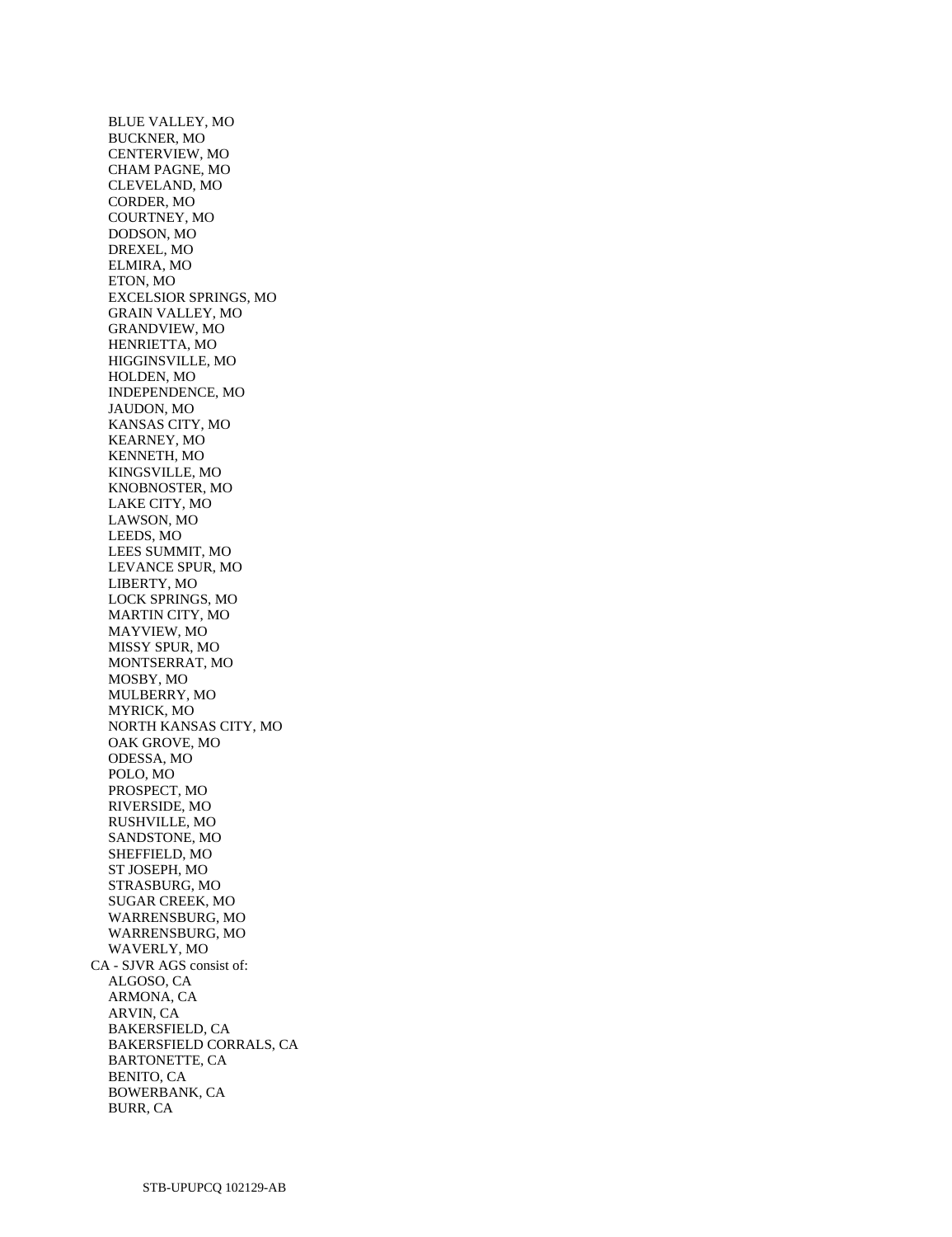BURRELL, CA BUTTONWILLOW, CA CALICO, CA CAMEO, CA CIMARRON, CA CINCOTTA, CA CLOTHO, CA CONNER, CA CRAYOLD, CA CROMIR, CA DELKERN, CA DI GIORGIO, CA DINUBA, CA ELMCO, CA EXETER, CA FARMERSVILLE, CA FIREBAUGH, CA FLOYD, CA GARINTEE, CA GOLDLEAF, CA GOSFORD, CA GULF, CA HAMMER FIELD, CA HANFORD, CA HARPERTOWN, CA HELM, CA HOLLIS, CA HURON, CA INGLE, CA IVANHOE, CA IVORY, CA JAMESAN, CA KAYANDEE, CA KERMAN, CA KILOWATT, CA LACJAC, CA LAMONT, CA LANDCO, CA LAS PALMAS, CA LEMOORE, CA LEVEE, CA LINDSAY, CA LISKO, CA LOCANS, CA LOIS, CA LOMA, CA LONSMITH, CA LYLA, CA MAGUNDEN, CA MALTHA, CA MENDOTA, CA MILLUX, CA MONSON, CA OIL JCT, CA OXALIS, CA PATCH, CA PONCA, CA PORTERVILLE, CA PRATTON, CA RECTOR, CA REEDLEY, CA RIBIER, CA RIO BRAVO, CA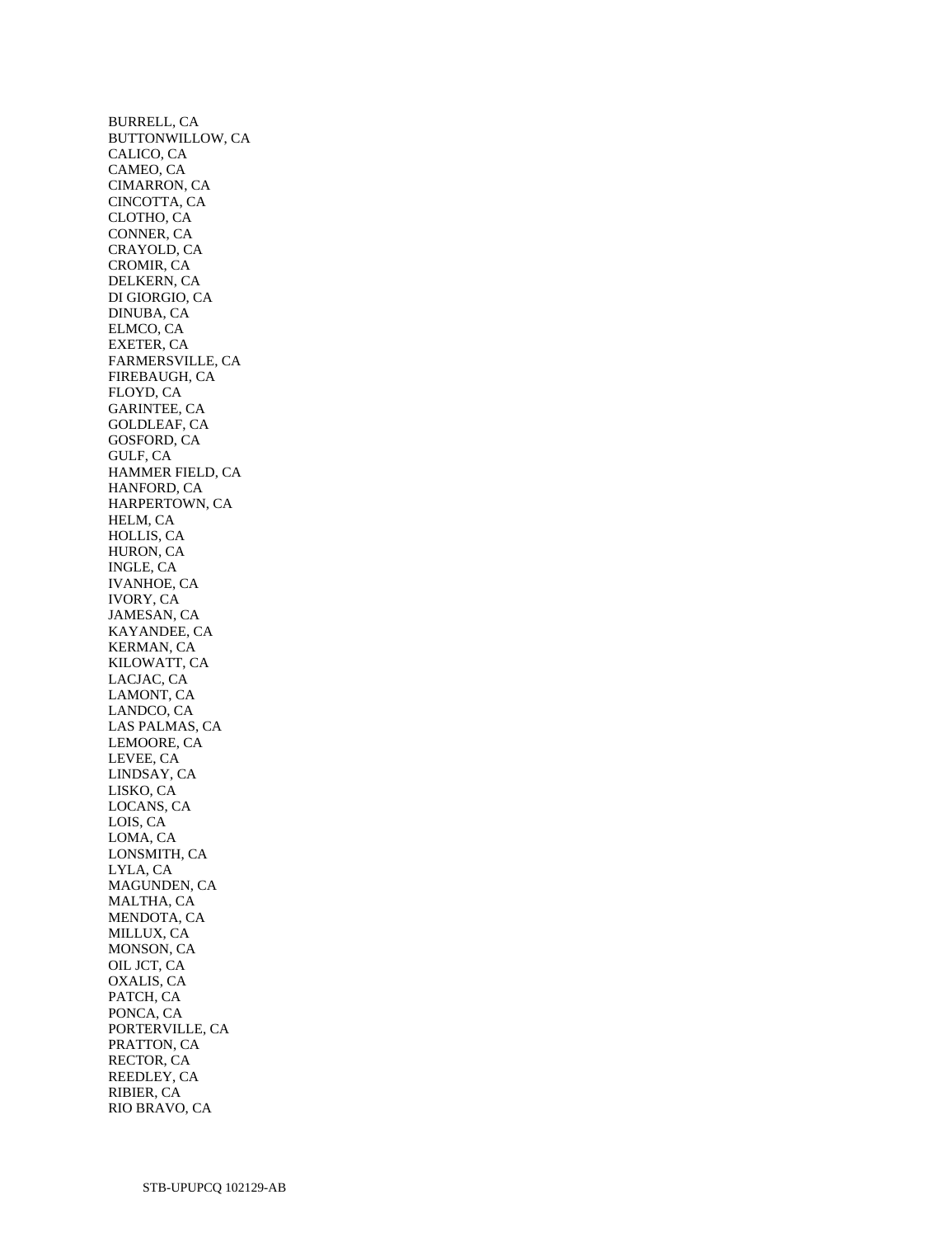ROGAS, CA ROLINDA, CA ROSSI, CA SAN JOAQUIN, CA SANGER, CA SEGURO, CA STEVENS, CA STOUT, CA STRADER, CA STRAND, CA STRATHMORE, CA TERRA BELLA, CA TRANQUILITY, CA UVA, CA VANCE, CA VANGUARD, CA VENOLA, CA VISALIA, CA WEST LAMONT, CA WESTHAVEN, CA WIBLE ORCHARD, CA ZANTE, CA CA - MET AGS consist of: EAST MODESTO, CA MODESTO, CA MODESTO COLONY, CA MODESTO EMPIRE JCT, CA MODESTO TERM, CA PRIMA VISTA, CA IL - ST LOUIS AGS consist of: ALTON, IL BALDWIN, IL BEAUCOUP, IL BRIDGE JUNCTION, IL BRIGHTON, IL BROOKLYN, IL BURNING STAR 2, IL BURNING STAR 3, IL CAHOKIA, IL CAPTAIN MINE, IL CARLINVILLE, IL CENTREVILLE, IL CHESTER, IL COULTERVILLE, IL CUTLER, IL DUPO, IL EAST ALTON, IL EAST ALTON, IL EAST GREENVILLE, IL EAST ST LOUIS, IL FEDERAL, IL FLINTON, IL FORD, IL FOUNTAIN, IL FULTS, IL GATEWAY MINE, IL GATEWAY YARD, IL GIRARD, IL GODFREY, IL GRANITE CITY, IL HARTFORD, IL HILLSBORO, IL IRVING, IL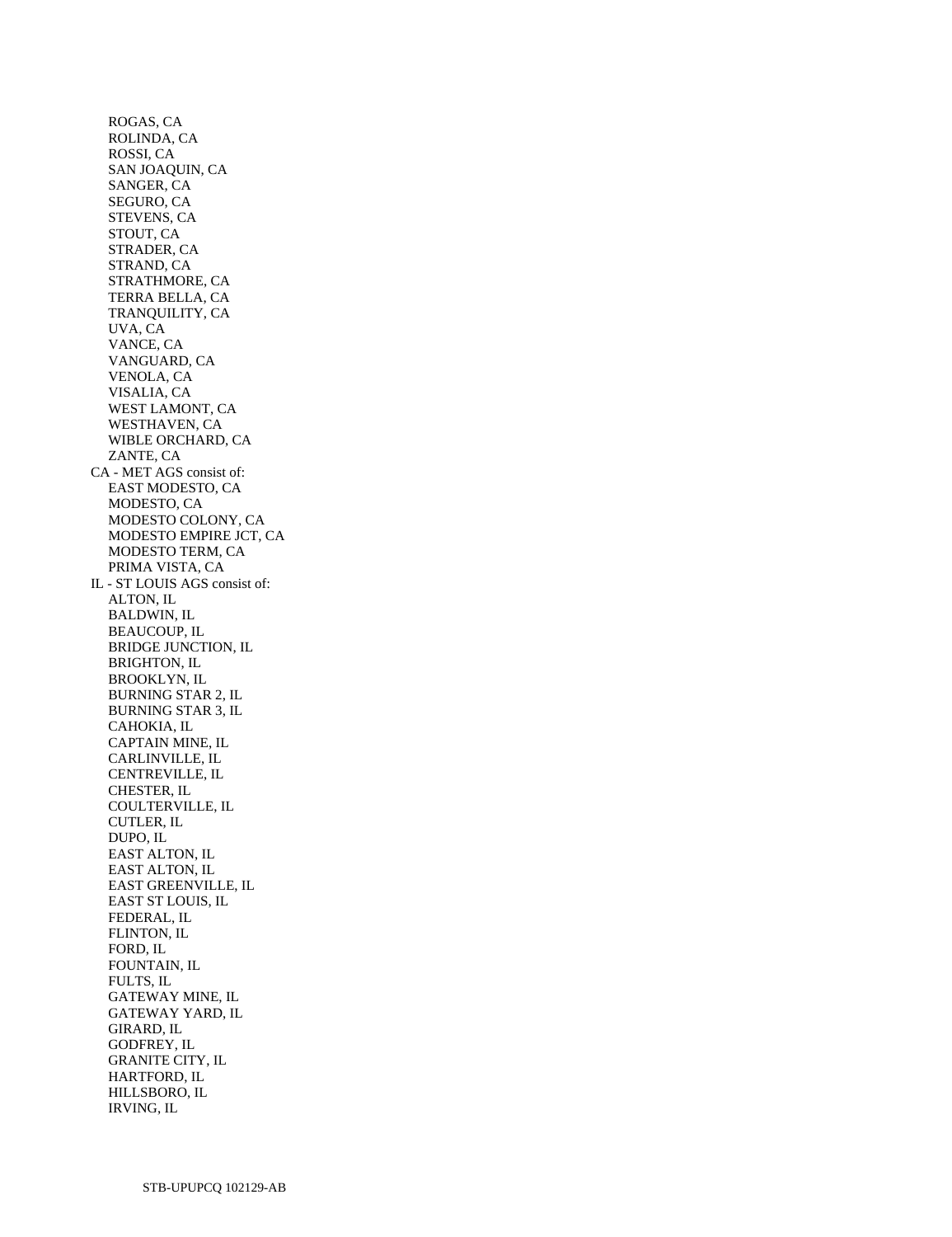KELLOGG, IL LENOX, IL LENZBURG, IL LIVINGSTON, IL MADISON, IL MAPLEWOOD, IL MENARD, IL MITCHELL, IL MITCHELL YARD, IL MONTEREY MINE 1, IL NAMEOKI, IL NATIONAL STOCK YARD, IL NEW WILSON, IL NILWOOD, IL NOKOMIS, IL OHLMAN, IL PERCY, IL PINCKNEYVILLE, IL PLAINVIEW, IL PRAIRIE DU ROCHER, IL REILY LAKE, IL ROSAMOND, IL ROXANA, IL SAUGET, IL SHIPMAN, IL SPARTA, IL SPARTAN MINE, IL STEELEVILLE, IL TAMAROA, IL TAYLOR SPRINGS, IL TOLSON, IL VALLEY JCT, IL VALMEYER, IL VENICE, IL VENICE JCT, IL VINER, IL VIRDEN, IL WANN, IL WARNOCK, IL WASHINGTON PARK, IL WELGE, IL WEST SMITHBORO, IL WITT, IL WOMAC, IL WOOD RIVER, IL AIR PARK, MO BADEN, MO BARRETTS, MO BEAUFORT, MO BON HOMME, MO BONHOMME, MO BRENTWOOD, MO BUSSEN SPUR, MO CENTAUR, MO CHESTERFIELD, MO CRYSTAL CITY, MO DESOTO, MO EUREKA, MO FESTUS, MO GLENDALE, MO GRAY SUMMIT, MO HERCULANEUM, MO HILL CREST, MO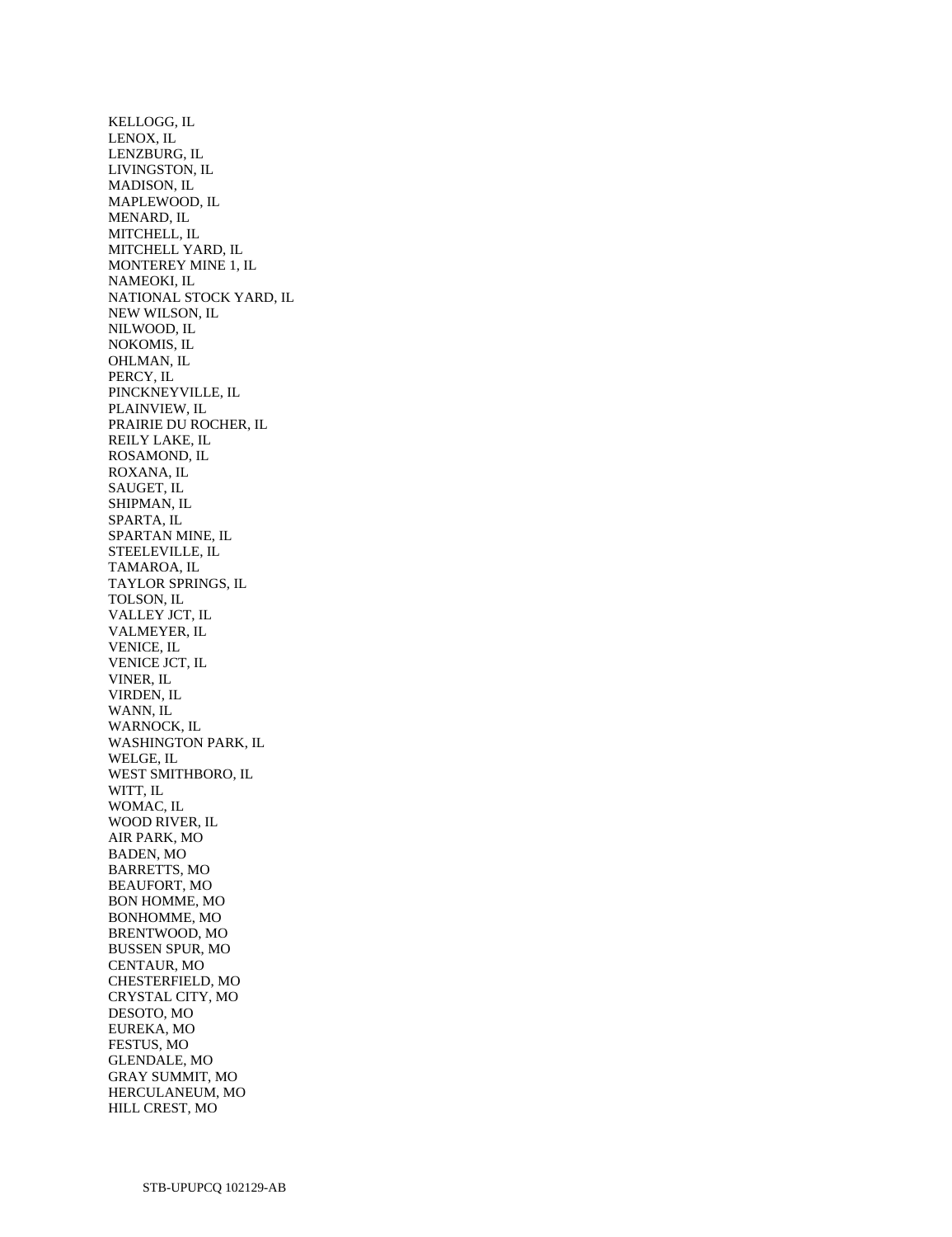HILLSDALE, MO HINE, MO HORINE, MO IVORY, MO JEDBURG, MO JEFFERSON BARRACKS, MO JEFFRIESBURG, MO KIRKWOOD, MO LABADIE, MO LACKLAND, MO LADUE, MO LAKE JCT, MO LARKIN, MO MAPLEWOOD, MO MARYLAND HEIGHTS, MO OLIVETTE, MO OVERLAND, MO PACIFIC, MO PAGEDALE, MO PAGEDALE, MO PEVELY, MO SOUTH POINT, MO ST ALBANS, MO ST LOU MP, MO ST LOUIS, MO ST LOUIS (MP), MO UNION, MO UNIVERSITY CITY, MO VALLEY PARK, MO VIGUS, MO VILLA RIDGE, MO VILLAGE OF CHARLACK, MO VINITA PARK, MO WASHINGTON, MO WEBSTER GROVES, MO WELLSTON, MO WEST LABADIE, MO SAN JUAN/ENCARNACION/CHICALOTE consist of: CHICALOTE, AG **ADDITION**  ENCARNACION, JA **ADDITION**  SAN JUAN DE LOS LAG, JA **ADDITION**  VINEDO/TORREON GOMEZ consist of: TORREON, CU **ADDITION**  GOMEZ PALACIO, DG **ADDITION**  VINEDO, DG **ADDITION**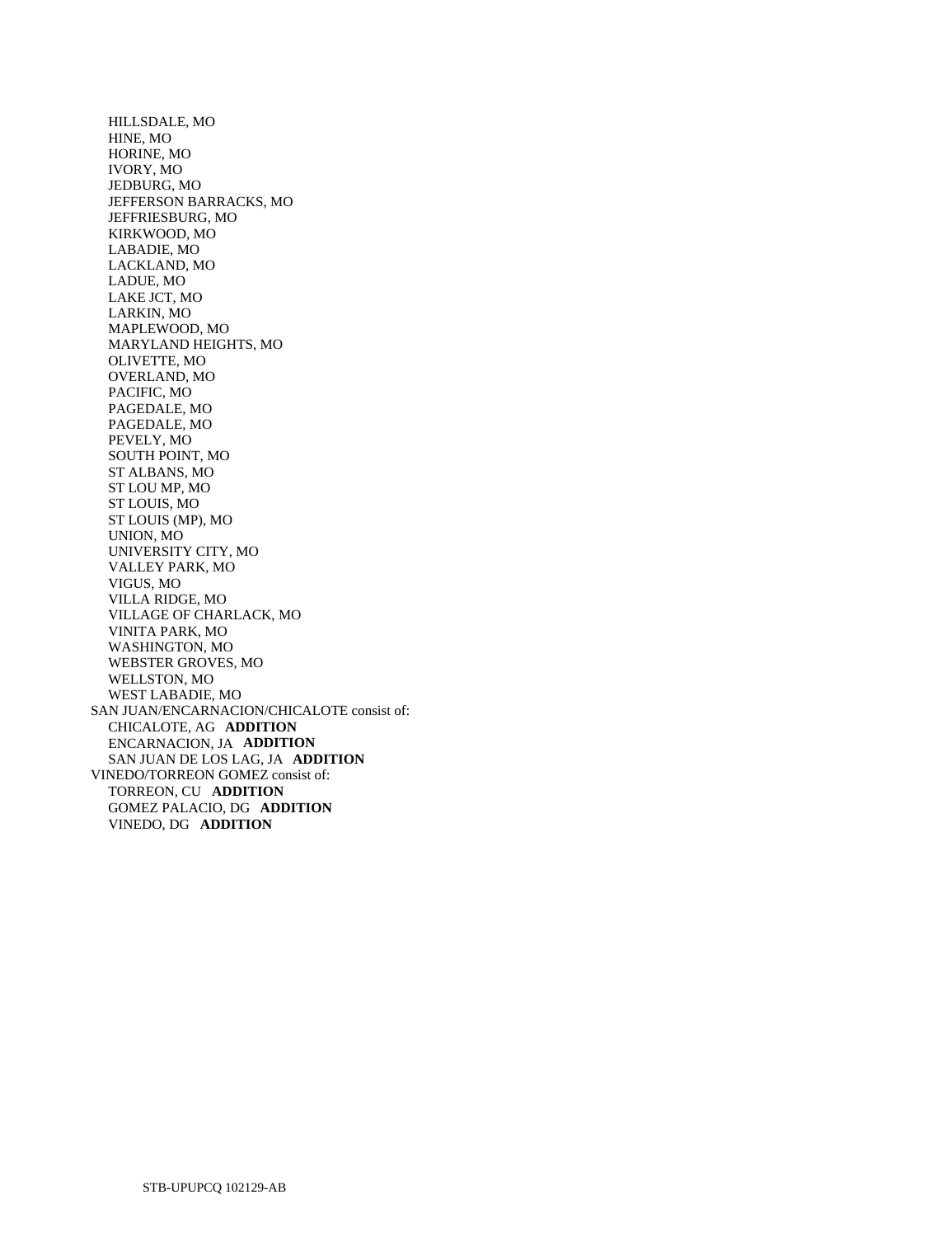

STB-UPUPCQ 102582-K

# **UNION PACIFIC RAILROAD COMPANY**

# **AMENDED CONTRACT SUMMARY**

**Issued:**  March 19, 2022

**Effective:** October 1, 2021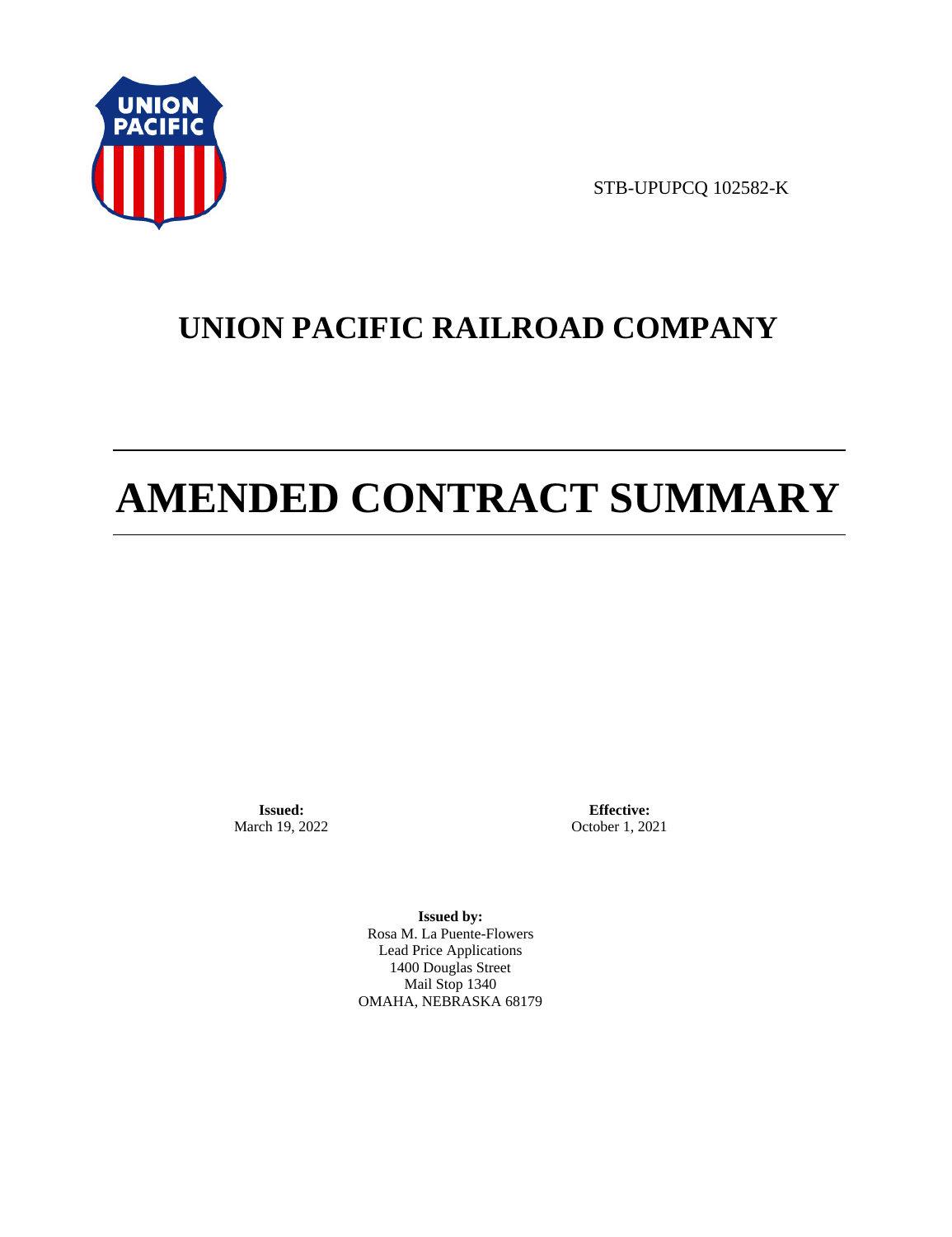UNION PACIFIC RAILROAD COMPANY 1400 Douglas St. Omaha, NE 68179

#### **COMMODITY:**

 Corn Exc.Popcorn See 01152 Barley Soybeans (Soya Beans) Wheat Exc.Buckwheat See 01139

# **SHIPPER:**

FW COBS COMPANY INC

#### **ORIGIN(S):**

 STEWART, MN PORTLAND, OR MCGEHEE, AR

#### **DESTINATION(S):**

 HYNES, ID WILLIAMS, CA MEDFORD, OR PETALUMA, CA MODESTO, CA MODESTO EMPIRE JCT, CA EUGENE, OR CENTRAL POINT, OR

#### **PORT(S):**

Not Applicable

# **DURATION:**

 Effective Date: October 1, 2019 Amendment Effective Date: October 1, 2021 **ADDITION**  Expiration Date: September 30, 2022 **EXTENSION** 

# **RAIL CAR DATA:**

No cars dedicated to service under this Contract. Cars are provided on a common carrier basis only.

# **RATES & CHARGES:**

Not applicable

#### **VOLUME:**

Single Car Shipments

### **SPECIAL FEATURES:**

Special Switching Provision

# **SPECIAL NOTICE:**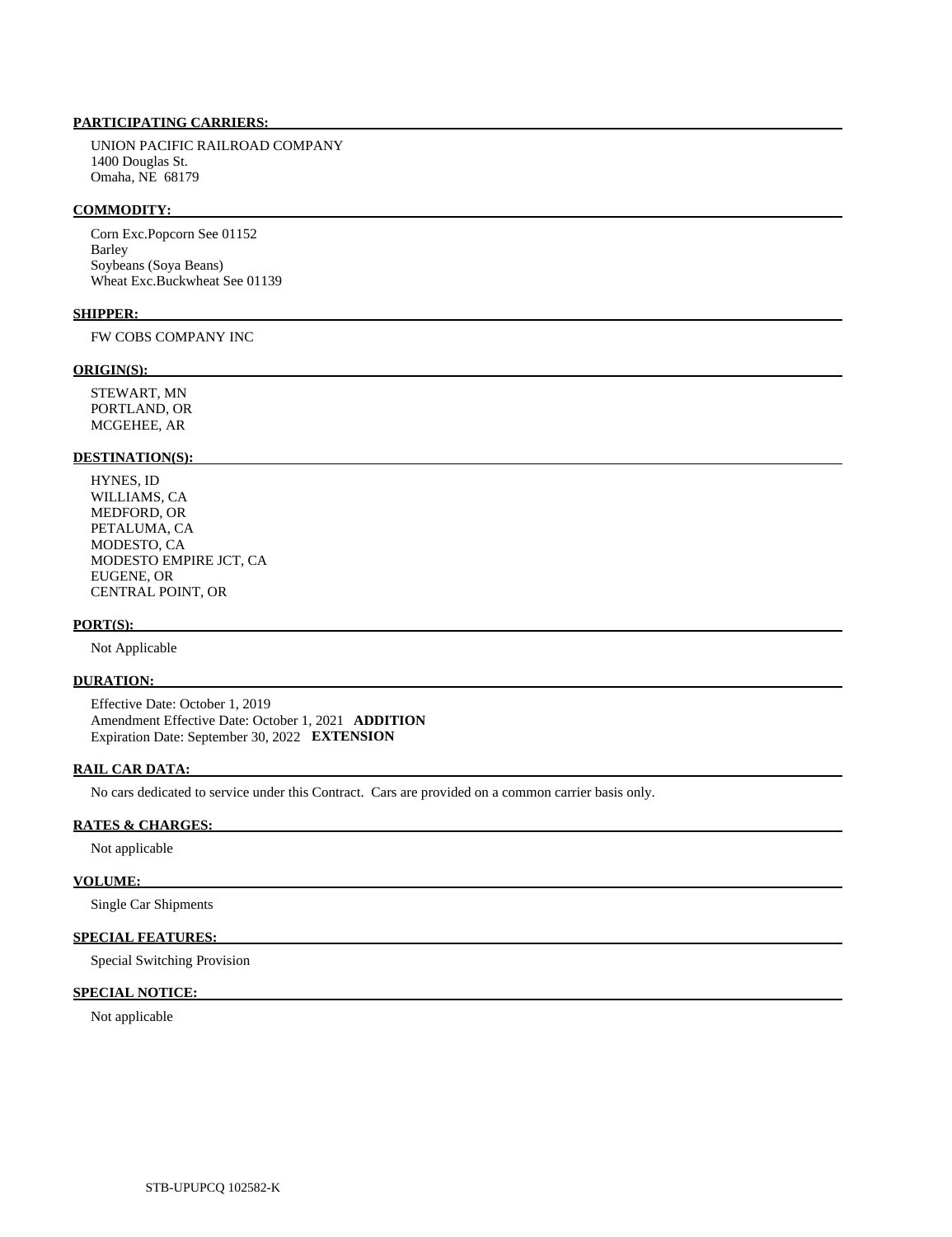

STB-UPUPCQ 103333-B

# **UNION PACIFIC RAILROAD COMPANY**

# **AMENDED CONTRACT SUMMARY**

**Issued:**  March 20, 2022

**Effective:** October 1, 2021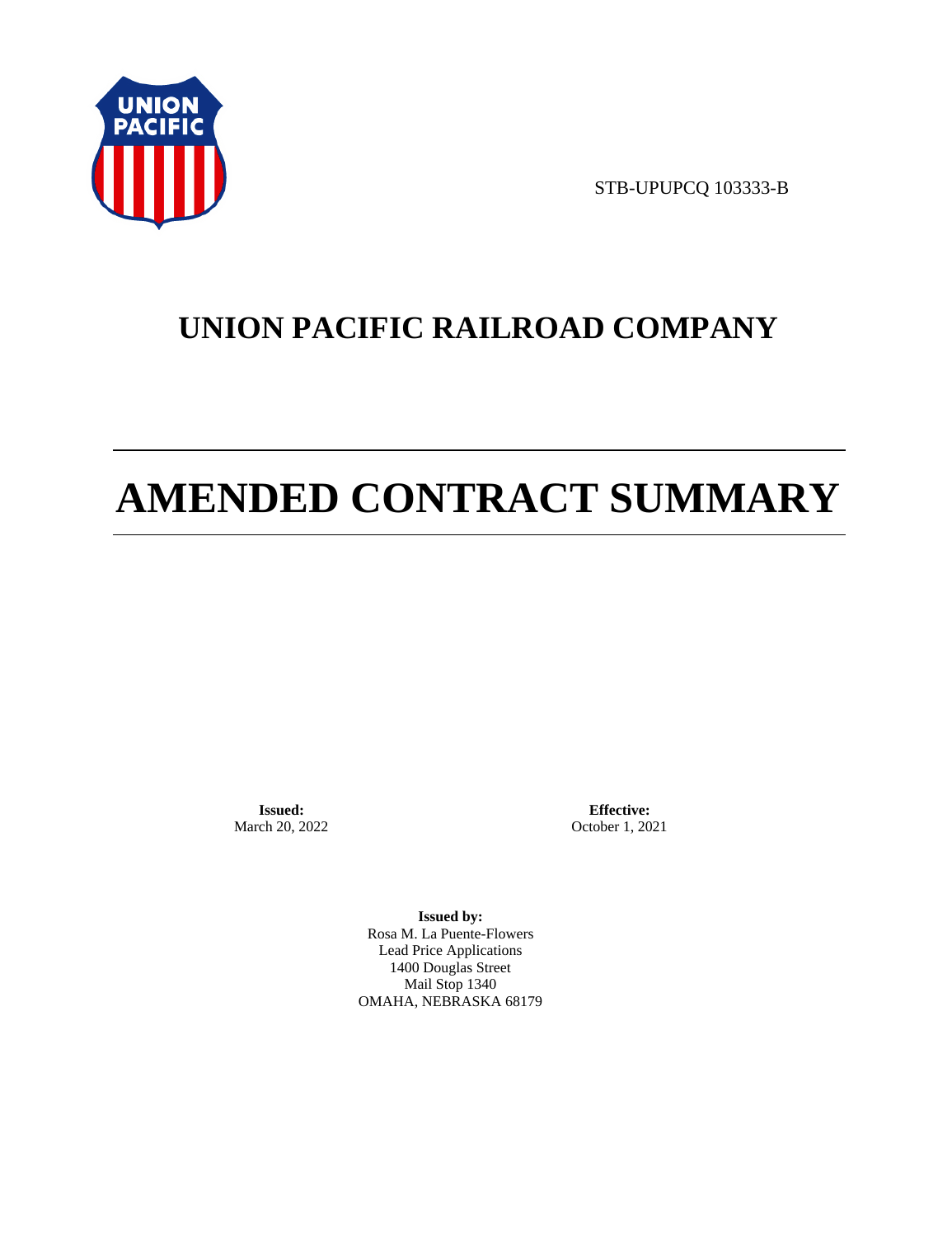UNION PACIFIC RAILROAD COMPANY 1400 Douglas St. Omaha, NE 68179

#### **COMMODITY:**

Sorghum Grains

#### **SHIPPER:**

LOUIS DREYFUS COMPANY LLC

#### **ORIGIN(S):**

 CANTON, KS COLBY, KS WAKEENEY, KS OGALLAH, KS CHAPPELL, NE **ADDITION** 

### **DESTINATION(S):**

WA - SEATTLE AGS (See Exhibit Definition)

#### **PORT(S):**

Not Applicable

# **DURATION:**

 Effective Date: October 1, 2021 Amendment Effective Date: October 1, 2021 **ADDITION**  Expiration Date: May 31, 2022 **EXTENSION** 

#### **RAIL CAR DATA:**

No cars dedicated to service under this Contract. Cars are provided on a common carrier basis only.

# **RATES & CHARGES:**

Subject to increases.

# **VOLUME:**

 Minimum shipment of 107 carloads. Multiple Car Shipments Single Car Shipments **DELETION** 

### **SPECIAL FEATURES:**

Special Switching Provision

# **SPECIAL NOTICE:**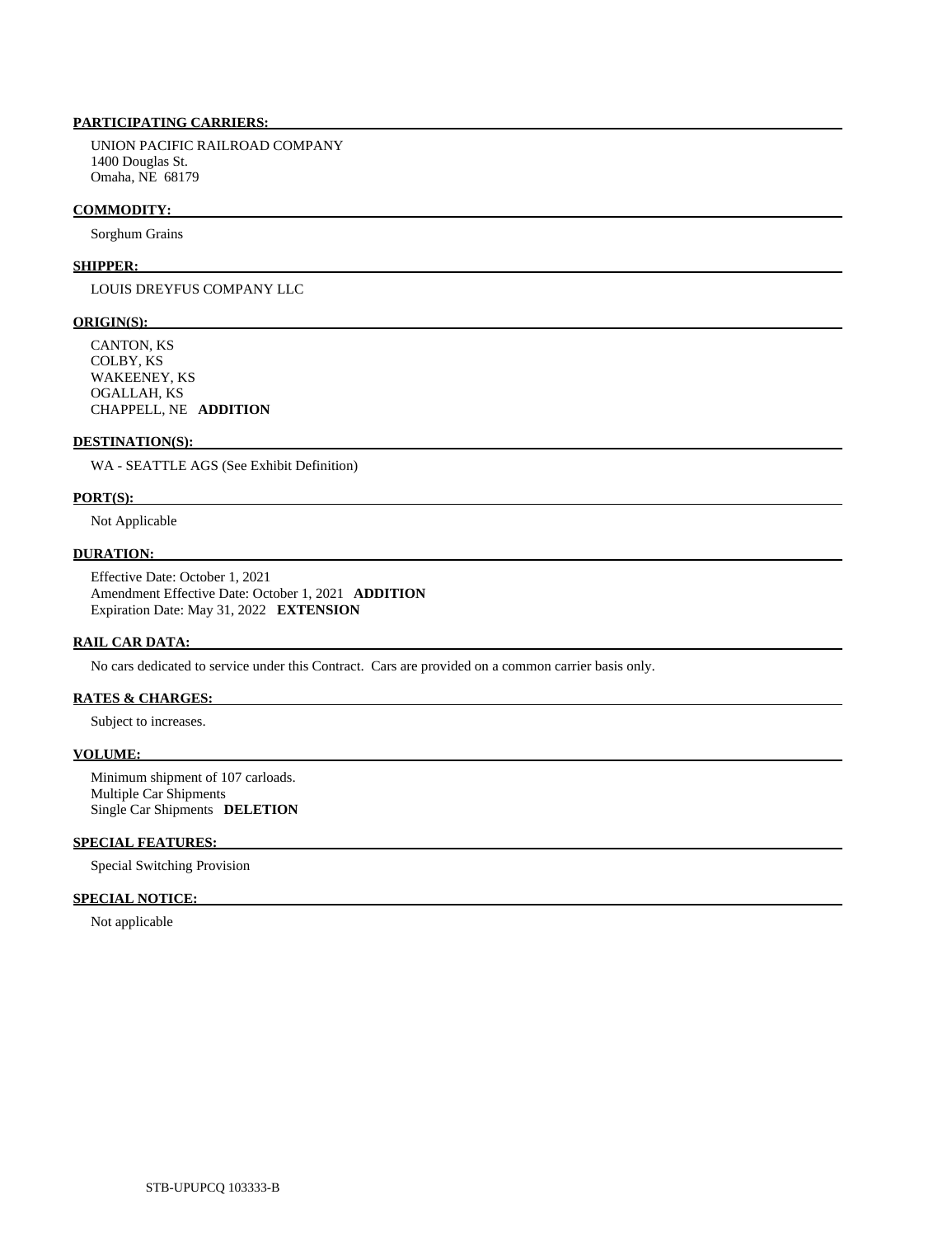WA - SEATTLE AGS consist of: ABERDEEN, WA ABERDEEN JCT, WA ALDERTON, WA ALLISON, WA ANDOVER, WA ARGO, WA AUBURN, WA BALLARD, WA BALLARD JCT, WA BANGOR, WA BAY SHORE, WA BELFAIR, WA BELLINGHAM, WA BELMORE, WA BLACK RIVER, WA BLAJCT, WA BLAKESLEE JCT, WA BREMERTON, WA BRIARWOOD, WA BUCODA, WA BURLINGTON, WA CAMP MURRAY, WA CAPITOL, WA CENPARK, WA CENTRALIA, WA CHEHALIS, WA CLAY CITY, WA CONCORA, WA DIVIDE, WA DUPONT, WA EAST OLYMPIA, WA EAST PUYALLUP, WA EATONVILLE JCT, WA EDMOND, WA EDMONDS, WA ELBE, WA ELMA, WA ESSEX, WA EVERETT, WA EVERETT, WA FERNDALE, WA FIFE, WA FREDERICKSON, WA FT LEWIS, WA GATE, WA GLOBAL GATEWAY NO, WA GRAHAM, WA GRAND MOUND, WA GREENDALE, WA HARBOR ISLAND, WA HILLSDALE, WA HOQUIAM, WA INTERBAY, WA JUNCTION CITY, WA KAPOWSIN, WA KENT, WA KETRON, WA KYRO, WA LAKESIDE, WA LAKEVIEW, WA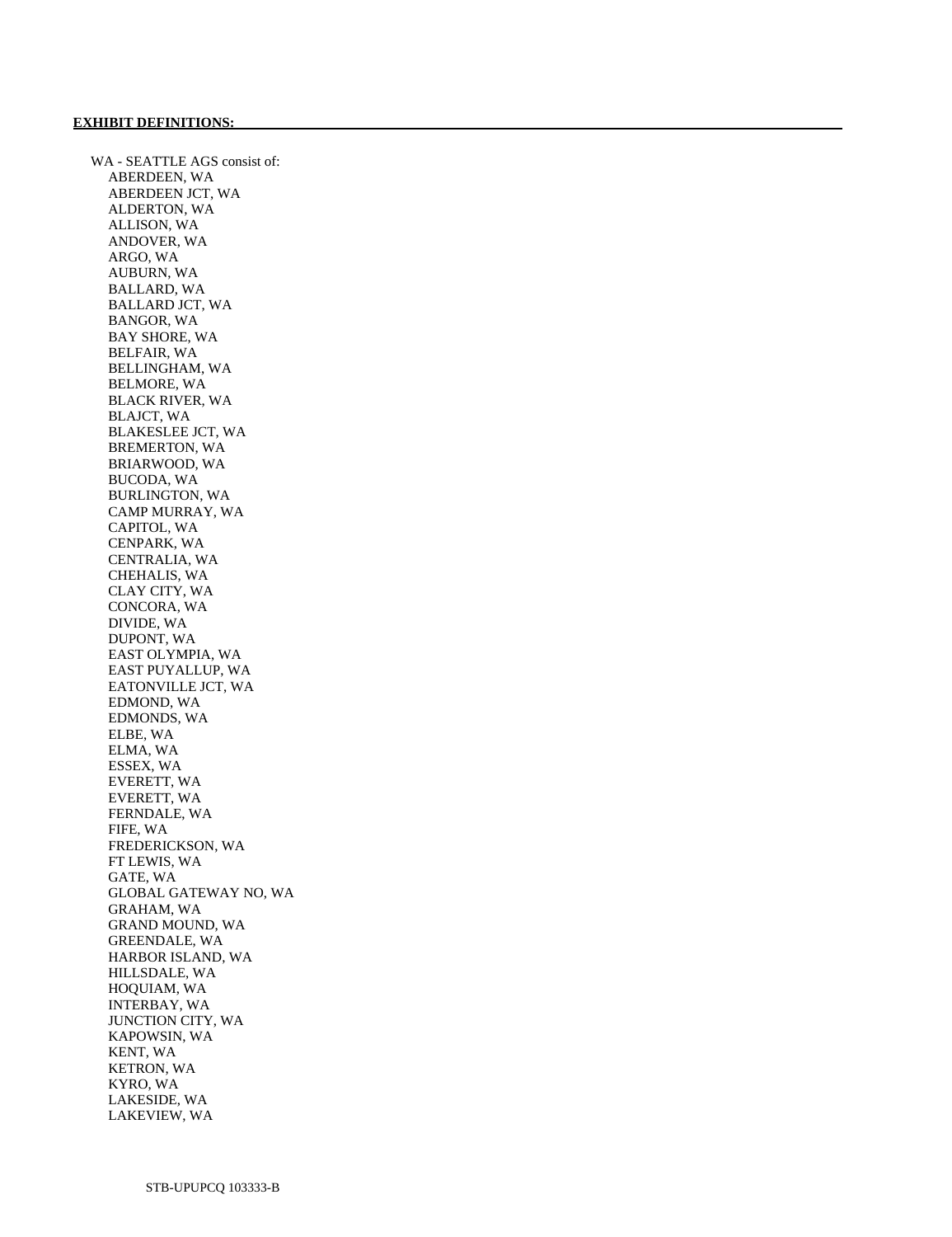LOVELAND, WA LYNCH CREEK, WA LYNDEN, WA MALTBY, WA MARMAC, WA MAYTOWN, WA MCCLEARY, WA MCKENNA, WA MCMILLIN, WA MEEKER, WA MIDLAND, WA MINERAL, WA MONROE, WA MONTESANO, WA MORTON, WA MOUNT VERNON, WA MT VERNON, WA NAD JCT, WA NAPAVINE, WA NEW RELIANCE, WA NISQUALLY, WA NORTH PUYALLUP, WA OAKVILLE, WA OFFLAKE, WA OFFUTT LAKE, WA OHOP, WA OLYMPIA, WA PARK JCT, WA PIONEER, WA PORT TOWNSEND, WA PUYALLUP, WA RAINIER, WA RAISH, WA RESERVATION, WA ROCHESTER, WA ROY, WA SEATTLE, WA SEATTLE PIER, WA SHELTON, WA SILVERDALE, WA SKOOKUMCH, WA SKOOKUMCHUCK, WA SOUTH BELFAIR, WA SOUTH TACOMA, WA ST CLAIR, WA STEILACOOM, WA STIMSON, WA SUMNER, WA TACOMA, WA TACOMA EXP, WA TACOMA EXPORT, WA TACOMA JCT, WA TACOMA PCT, WA TAYLOR WAY, WA TENINO, WA THRIFT, WA TITLOW, WA TUKWILA, WA TUMWATER, WA VADER, WA WABASH, WA WESCO, WA WEST BLAIR, WA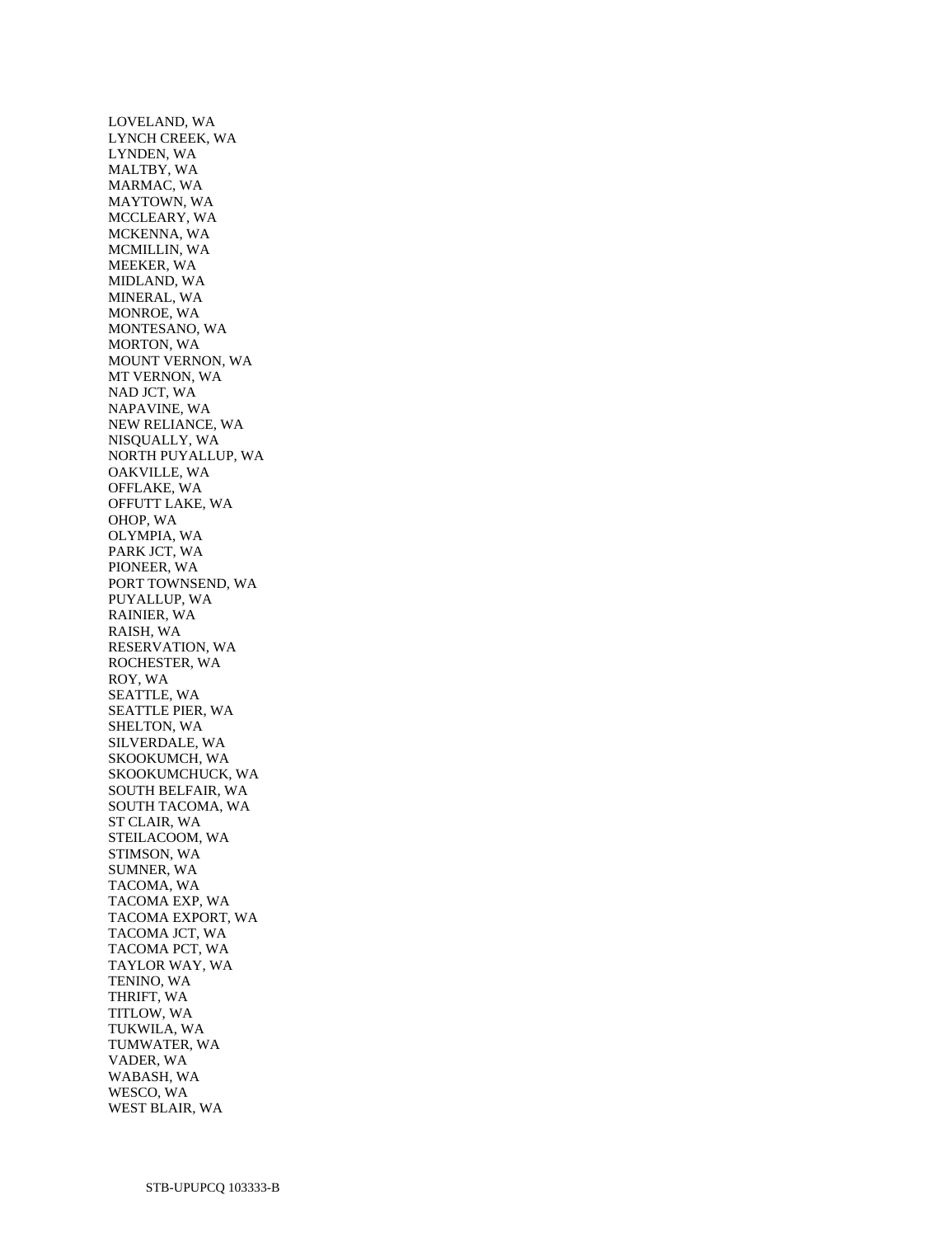WEST HILLSDALE, WA WEST TACOMA, WA WESTERN JCT, WA WHITES, WA WINLOCK, WA WJCT, WA WOODINVILLE, WA YELM, WA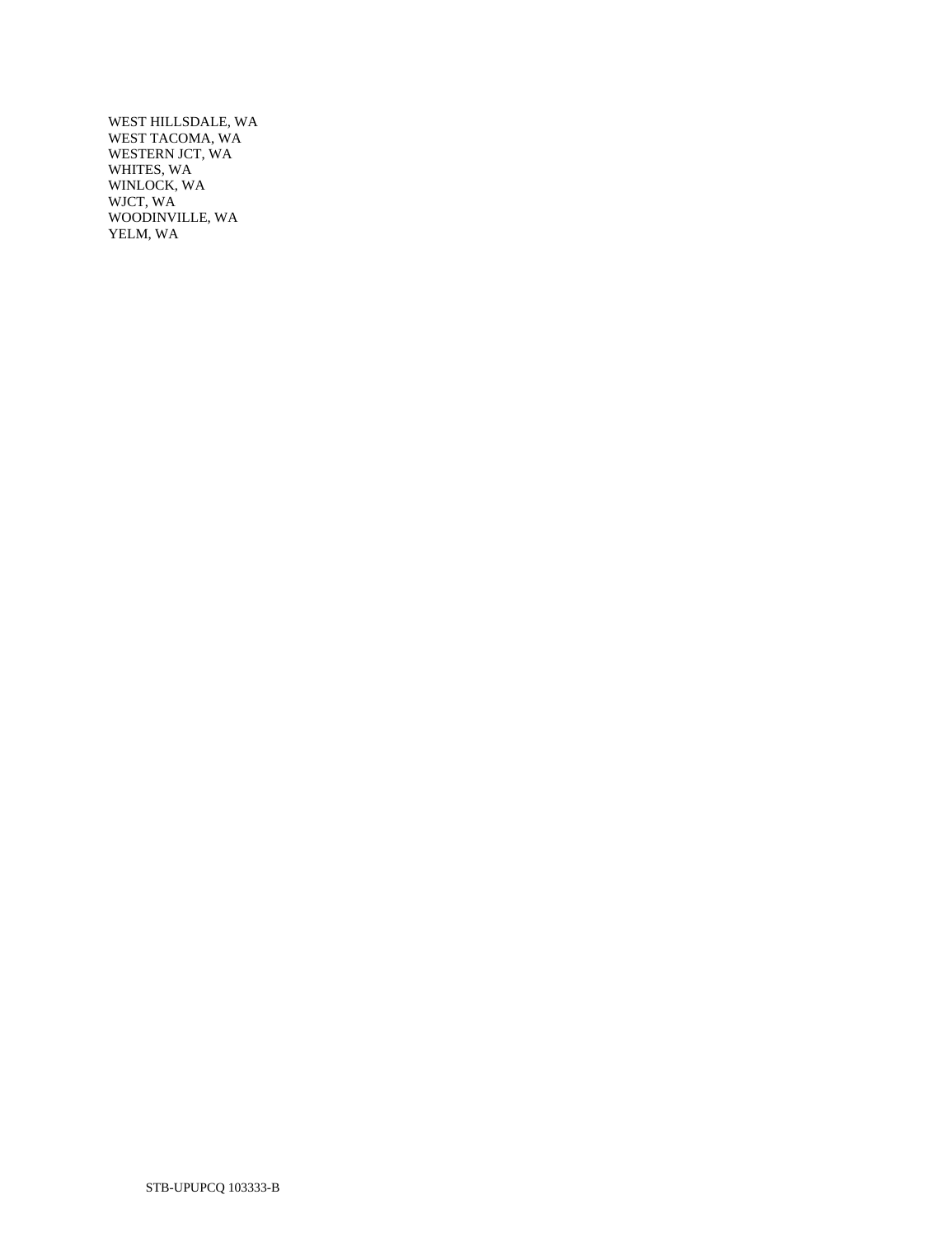

STB-UPUPCQ 103380-D

# **UNION PACIFIC RAILROAD COMPANY**

# **AMENDED CONTRACT SUMMARY**

**Issued:**  March 19, 2022

**Effective:** November 1, 2021